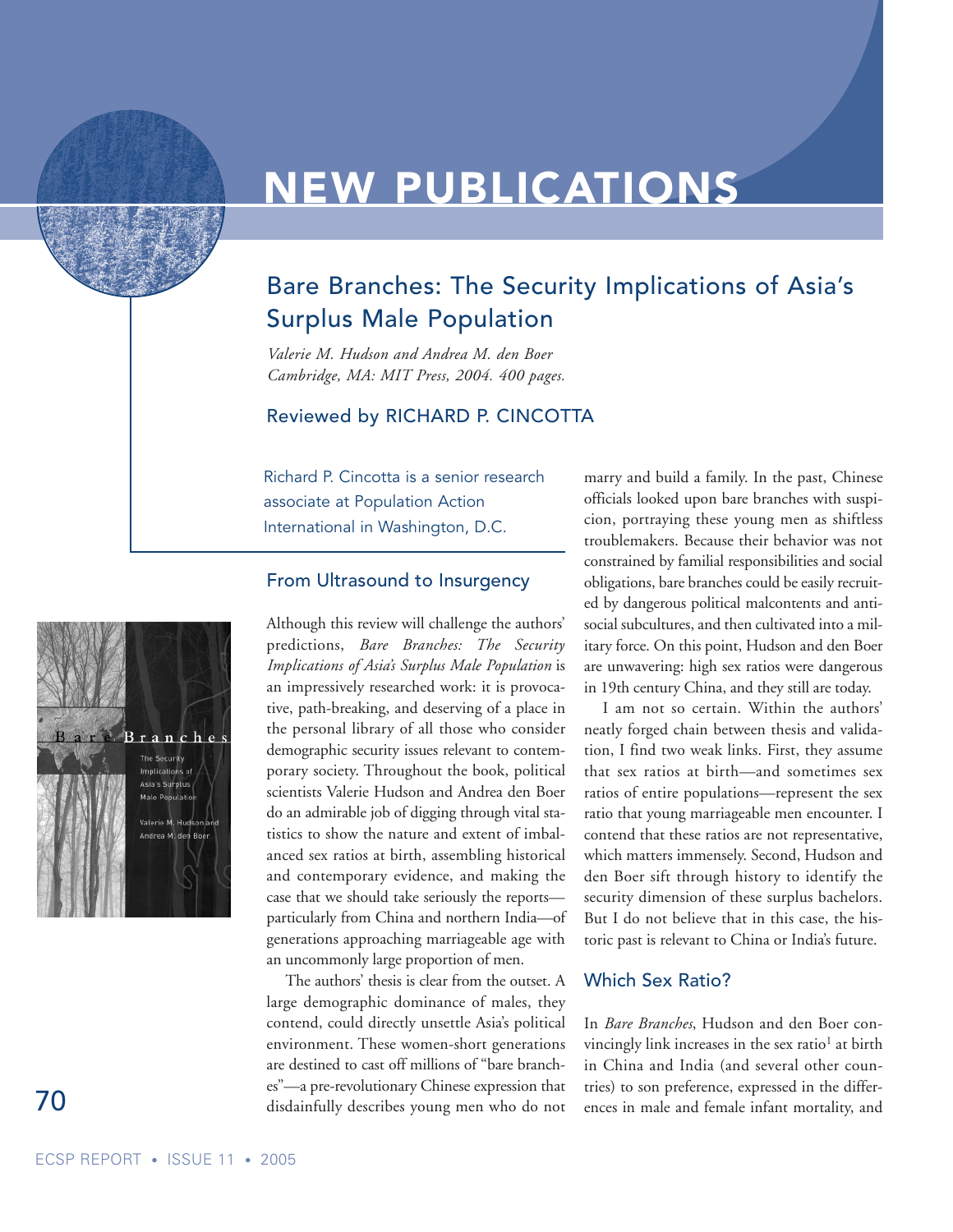to the increasing practice of sex-selective abortion, which is facilitated by the spread of ultrasound technology. All nationwide surveys in China and India show some regional impact of son preference. A one-percent survey—while not the source of China's official population statistics—estimated the 1995 sex ratio at birth to be nearly 116 males per 100 females (China State Statistical Bureau, 1997). These data suggested an upward trend since 1980 across much of China, particularly in the southern provinces (the sex ratio in Hubei was recorded at 130, Jiangsu at 123, and Fujian at 122). While the 2001 census showed that India's countrywide sex ratio for children under age six had risen to only about 108, it also revealed that the northwestern states of Haryana and Punjab had reached ratios of 122 and 126, respectively.

Hudson and den Boer then connect high sex ratios at birth to the future number of marriageable women available for marriageable men. But is the sex ratio of same-age adults a proper estimate of the supply of mates? In many societies, men delay marriage to obtain skills and accumulate wealth, often wedding women more than five years their junior, which expands the available pool of marriage-age women. Because population has grown through most of history, each female age cohort is larger than the preceding male age cohort—and that makes the available pool of potential female mates exceedingly large.

Using a methodology similar to that used by Daniel Goodkind (2003), I estimate the sex ratio encountered by men preparing for marriage by assuming that it is equal to the number of males, ages 25 to 29, divided by the number of females, ages 20 to 24. I compare this marriage sex ratio to the apparent sex ratio, which is calculated as the number of males, ages 20 to 29, divided by the number of females in the same age group. The results of this comparative analysis (Chart 1) show that China's marriage sex ratio (an effect of age structure) has swung between extreme highs and lows over the past half-century. Although consistently higher than the expected sex ratio for that age group, the amplitude of China's apparent sex ratio has

Chart 1: Sex Ratios at Marriage in China, 1950–2004



been overshadowed, so far, by these swings, which can be traced to episodes of high mortality (the first two swings) and to declines in fertility (the last swing). In fact, the marriage sex ratio hit low points (representing an abundance of marriage-age women) during the Cultural Revolution (1966-1976) and just before the 1989 Tiananmen Square protests. This suggests that China's "marriage market" is not as inflexible as the authors assert, and that the security effects of a male-skewed sex ratio, at the level currently observed among children (111, according to UN estimates), are insignificant in contemporary Chinese society.

The authors use prior studies of Indian districts that show a correlation between high sex ratios in the entire population and the murder rate. But these population sex ratios, I argue, reflect fertility and age structure (which are linked) as much as the sex ratio at marriageable age. Males typically outnumber females in childhood and adolescence; women tend to die prematurely in high-fertility societies, while women in older, low-fertility populations outlive men by about eight years. Analysis of 2005 data from the UN Population Division shows that median age and population sex ratio are correlated, as are the adult population's proportion of young adults (15-29 years) and population sex ratio.2 These correlations are consistent with studies that have found that increased vio-

*Note:* Variation in rates of child survival and birth in China have caused the sex ratio of marriage-age men (ages 25-29 years) to marriage-age women (20-24),  $SR<sub>m</sub>$  (or the "marriage sex ratio"), to swing widely while the "apparent sex ratio" of that age group (20-29 years), SRa, has changed relatively slowly. This suggests that, in recent years, the relative supply of females at marriage age has been more sensitive to age structure than to sex ratios at birth. And, it calls into question expectations of violence from contemporary "bare branches." *Source:* United Nations Population Division (2005).

71

NEW PUBLICATIONS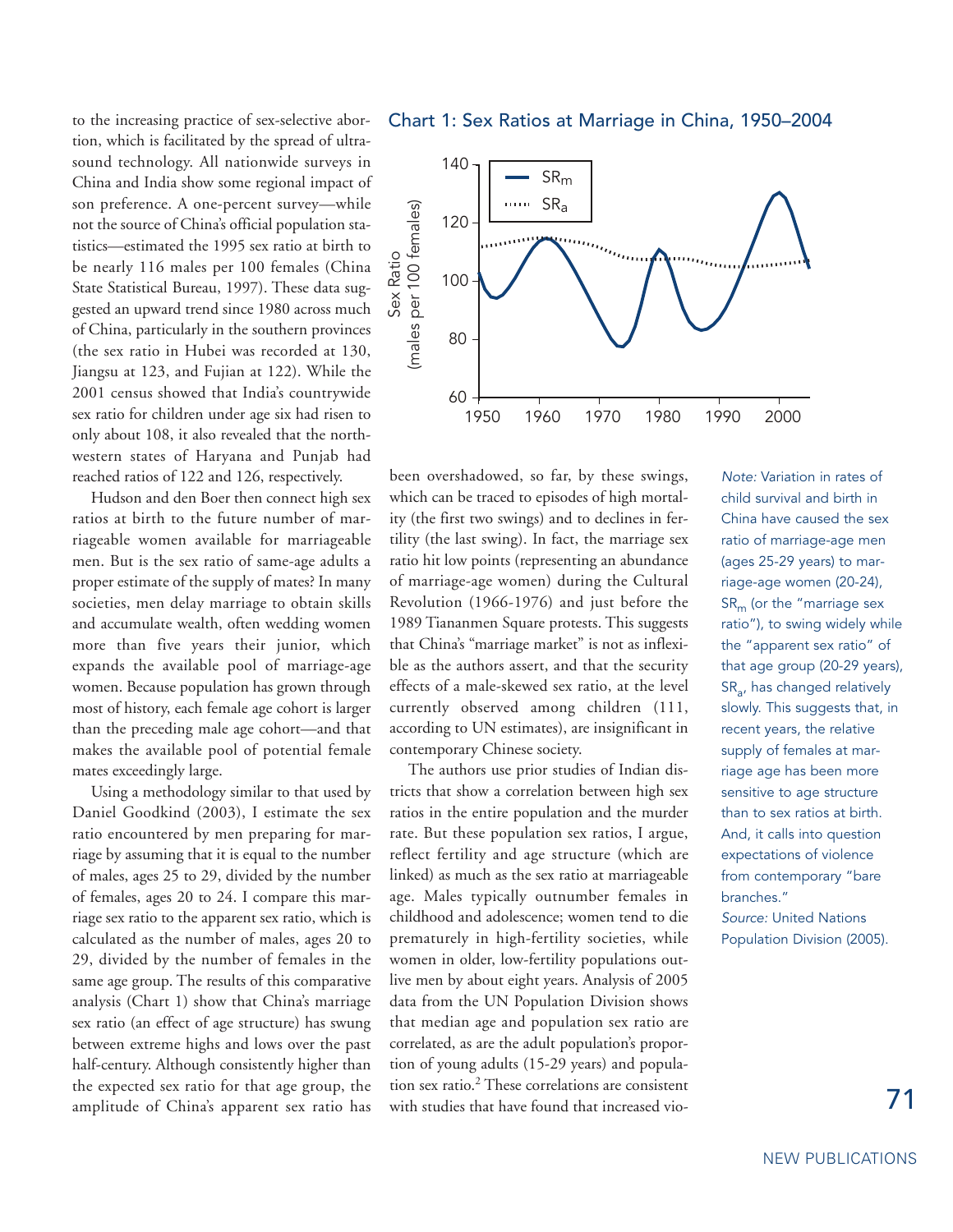

Hudson and den Boer turn to history for further validation, but it yields as much ambiguity as it does proof. Each historical case is confounded by other factors that may boost the risk of conflict.

> lent crime often can be statistically explained by an increase in the proportion of young men in the population (Daly & Wilson, 1988).

#### Is History an Honest Guide?

The authors' presentation of evidence from contemporary comparative psychological and criminal behavior research is fairly strong. Psychological studies have generally found young men to be more aggressive under conditions of sustained sexual isolation, while parallel research has shown that men with mates and familial responsibilities are less likely to be involved in criminal behavior (see Laub et al., 1998).

Hudson and den Boer turn to history for further validation, but it yields as much ambiguity as it does proof. Each historical case is confounded by other factors that may boost the risk of conflict: the instabilities occur in volatile youthful populations (Moller, 1967/68; Mesquida & Wiener, 1999; Fuller, 1995; Goldstone, 1999; Cincotta et al., 2003); the rebels are members of large families and often high birth-order sons (Goldstone, 1991); the young men are landless or otherwise unemployed (Homer-Dixon & Blitt, 1998; Ohlsson, 2000); or there is a state power vacuum, as is often the case in frontier settlements and decaying empires.

No single case demonstrates that a high sex ratio, on its own, is enough to substantially lower the costs of recruiting men for risky coalitional violence. But this is exactly what the authors must show. In China—with which Hudson and den Boer are most concerned nearly all of the destabilizing demographic, social, and economic conditions that accompanied high sex ratios in the historical case studies have since been systematically peeled away.

Most notably, China's age structure has matured. While the country's median age was likely younger than 18 throughout most of the 19th century, today the median age is 32 years old (United Nations Population Division, 2005). The proportion of young adults ages 15 to 29 years—a measure that has been shown to be positively related to a state's risk of civil conflict (Cincotta et al., 2003)—peaked in the mid-1980s at more than 43 percent. Today, it is 30 percent and falling. Job growth, which has been driven by the past decade's 8 percent annual increase in real GDP, surely outpaces the slowing growth of its working-age population (now at 1.3 percent annually).

Nor are young Chinese men and women still circumscribed by the sexual constraints and occupational limitations of pre-revolution China. Increased rates of divorce and remarriage, the removal of social stigma constraining widows and older women from marriage, declining social restrictions on premarital sexual activity, weakening class structure, bustling urban job markets, and the migration of young Chinese for education and work—all of these are likely to reduce the perception and impact of a high sex ratio by reducing the number of idle young men with low mobility or without familial or employment-related responsibilities.

#### Turning the Skew

From the first pages of *Bare Branches*, I was curious to see how the authors would navigate the tense politics surrounding sex-selected abortion. But Hudson and den Boer steer clear of this thorny debate. They point out that in China the most cost-effective solution is obvious: removing the one-child policy should substantially depress the demand for sex-selected abortion and could reduce mortality among infant girls.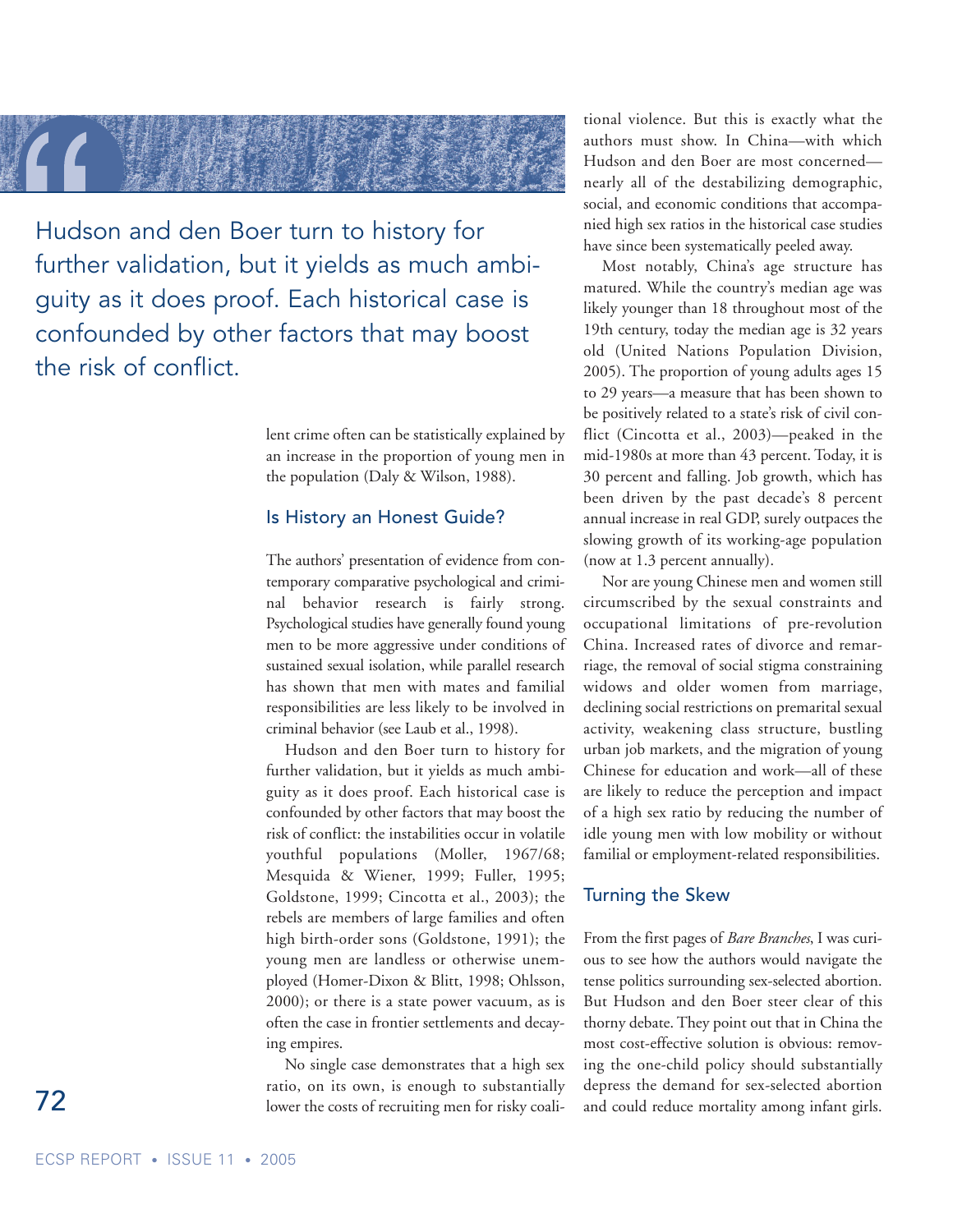Dismantling India's ubiquitous and already outlawed dowry system presents a more formidable policy challenge, however. The authors offer several recommendations, the most solid of which advises governments to improve the legal and social status of girls and women, which should reduce the costs of bearing girl children and increase the returns on investments in their health and education (even as technologies facilitating fetal sex determination and selection grow more affordable and available).3

Despite my criticisms, I highly recommend *Bare Branches*. Through their research and publications (see also Hudson & den Boer, 2002; den Boer & Hudson, 2004) the authors have sparked a vibrant debate that will undoubtedly claim a significant place in the literature on demographic security. Moreover, their work continues to draw much needed attention to the extent and persistence of discrimination against women.

#### **Notes**

1. Demographers assess the degree of numerical balance between human males and females using the "sex ratio," which is calculated as the number of males divided by the number of females, multiplied by 100. For reasons that Hudson and den Boer admit are still poorly understood, the normal sex ratio at birth for a large human population is typically around 105 (105 males per 100 females).

2. I used a two-tailed hypothesis to test statistical significance, where the critical value is *F*(DF= 184, 184). Both correlations are significant at p<0.01. Six outliers, all of them Arabian Gulf countries, were omitted from the analysis because of the presence of an unusually large proportion of male workers in their populations.

3. New technologies are likely to come online; the authors note that companies in the developing world are seeking to license a technology for separating sperm carrying X or Y chromosomes.

#### References

China State Statistical Bureau. (1997). *China population statistical yearbook*. Beijing: China Statistics Press.

- Cincotta, Richard P., Robert Engelman, & Daniele Anastasion. (2003). *The security demographic: Population and civil conflict after the Cold War.* Washington, DC: Population Action International.
- Daly, Martin, & Margo Wilson. (1998). *Homicide*. New York: Aldine de Gruyter.
- den Boer, Andrea M., & Valerie M. Hudson. (2004). "The security threat of Asia's sex ratios." *SAIS Review 24*(2), 27-43.
- Fuller, Gary. (1995). "The demographic backdrop to ethnic conflict: A geographic overview." In *The challenge of ethnic conflict to national and international order in the 1990s: Geographic perspectives* (pages 151–154). Washington, DC: Central Intelligence Agency.
- Goldstone, Jack A. (1991). *Revolution and rebellion in the early modern world*. Berkeley: Univ. of California Press.
- Goldstone, Jack A. (1999). "Population and the pivotal states." In Robert Chase, Emily Hill, & Paul Kennedy (Eds.), *Pivotal states: A new framework for U.S. policy in the developing world* (pages 247-269). New York: W.W. Norton.
- Goodkind, Daniel. (2003). *China's demographic destiny: Aging, social security, and gender imbalance.* Unpublished manuscript.
- Homer-Dixon, Thomas F., & Jessica Blitt. (1998). *Ecoviolence: Links among environment, population and security*. New York: Rowman & Littlefield.
- Hudson, Valerie M., & Andrea M. den Boer. (2002). "A surplus of men, a deficit of peace." *International Security 26*(4), 5-38.
- India Registrar General. (2001). *Census of India, 2001, Series 1: India, Paper of 2001: Provisional population totals*. New Delhi, India: Office of the Registrar General.
- Laub, John H., Daniel S. Nagin, & Robert J. Sampson. (1998). "Trajectories of change in criminal offending: Good marriages and the desistance process." *American Sociological Review 63*(2), 225-38.
- Mesquida, Christian G., & Neil I. Wiener. (1999). "Male age composition and the severity of conflicts." *Politics in the Life Sciences 18*(2), 181-189.
- Moller, Herbert. (1967/68). "Youth as a force in the modern world." *Comparative Studies in Society and History 10*, 237-260.
- Ohlsson, Leif. (2000). *Livelihood conflicts: Linking poverty and environment as causes of conflict.* Stockholm: SIDA.
- United Nations Population Division. (2005). *World population prospects: 2004 revision*. New York: United Nations.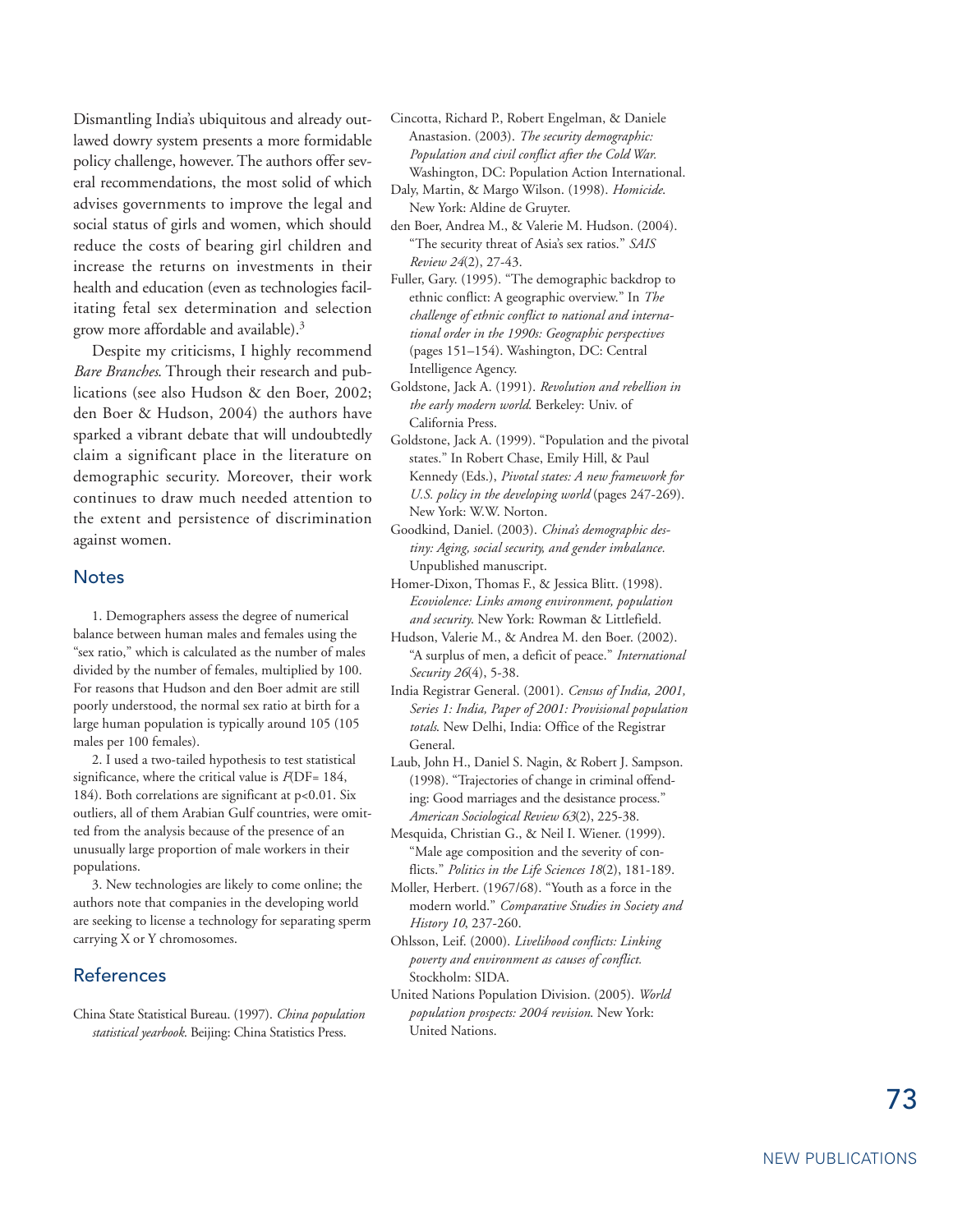### Collapse: How Societies Choose to Fail or Succeed

*Jared Diamond New York: Viking Penguin, 2004. 592 pages.*

#### Reviewed by KENNETH C. BRILL



Kenneth C. Brill is the director of the National Counterproliferation Center and the counterproliferation mission manager for the Office of the Director of National Intelligence (DNI). He has previously served as the U.S. ambassador to Cyprus, the U.S. governor on the Board of Governors of the International Atomic Energy Agency, the U.S. permanent representative to the United Nations Office in Vienna, and the acting assistant secretary of state for oceans, environment, and science.

*"This is the way the world ends / Not with a bang but a whimper."* —T.S. Eliot, "The Hollow Men"

*Collapse: How Societies Choose to Fail or Succeed*, Jared Diamond's hefty and challenging book, demonstrates that while popular history is replete with stories of conquered empires that ended with a bang, a number of civilizations collapsed under the weight of their own actions (or inactions) regarding their environment, and thus ended (perhaps literally) with T.S. Eliot's whimper. Diamond argues that the failures of the past provide lessons for today's societies; global prosperity and well-being require that we act on these lessons, so that the past does not become prologue.

*Collapse* has been widely reviewed in the press—even more widely discussed in the blogosphere—and Diamond has given a number of well-publicized speeches and interviews on its themes (including one published in last year's *ECSP Report*; see Diamond, 2004). So instead of offering a general review of the book,

I will focus on some of the implications of Diamond's theses for today's policymakers and the informed public.

But first, a few comments on the book itself. Reading Diamond is always a pleasure, even when he is not writing about pleasant events. He writes well and entertainingly, and the amount of knowledge he can deploy to support his arguments is impressive, interesting, and often convincing. For example, instead of relying solely on academic studies for his chapters on the demise of the Easter Islanders and the Norse of Greenland, he visited the sites himself, which helps bring to life these long-past civilizations and the problems that caused them to fail.

While I enjoyed the book and admire what Diamond has accomplished, on balance he has probably done too much. At more than 500 pages, *Collapse* is a long read, even for the most committed. In chapter after chapter, Diamond makes his case and then piles on additional material that reconfirms an argument already well made. Less information might have been more convincing—in part because more people would have time to read the whole book.

Most valuable is Diamond's ability to make the past accessible and understandable, and then demonstrate its relevance to the present and future. Many of *Collapse's* critics argue that Diamond focuses on past civilizations that were uniquely vulnerable because they were islandbased, or otherwise remote and resource-constrained. Therefore, according to these critics, these past experiences are irrelevant to today's world, which has the technology, science, and capital to deal with its problems. Some accuse Diamond of espousing "environmental determinism," a charge he rejects (page 302).

But these critics discount Diamond's opening chapter on the challenges facing today's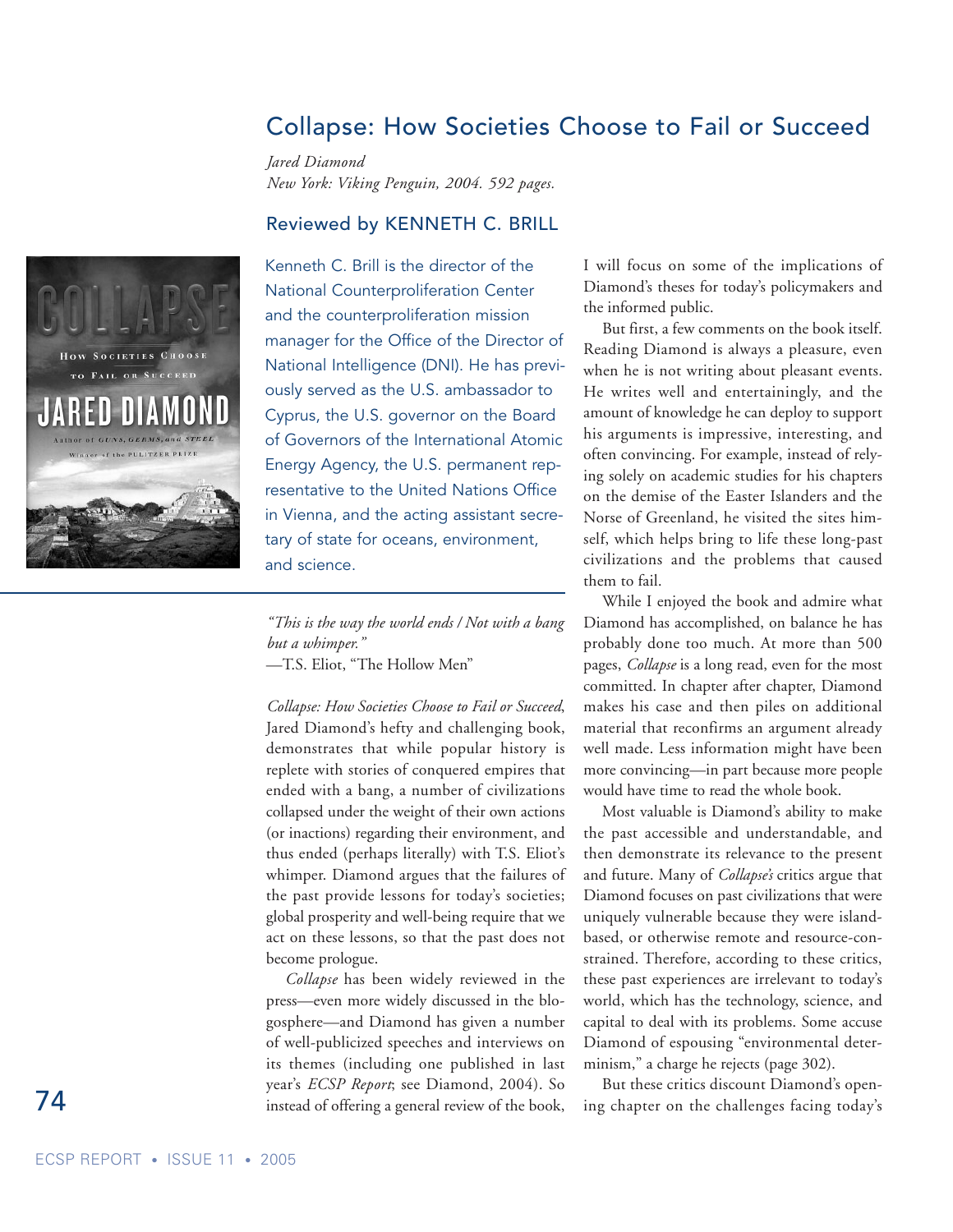Montana. Diamond uses Montana's situation to illustrate that vulnerability is not unique to islands or drought-prone regions; even a seemingly prosperous state in the most affluent and technologically advanced nation in human history suffers from some of the same problems that undermined earlier civilizations. His review of four contemporary cases (Rwanda, the island of Hispaniola, China, and Australia) vividly demonstrates that the seeds of past "collapses" are very much present in today's world—and not only in the developing countries.

In the final chapter, Diamond declares that societies, in essence, choose to fail or succeed, and concludes that there is reason to be "cautiously optimistic." This optimism rests on his expectation that the seeds of collapse will not go completely unattended and that we will take sustainable steps to deal with them.

#### Lessons From *Collapse*

In the post-9/11 world, some in political and policy circles argue that security and terrorism must be our overriding concerns, making all other issues secondary. Diamond suggests that globalization and the interconnectedness of global systems require policymakers to take a broader view. To that end, policymakers should consider the following lessons drawn from *Collapse*.

Human impacts on the environment and other global systems have real-world consequences in the near term (e.g., for the war on terrorism). Failed states breed instability and insecurity well beyond their borders. Deforestation, one of the issues highlighted in *Collapse*, can affect state health and regional stability by undermining local livelihoods and creating conditions for long-term economic decline. For example, Charles Taylor's rape of Liberia's forests sustained several destabilizing insurgencies in West Africa and created conditions for continued instability in Liberia—and beyond. Had a forest certification scheme been in place, it would have been more difficult for Asian and European timber buyers to fund

Taylor at the outset. Therefore, international and regional agreements on such issues as forests, fisheries, and water pollution are not just "nice" things to do for the environment, they are required for development, prosperity, stability and, ultimately, security.

Environmental problems need to regain the attention and priority they enjoyed in development aid programs of the 1990s. *Collapse* makes a strong case that environmental and human impact issues played a role in Rwanda's genocide, and Diamond is not the first to identify the political, security, and human consequences of Haiti's devastated environment. Other countries, such as Afghanistan, Uganda, and Namibia, support the argument that the environment must be a key component of any sustainable development program. In addition, the growing body of evidence on the impacts of climate change, the pressure on fresh water supplies, and the steady destruction of forests by legal and illegal logging, to name only a few, show that aid programs must make the environment a priority if we are to meet development goals—and promote regional stability and global security in the process (see Millennium Ecosystem Assessment, 2005).

In Chapter 14, Diamond notes that societies can make bad decisions and fail for a variety of reasons, such as not anticipating or perceiving problems. Clearly, in a globalized world, policymakers need long-term analyses of environmental and human "megatrends" to help them both anticipate and identify problems. It is, therefore, distressing that while the National Intelligence Council's (NIC) 2000 report, *Global Trends 2015,* addressed some issues related to human impacts on the environment, the recently released *Mapping the Global Future: Project 2020* (NIC, 2004) essentially does not. The NIC and other security bodies should regularly examine the impact of environmental problems on development and stability in key countries and regions.

Having information is only part of the battle. *Collapse* also argues in Chapter 14 that societies can fail if they do not respond rationally as a problem develops. The depletion of fisheries



International and regional agreements on such issues as forests, fisheries, and water pollution are not just "nice" things to do for the environment, they are required for development, prosperity, stability and, ultimately, security.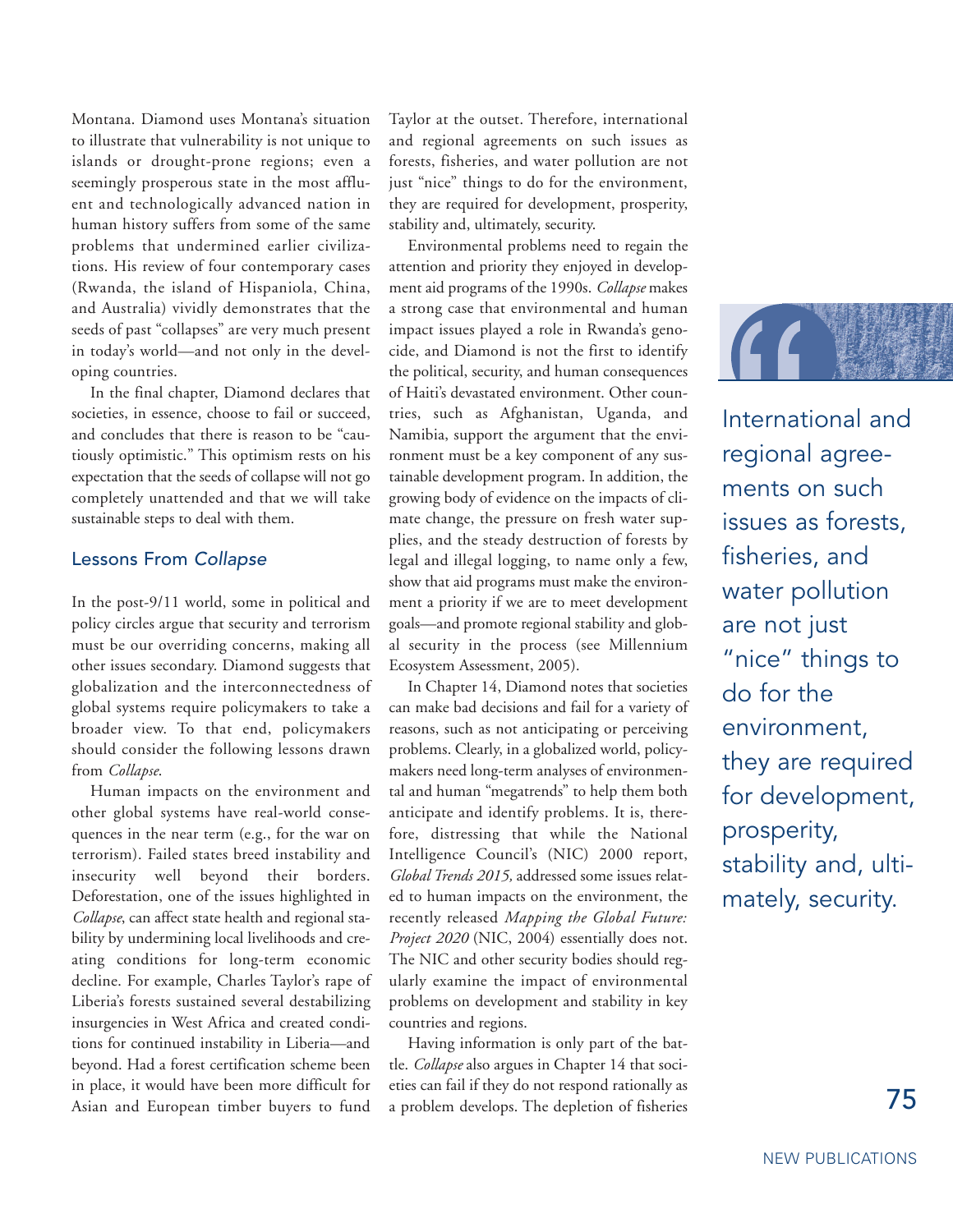and the spread of persistent organic pollutants, for example, are known problems addressed by international and regional agreements. Climate change, on the other hand, is a known problem to which states have only partially responded. Not only has policy failed, but the public has also failed to insist that such known problems be addressed, not avoided.

The spread of democracy and the rule of law are essential to sustainably confront the human impact issues Diamond discusses (despite the unique example presented by the former Dominican dictator and environmentalist Joaquin Balaguer). Corruption is antithetical and good governance is vital—to sustainable resource management and the regulation of human impacts on global environmental systems. But, as we have seen repeatedly, corruption is sure to occur when economic interests seek to exploit limited resources in the absence of transparency and strong legal systems.

Democracies tend to be both transparent and supportive of the rule of law. The United States has led the way in promoting the rule of law as an essential part of sustainable development, despite some developing countries' insistence that such issues are "political" and have no place in development discussions. However, developing countries' support for a global anticorruption convention in 2003 indicates that the link between the rule of law and sustainable development is becoming more widely accepted. But more needs to be done, and in this regard, the Bush administration's broad efforts to promote international democratic reform could benefit the environment and help, in Diamond's words, societies choose to succeed.

Finally, the most fundamental step is one we all can take: individuals concerned about human impacts on the global environmental systems that sustain us must work steadily to increase the number of people who share those concerns. We must make the environment an important issue across the political and ideological spectra, by building inclusive coalitions, and, as Diamond points out in Chapter 15, working with—not

against—businesses and other economic interests. For example, the Marine Stewardship Council, an NGO-industry collaboration that promotes sustainable fisheries and sustainable fishing practices, is constructively contributing to both the economy and the environment. Broad-based support is essential, if politicians and policymakers are to overcome the daily pressure to provide only short-term responses to any problem—and if we are to avoid perpetuating "the tragedy of the commons."

*Collapse* is a big book, and not just in its size. It raises important issues, suggests some ways forward, and should increase our understanding of why we must sustainably address human impacts on the environment and other global systems, at all levels—local, national, and international. In *Collapse*, Diamond describes how past civilizations have ended with a whimper, not a bang. Let us hope that we can learn from, and act on, these lessons from the past, so that unlike in "The Hollow Men," no shadow will fall "Between the idea / And the reality."

*Author's Note: the views expressed are solely those of the author and do not reflect in any way the views of the U.S. government.*

#### References

- Diamond, Jared. (2004). "Environment, population, and health: Strategies for a more secure world." *Environmental Change and Security Project Report 10*, 8-11.
- Millennium Ecosystem Assessment. (2005, March). *Millennium Ecosystem Assessment synthesis report* (pre-publication final draft approved by MA Board on March 23, 2005). Retrieved April 10, 2005, from http://www.millenniumassessment.org/ en/index.aspx
- National Intelligence Council (NIC). (2000, December). *Global trends 2015: A dialogue about the future with nongovernment experts* (NIC 2000- 02). Retrieved April 10, 2005, from http://www.cia.gov/nic/PDF\_GIF\_global/globaltrend2015.pdf
- NIC. (2004, December). *Mapping the global future: Project 2020* (NIC 2004-13). Retrieved April 10, 2005, from http://www.foia.cia.gov/2020/2020.pdf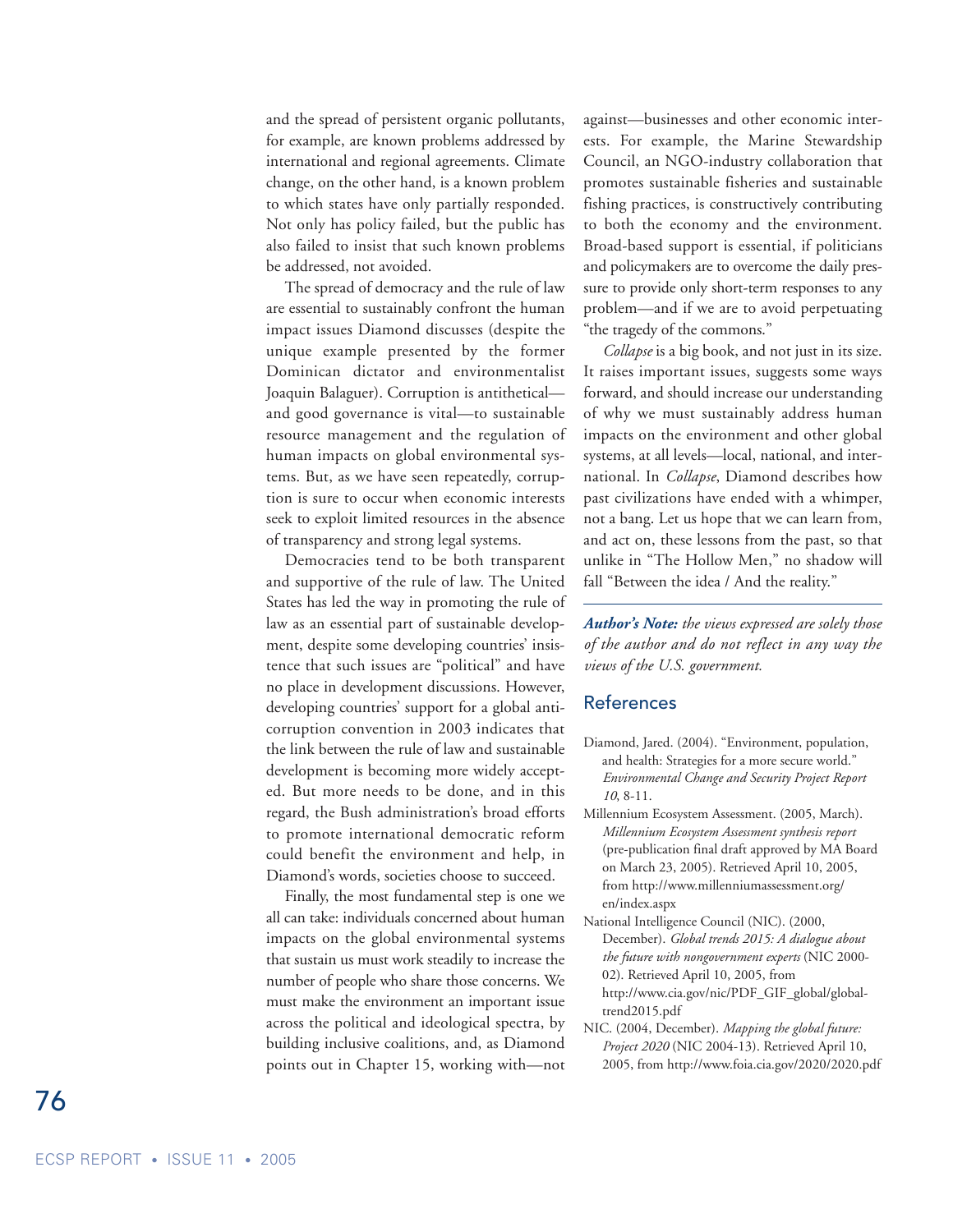# From Conflict to Sustainable Development: Assessment and Clean-up in Serbia and Montenegro (Final Report)

*United Nations Environment Programme (UNEP) Switzerland: UNEP, April 2004. 55 pages.*

### Desk Study on the Environment in Liberia

*UNEP Switzerland: UNEP, February 2004. 116 pages.*

#### Reviewed by GREGORY D. FOSTER

In December 2001, the United Nations Environment Programme (UNEP) announced the formation of a major new activity, the Post-Conflict Assessment Unit (PCAU), based in Geneva. Building on the earlier success of UNEP's assessments in the Balkans, PCAU was established to investigate the environmental impacts of conflict and pre-existing chronic environmental problems in war-torn regions, integrate environmental considerations into post-conflict recovery and reconstruction, recommend strategic priorities for post-conflict cleanup and remediation, and catalyze and mobilize international support for post-conflict environmental projects.

UNEP Executive Director Klaus Toepfer, at an October 2004 Wilson Center Environmental Change and Security Program event, described PCAU as the first—and most visible—of UNEP's three pillars of environment and conflict work.<sup>1</sup> UNEP considers post-conflict environmental assessments vital tools for determining the environmental impacts of conflict and for providing clear recommendations for remediation. PCAU therefore seeks to demonstrate the linkages connecting environmental degradation, public health, and sustainable development to identify environmental risks and promote sustainable resource use.<sup>2</sup>

PCAU's 38 reports cover Afghanistan, Albania, Serbia-Montenegro, Macedonia, Iraq, Liberia, the Occupied Palestinian Territories, Gregory D. Foster is a professor at the Industrial College of the Armed Forces, National Defense University, Washington, D.C., where he previously served as George C. Marshall Professor and J. Carlton Ward Distinguished Professor and Director of Research.

and the effects of depleted uranium (in Bosnia-Herzegovina, Serbia-Montenegro, and Kosovo). Exclusively descriptive and reportorial in tone, these reports follow no common format but are all clearly written, well-edited, and ably supplemented by photos and maps that add to their readability.3 The reports reviewed here—on Serbia-Montenegro and Liberia—typify both the variety and the quality of PCAU's written products.

Pekka Haavisto (2005), the former head of PCAU, draws three general conclusions from the post-conflict assessments conducted to date. First, a military conflict always has negative consequences for the environment that must be addressed as soon as the situation allows. Second, environmental concerns are not standalone issues, but should be fully integrated into both short-term humanitarian work and longterm reconstruction and development. Third, post-conflict environmental work can build confidence and peace, bilaterally and regionally;

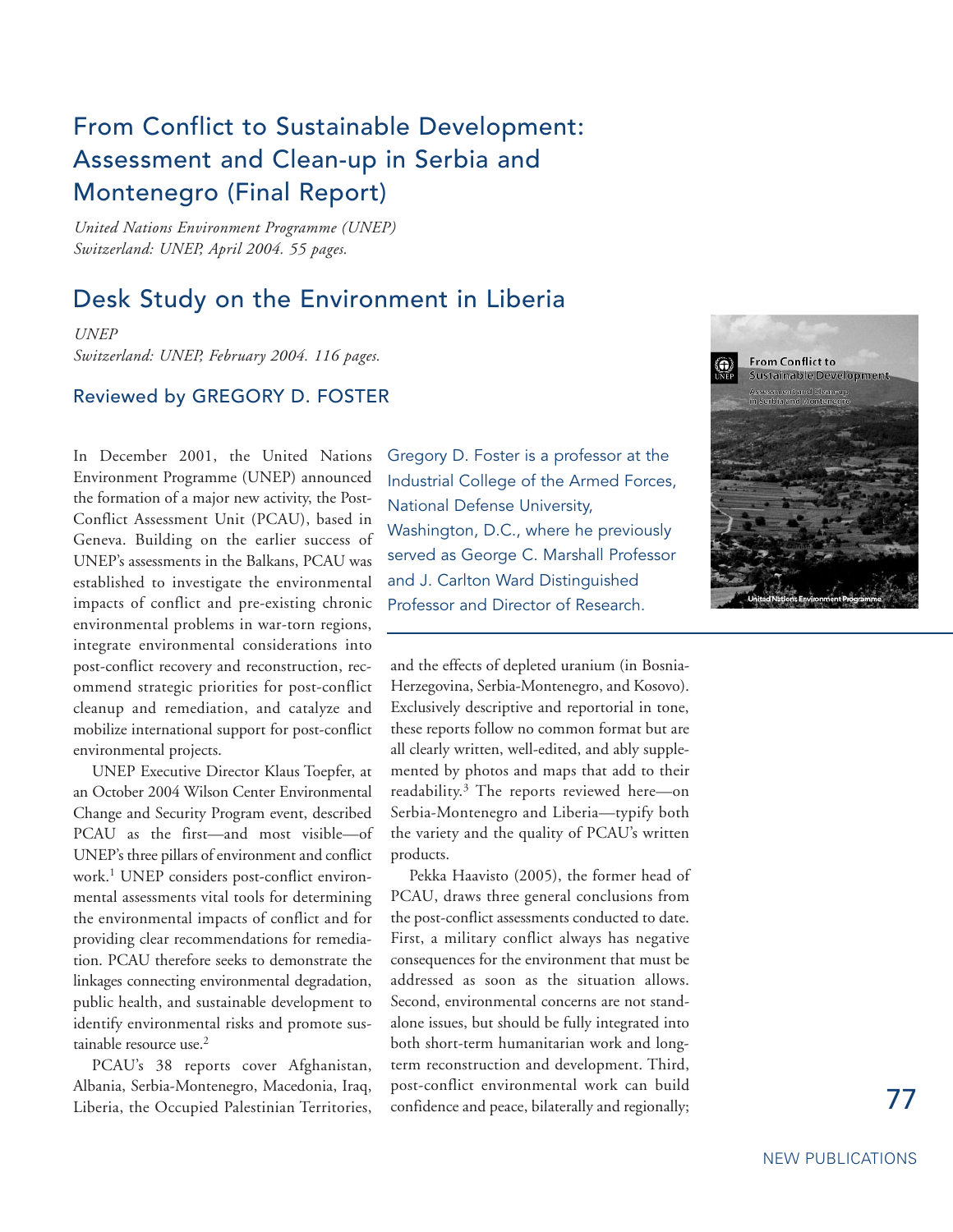where other topics are too sensitive to discuss, the environment can often serve as an icebreaker.

#### Serbia-Montenegro

From March to June of 1999, following the failure of the Rambouillet peace process, NATO conducted air strikes within the then-Federal Republic of Yugoslavia (FRY). The intensity of the air strikes—particularly those targeting industrial and military facilities—fueled claims that the conflict had produced massive air, land, and water pollution, leading to an environmental disaster.

UNEP and the UN Centre for Human Settlements initiated a neutral, independent, scientific assessment of the environmental situation in the FRY, sending four expert missions to the area between July and October 1999.<sup>4</sup> Based on the missions' fieldwork, UNEP concluded that the conflict had not produced a generalized environmental catastrophe, but that more localized impacts—combined in some cases with a long-term legacy of poor environmental management—gave cause for concern. In particular, the environmental situation at four "hot spots" in Serbia was so severe that the report urged their cleanup on humanitarian grounds, recommending the following steps:

- Clean the wastewater canal to the Danube River and remove mercury from the ground in Pancevo;
- Decontaminate dioxin and polychlorinated biphenyl hot spots in Kragujevac;
- Protect drinking water wells in Novi Sad; and
- Reduce sulfur dioxide emissions from the copper mine in Bor. 5

UNEP identified 27 cleanup projects for these 4 hot spots at a total estimated cost of \$20 million, and eventually generated \$12.5 million in contributions from 10 donor countries to support 22 of them. UNEP awarded nearly 400 contracts to perform this work, some 300 of which went to local companies or institutions, thereby building local capacity and generating local income and employment.

Before handing over responsibility for the cleanup program to environmental authorities in Serbia-Montenegro, UNEP and the local authorities jointly assessed the four original hot spots, along with environmental conditions at three additional industrial sites. The final assessment found that:6

- The clean-up program was a notable success, especially in light of limited funding and time constraints, and significantly reduced conflict-related impacts at the four hot spots:
	- At Pancevo, where more than half of available funds were spent, conflict-related concerns were significantly reduced, though important environmental problems remain;
	- At Novi Sad, the risk of serious contamination affecting drinking-water supplies was substantially reduced and conflictrelated environmental impacts systematically monitored;
	- At Kragujevac, the environmental impacts of the conflict (high PCB concentrations at various sites throughout the Zastava industrial complex) were successfully mitigated; and
	- At Bor, conflict-related environmental effects were largely mitigated (PCB contamination at the mining and smelting complex's transformer station), but were minor compared to the wider, pre-existing environmental problems affecting the area.
- The clean-up program generally strengthened environmental management institutions and helped resume and strengthen international and regional environmental cooperation;
- Conflict-related impacts represented only some of the environmental and health challenges at most locations—several sites still suffered considerable environmental problems;
- Strengthening national and local environmental management capacities will require continuing efforts to integrate the environment into the national development agenda and to promote preventive and precautionary environmental management;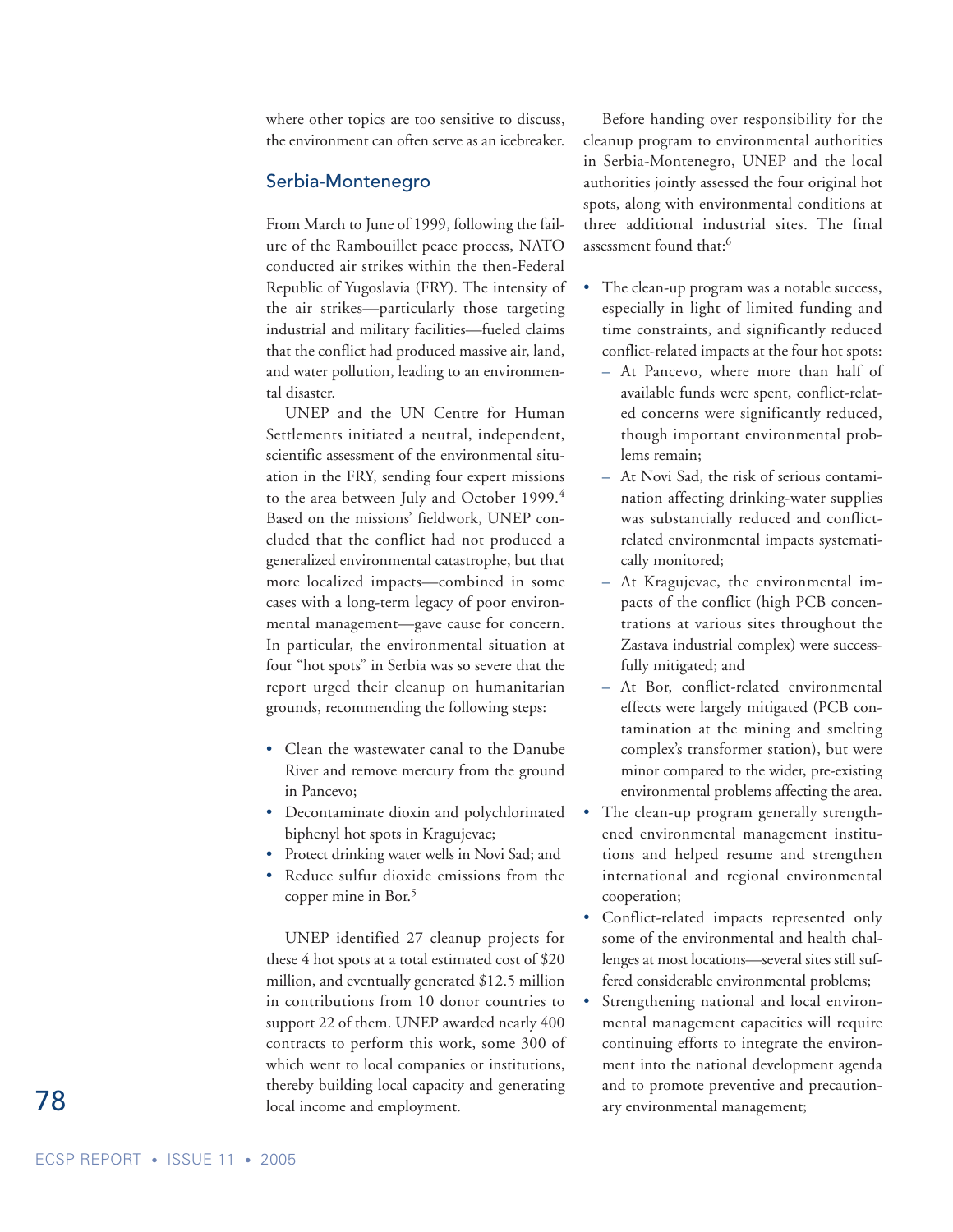- Partnerships with donors, the wider international community, the UN system, and local counterparts and experts were fundamental to the program's success; and
- A faster start—with more immediate financial resources—would have produced even greater environmental benefits.

#### Liberia

Two missions to the Liberian capital of Monrovia met with stakeholders and collected data for UNEP's desk study following the Accra Peace Agreement of August 2003. As Pekka Haavisto points out in the report's introduction, the desk study is not a comprehensive environmental survey, but rather a rapid strategic assessment aimed at identifying the most urgent environmental issues for Liberia's postconflict reconstruction.7

The report presents a disturbing litany of environmental stresses growing out of and contributing to Liberia's 14 years of civil war, including:

- The water supply systems in 10 urban areas outside Monrovia have completely collapsed, and only 26 percent of the population has access to safe drinking water;
- The sewage treatment plant in the capital, designed to treat waste water from 130,000 people, now treats waste water from 800,000;
- An estimated half a million people are living in temporary housing or refugee camps, often without adequate sanitation facilities;
- Household and commercial waste collection services in major towns and cities have mostly collapsed, and rubbish trucks, transfer stations, depots, and equipment have been looted, heavily damaged, or destroyed;
- The conflict left power plants, electricity substations, and transmission lines damaged and vandalized;
- Leaking oil storage facilities, alongside leaking pipelines and transformer fluids, threaten rivers and groundwater;
- As many as 99 percent of Liberians may now



The PCAU, via efforts like those described in these reports, has already achieved considerable success in making environmental concerns more than a peacetime issue.

be dependent on charcoal and fuel wood for cooking and heating, further depleting the country's rich forest cover, which has declined to approximately 31 percent, a 7 percent decrease since 1990;

- Warring factions exploited and exported the country's rich timber resources to pay for arms and armies, which sharply increased the number of logging roads, thus accelerating the fragmentation of forest habitat, providing easier access for hunters and poachers, and increasing slash-and-burn agriculture; and
- Artisanal gold and diamond miners have cleared and excavated large areas of forest and river beds, as well as clogged and polluted rivers with suspended solids and harmful metals and cyanide.

These and other serious instances of degradation prompt Klaus Toepfer to note in the report's foreword:

The misuse of natural resources has not only been a source of conflict in Liberia and the wider region, but has also sustained it. Effective and strong management to promote the sustainable use of natural resources is central to preventing additional conflict in Liberia. For the long-suffering people of Liberia, many of whom have been displaced and separated from their families, this new era provides them with a chance for a better future. (page 6)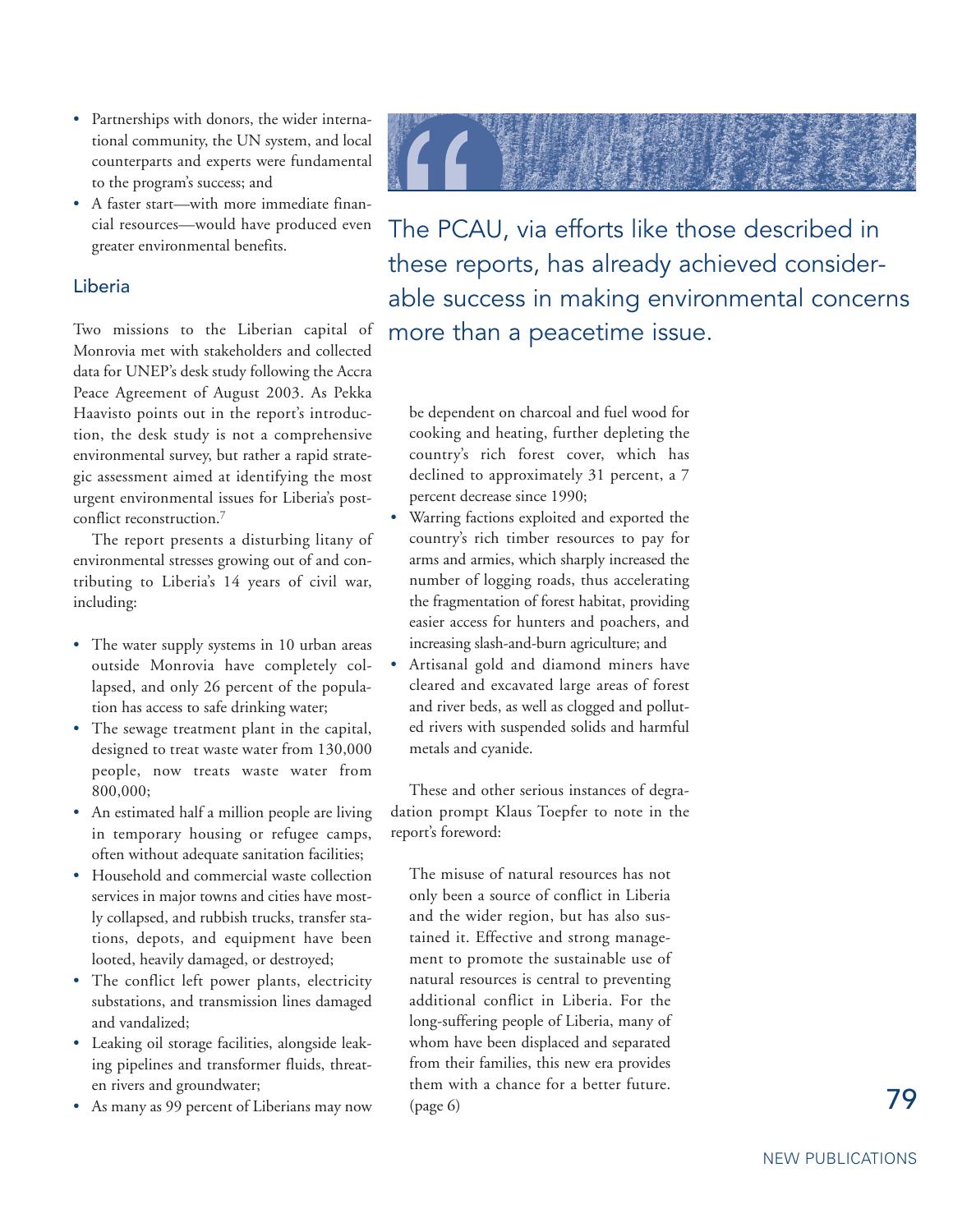To address these conditions, the report offers 60 recommendations that could serve as a template for environmental rehabilitation in any comparable situation. In addition to specific sectoral recommendations, the report proposes a number of more sweeping measures, including:

- Carry out comprehensive environmental assessments;
- Integrate environmental considerations into the reconstruction process;
- Create employment through the expansion of environmental protection;
- Improve environmental governance and international cooperation;
- Expand environmental information and awareness; and
- Develop and use creative financial mechanisms.

#### **Conclusion**

In a May 2004 address at the Wilson Center, Pekka Haavisto observed with frustration that governments seeking to recover from conflicts and negotiate peace rarely prioritize environmental concerns.8 Yet the PCAU, via efforts like those described in these reports, has already achieved considerable success in making environmental concerns more than a peacetime issue, while donor interest, funding, and support have provided strong incentives for governments to undertake much-needed conservation and clean-up measures. Underscoring the intrinsic strategic importance of the environment, Haavisto emphasized that after a conflict, environmental conditions can either hinder recovery and development or provide an arena for negotiation and cooperation. "The postconflict situation," he said, "is a unique opportunity to create something new."

Indeed, one hopes that thoroughly and systematically documenting the environmental costs of conflict may not only sensitize decisionmakers to how environmental degradation may precipitate and nurture conflict, but also help prevent them from regarding violence as a fruitful strategic option in the first place. As Klaus

Toepfer (n.d.) has argued: "Environmental security, both for reducing the threats of war, and in successfully rehabilitating a country following conflict, must no longer be viewed as a luxury but… as a fundamental part of a long lasting peace policy."

#### **Notes**

1. The second pillar of UNEP's environment and conflict work is ENVSEC (the Environment and Security Initiative), the UNEP European regional office's partnership with the United Nations Development Programme and the Organization for Security and Cooperation in Europe. The third pillar is the Environment and Conflict Prevention Initiative led by UNEP's Division of Early Warning and Assessment. See event summary on ECSP's website at http://www.wilsoncenter.org/index.cfm?topic\_id=1413 &fuseaction=topics.event\_summary&event\_id=95111

2. For more information on PCAU's methodology, please see http://postconflict.unep.ch/about.htm

3. All of these reports are available on the unit's website, at http://postconflict.unep.ch/publications.htm

4. The first mission took soil, air, and groundwater samples at industrial sites in 10 locations. A second mission visited several sites along the Danube River, while the third investigated the conflict's consequences on biodiversity, especially in protected areas. Finally, an expert team working in Kosovo studied municipal administration, the regularization of housing and property rights, the development of a cadastral (land survey) information system, and environmental policy and institutions in the province.

5. These findings were complemented by subsequent field research on the environmental risks arising from the use of depleted uranium weapons during the conflict; see http://postconflict.unep.ch/publications. htm#du for more information.

6. A technical report (UNEP, 2004) supplements these findings with detailed assessments and appraises the institutional capacity at each of the seven sites. Additionally, it offers detailed recommendations for the country's industrial sector and local institutional capacities; see http://postconflict.unep.ch/ publications/assessment.pdf

7. Other recent desk studies have reported on Iraq and the Occupied Palestinian Territories; see http://postconflict.unep.ch/publications.htm

8. See event summary on ECSP's website, at http://www.wilsoncenter.org/index.cfm?topic\_id=1413 &fuseaction=topics.event\_summary&event\_id=68772. See also Airhart (2003).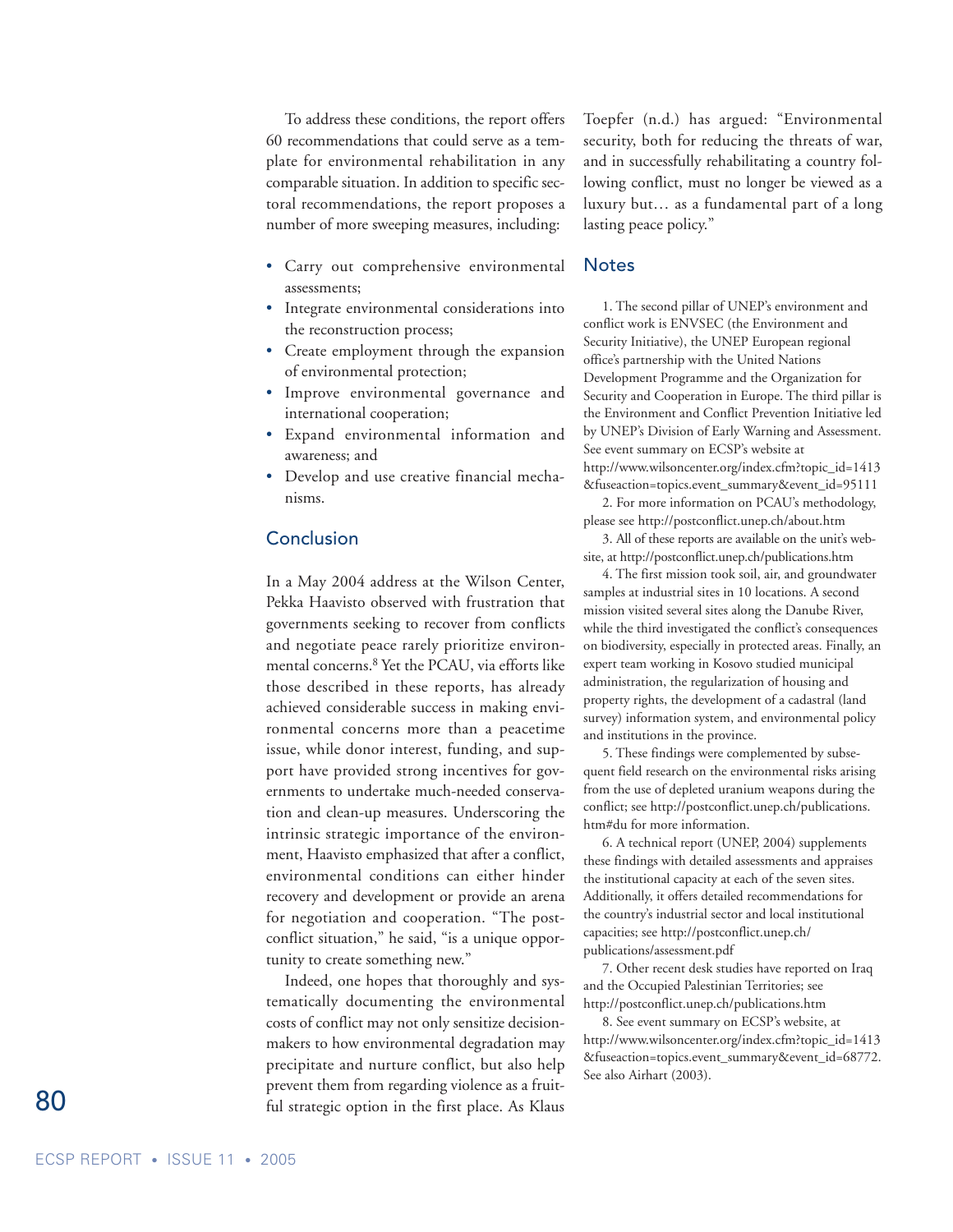#### References

Airhart, Marc. (2003, September 15). "Cleaning up after war." *Scientific American*, 26-27.

Haavisto, Pekka. (2005). "Green helmets." *Our Planet 15*(4), 21-22. Available online at http://www.ourplanet.com/imgversn/154/haavisto.html

Toepfer, Klaus. (n.d.). "In defence of the environment, putting poverty to the sword" (an editorial on war

and the environment). Available online at http://www.unep.org/Documents.multilingual/Def ault.asp?DocumentID=288&ArticleID=3810 United Nations Environment Programme (UNEP). (2004, April). *From conflict to sustainable development: Assessment of environmental hot spots, Serbia and Montenegro* (Technical Report). Switzerland: UNEP. Available online at http://postconflict.unep.ch/ publications/assessment.pdf

## Global Crises, Global Solutions

*Bjørn Lomborg (Ed.) Cambridge, UK: Cambridge University Press, 2004. 647 pages.*

#### Reviewed by ROBERT COSTANZA

#### Global Crises: Unfortunately Unrecognized and Unsolved

*Global Crises, Global Solutions* is an unfortunate book. It begins with a good question: how should \$50 billion (or some other large amount) of new foreign aid money be spent over the next four years to get the most "bang for the buck"? However, the method chosen to answer this question is fatally flawed, rendering the results useless, if not dangerous.

The flaws are apparent in the first 8 pages of the introductory chapter, which is the only section of this 647-page book written by its editor, Bjørn Lomborg. The fair and important question of how to prioritize our global challenges and opportunities certainly needs more serious attention. But Lomborg's method is problematic. First, he generated a list of 32 "general challenges facing humanity" by scouring UN publications (see Table 1). Even this initial step was not inclusive, because sustainability is not mentioned. The sustainability challenge is a core global problem, long recognized by the United Nations (see, e.g., World Commission on Environment and Development, 1987) so it is hard to imagine how a scan of UN publications missed it.

Another major flaw arises in the next step. Rather than circulating this list to a broad Robert Costanza is the Gund Professor of Ecological Economics and director of the Gund Institute of Ecological Economics at the Rubenstein School of Environment and Natural Resources at the University of Vermont. E-mail: Robert.Costanza@uvm.edu

range of stakeholders for comment and review (as Lomborg acknowledges he could have done), he instead concluded that even though this effort might produce more "buy-in," it would take too long. It is ludicrous that he could not afford to devote another month or year to a process whose recommendations for spending billions on global problems he hoped would be taken seriously. Even a cursory glance at the initial list of problems would have identified the major omission mentioned above. Contrast this with the Intergovernmental Panel on Climate Change (2001) process or the Millennium Ecosystem Assessment's four-year, 1,300-participant process of scientific consensus building.<sup>1</sup>

Lomborg narrowed the original list of 32 challenges down to the 10 "found to hold the most promising opportunities" (page 4).

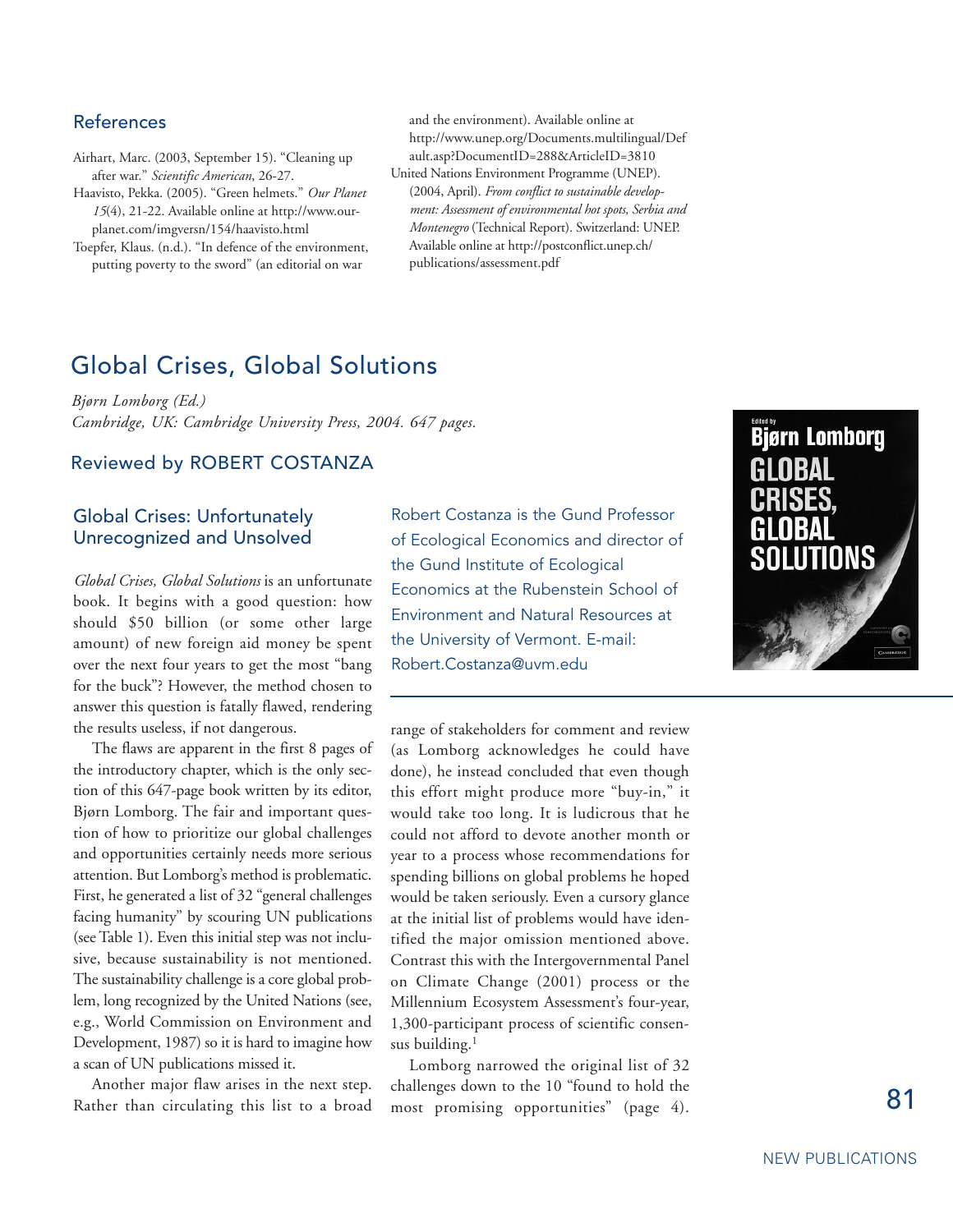| <b>The 32 Original Challenges Facing</b>                                                                                                                                                                                                                                                                                                                                                                                                                                                             |                                                                                                                                                                                                                                                                                                                                                                                                                                                    | The Final 10 Challenges Found to Hold                                                                                                                                                                                                                                    |
|------------------------------------------------------------------------------------------------------------------------------------------------------------------------------------------------------------------------------------------------------------------------------------------------------------------------------------------------------------------------------------------------------------------------------------------------------------------------------------------------------|----------------------------------------------------------------------------------------------------------------------------------------------------------------------------------------------------------------------------------------------------------------------------------------------------------------------------------------------------------------------------------------------------------------------------------------------------|--------------------------------------------------------------------------------------------------------------------------------------------------------------------------------------------------------------------------------------------------------------------------|
| <b>Humanity</b>                                                                                                                                                                                                                                                                                                                                                                                                                                                                                      |                                                                                                                                                                                                                                                                                                                                                                                                                                                    | the Most Promising Opportunities                                                                                                                                                                                                                                         |
| <b>Environment</b><br>Air pollution<br>Chemical pollution and<br>hazardous waste<br>Climate change<br>Deforestation<br>Depletion of the ozone<br>layer<br>Depletion of water<br>resources<br>Lack of energy<br>Land degradation<br>Loss of biodiversity<br>Vulnerability to natural<br>disasters<br><b>Economy</b><br>Digital divide<br>Financial instability<br>Lack of intellectual<br>property rights<br>Money laundering<br>Subsidies and trade<br>barriers<br>Transport and infra-<br>structure | <b>Governance</b><br>Arms proliferation<br>Conflicts<br>Corruption<br>Lack of education<br>Terrorism<br><b>Health and</b><br>population<br>Drugs<br><b>HIV/AIDS</b><br>Human settlements<br>Lack of people of<br>working age<br>Malaria<br>Living conditions of<br>children<br>Living conditions of<br>women<br>Non-communicable<br>diseases<br>Undernutrition/hunger<br>Unsafe water and lack<br>of sanitation<br>Vaccine-preventable<br>diseases | Climate change<br>Communicable diseases<br>Conflicts and arms proliferation<br>Access to education<br>Financial instability<br>Governance and corruption<br>Malnutrition and hunger<br>Migration<br>Sanitation and access to clean water<br>Subsidies and trade barriers |

#### Table 1: Global Challenges in *Global Crises, Global Solutions*

Found by whom? Eight like-minded economists who met for one week—hardly worthy of the name "Copenhagen consensus," considering the problems' magnitude.<sup>2</sup> The bias inherent in both of these initial winnowing steps is huge but never acknowledged. For example, while the initial list of 32 includes 10 environmental challenges, ranging from air pollution to deforestation, from lack of energy and water to climate change, the final list includes only one environmental entry: climate change.

Contrast this with Jared Diamond's (2004) list of the 12 most serious environmental problems facing past and future societies problems that more often than not have led to the well-documented collapse of these historical societies:

- Loss of habitat and ecosystem services;
- Overfishing;
- Loss of biodiversity;
- Soil erosion and degradation;
- Energy limits;
- Freshwater limits;
- Photosynthetic capacity limits;
- Toxic chemicals;
- Alien species introductions;
- Climate change;
- Population growth; and
- Human consumption levels.

While climate change is certainly a serious problem, and has contributed to several histori-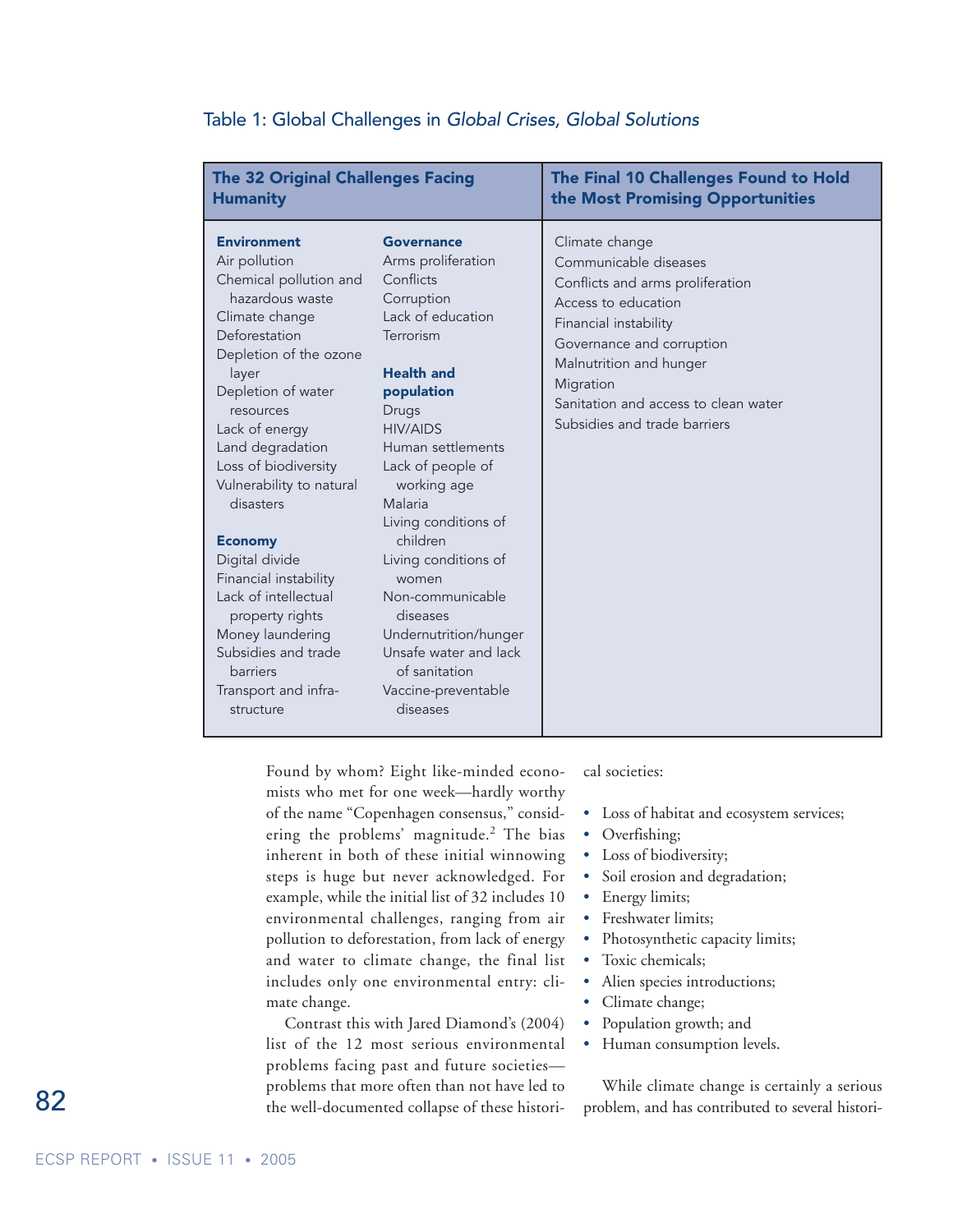cal collapses—as Diamond and several others (Tainter, 1988; Yoffee & Cowgill, 1988; Ponting, 1991) have pointed out—the interplay of multiple factors is almost always more critical than a single one. Societies on the edge become brittle and lose resilience, making them more susceptible to the impacts of climate change as well as to other potential perturbations, such as political corruption, war, terrorism, or the inability to adapt to new circumstances.

Lomborg commissioned a background paper on each of the 10 challenges from "renowned economics specialists within each field" (page 5). These 10 papers, along with two "alternative perspectives" on each challenge, form the bulk of the book. Unfortunately, while presenting a slightly broader perspective than that of the original eight experts, these papers still draw from far too narrow a set. Despite this, most of the papers in the collection are well worth reading for what they are: statements of a particular position, based on a particular worldview, on a particular complex issue. Missing—for the purposes of this book's stated aims—are truly alternative positions. Perhaps most important, however, is the lack of any appreciation of the interconnectedness of the global challenges—a systems perspective. The book assumes that these challenges are independently solvable and therefore able to be ranked in a simple linear fashion.

The final chapter of *Global Crises, Global Solutions* presents the experts' "consensus" ranking of the alternatives. This, again, is a misuse of the term: each expert ranked the alternatives independently, and Lomborg presents the mean rankings as the consensus. Fortunately, the book includes each expert's individual rankings and reasoning, so that the reader can reconstruct the (still limited) range of opinions and the rationales behind the individual rankings.

What can we conclude about the original question? Unfortunately, very little. We have only the opinions of eight economists, whose thinking on these topics was already well-known before the exercise and changed very little after one week in Copenhagen. We are left with the mere illusion of scientific consensus, an illusion which the editor obviously intended.

But there is a deeper issue. This work demonstrates how worldview or vision can shape the results of purportedly objective analysis. Lomborg and the contributing authors share a worldview that has been called "technological optimism" (Costanza, 2000). Technological optimists assume that technical progress will solve all current and future social problems. Humans and their dominion over nature will continue to expand without limits. This worldview does not see population growth and overconsumption, among other sustainability issues, as problems.

As the work of Diamond (2004), Meadows et al. (2004), and literally thousands of other authors have shown, the problem of sustainability is today's core global problem. Will our completely interconnected global society fall into the same traps that led to Easter Island's collapse? I hope not, but we cannot assume these problems will be addressed, as Lomborg and associates do, by simply believing in the power of technology.

Unfortunately, even the title of Lomborg's book is a sad sham: the authors do not believe that there are any truly global crises, only challenges that a few tens of billions of dollars can solve. They have done the world a grave disservice by holding on to their unquestioned values and assumptions about the feasibility of unlimited economic growth. As demonstrated by the fate of the Easter Islanders, the Maya, the Greenland Norse, and several other historical societies, clinging to maladaptive values in the face of mounting evidence to the contrary could lead to collapse (Diamond, 2004). If we are to create a sustainable and desirable global human society in the 21st century, we must not repeat the same mistakes. This real global crisis requires global solutions, but instead Lomborg's book only perpetrates past myths.

#### **Notes**

1. See www.maweb.org for more information on the Millennium Ecosystem Assessment.

2. It is interesting to note that while Lomborg feels that a small group of like-minded economists are the



The book assumes that these challenges are independently solvable and therefore able to be ranked in a simple linear fashion.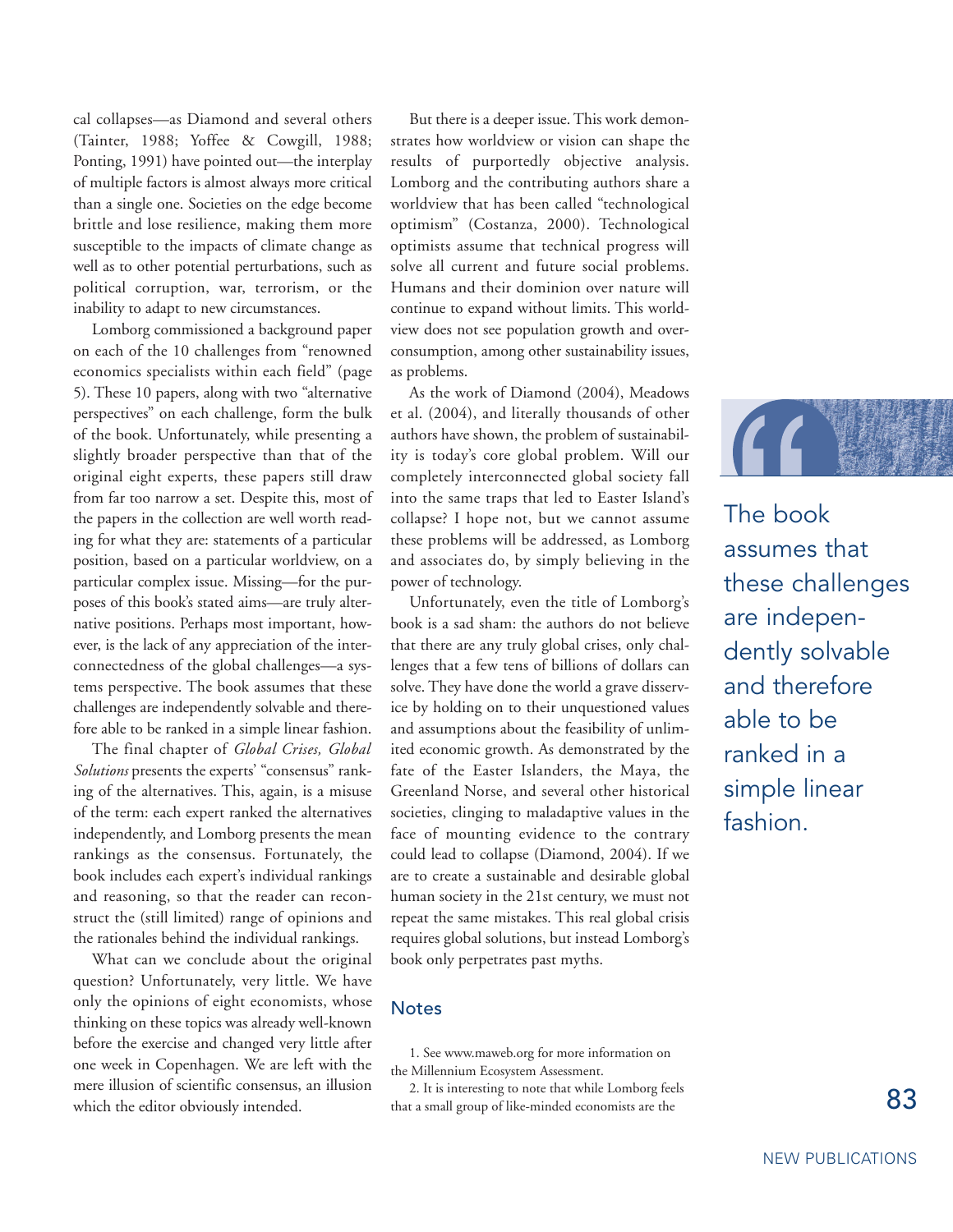appropriate "experts" to consult on the best way to solve global problems, he has no trouble dismissing the broad and overwhelming scientific consensus reached by experts on the biophysical aspects of environmental issues (Lomborg, 2001).

#### References

- Costanza, Robert. (2000). "Visions of alternative (unpredictable) futures and their use in policy analysis." *Conservation Ecology 4*(1), 5. Available online at http://www.consecol.org/vol4/iss1/art5
- Diamond, Jared. (2004). *Collapse: How societies choose to fail or succeed.* New York: Viking Press.
- Intergovernmental Panel on Climate Change (IPCC). (2001). *Summary for policymakers: A report of Working Group I of the Intergovernmental Panel on Climate Change*. Available online at

http://www.ipcc.ch/

- Lomborg, Bjørn. (2001). *The skeptical environmentalist: Measuring the real state of the world.* Cambridge, UK: Cambridge University Press.
- Meadows, Donella, Jørgen Randers, & Dennis Meadows. (2004). *Limits to growth: The 30-year update*. Post Mills, VT: Chelsea Green.
- Ponting, Clive. (1991). *A green history of the world: The environment and the collapse of great civilizations.* London: Sinclair-Stevenson.
- Tainter, Joseph A. (1988). *The collapse of complex societies*. Cambridge: Cambridge University Press.
- World Commission on Environment and Development. (1987). *Our common future.* Oxford: Oxford University Press.
- Yoffee, Norman, & George L. Cowgill (Eds). (1988). *The collapse of ancient states and civilizations.* Tucson: University of Arizona Press.

# Global Population Policy: From Population Control to Reproductive Rights

*Paige Whaley Eager Aldershot, UK: Ashgate, 2004. 234 pages.*

#### Reviewed by DUFF GILLESPIE



Duff Gillespie, PhD., is a senior scholar at the Bill and Melinda Gates Institute for Population and Reproductive Health at Johns Hopkins Bloomberg School of Public Health. He is also a visiting professor in the Department of Population and Family Health Sciences. Previously, Duff Gillespie served as senior deputy assistant administrator for the Global Health Bureau at USAID. He has worked in the population and health field for 33 years and was the director of USAID's Office of Population for 7 years.

No one can accuse Paige Whaley Eager of being overly nuanced. Starting with the title of her book, *Global Population Policy: From Population Control to Reproductive Rights,* she confronts the reader with absolutes. There has never been, of course, a "global population policy," nor can humankind's complex and diverse response to population and reproduction be easily separated into two camps, population control and reproductive rights.

For Eager, the evolution of population policy has been a tectonic battle between evil ("population controllers") and good (the "Global Women's Health and Rights Movement" or GWHRM). Population controllers are white men, mostly American, who are hell-bent on reducing the rate of population growth for economic, political, and national security reasons. Until the Reagan Administration, these powerful men made population control the centerpiece of U.S. foreign policy. They encouraged "governmental use of coercive methods" to compel women to use "unsafe contraceptives" (page 6).

Eager outlines the population controllers' other transgressions, the most egregious of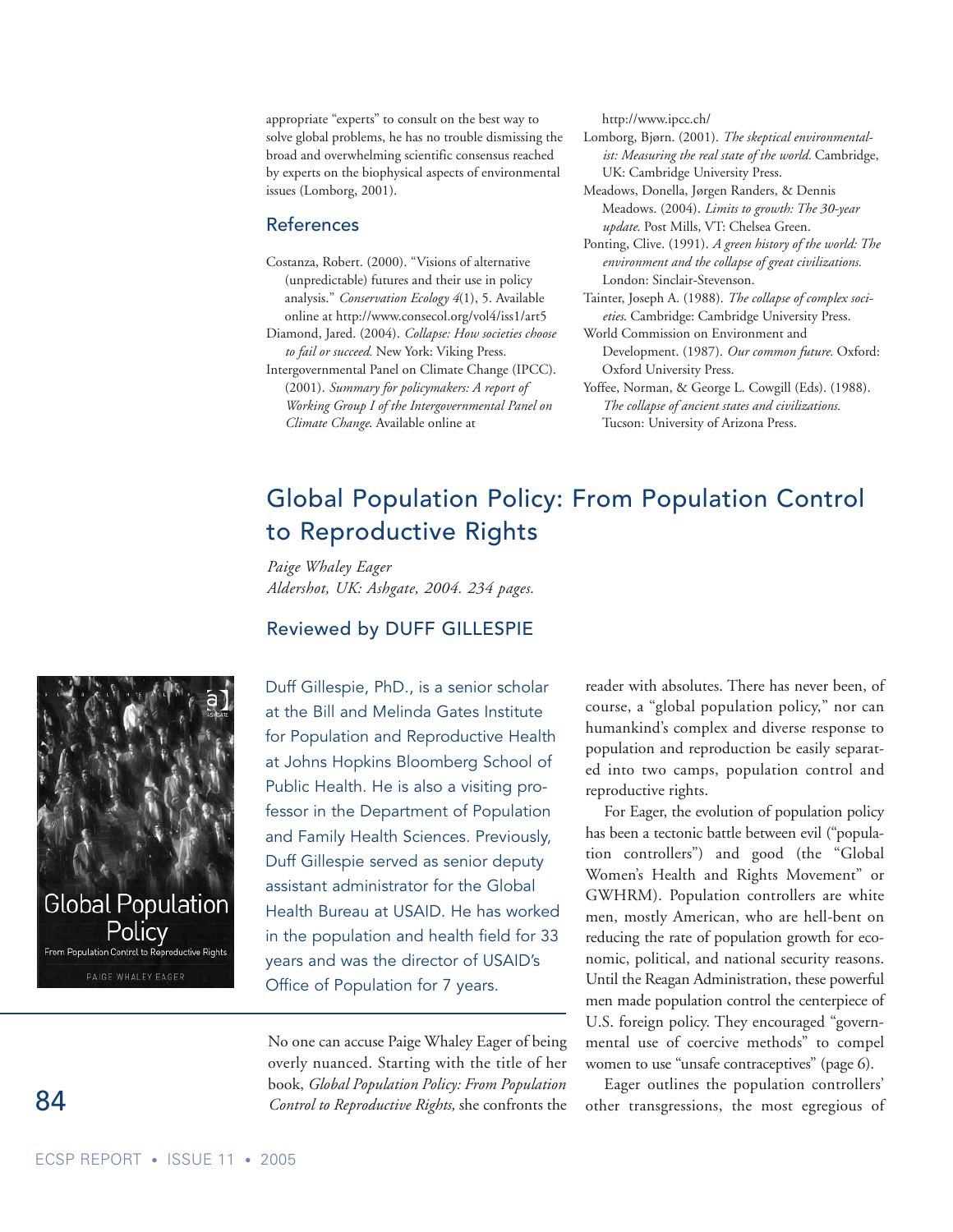which is their disregard for women, who they view as little more than instruments for lowering the population growth rate. While there is no doubt that government family planning programs have perpetrated serious human rights abuses, Eager spends little time documenting them. If she had, she would have found such abuses to be the exception, not the rule, and certainly not as pervasive as her book implies.

Arrayed against this monolithic cabal of population controllers is the GWHRM, a construct Eager never really explains. She does describe in some detail how various women's groups, mostly from the North, altered the policy landscape in fundamental ways. Their labors were rewarded at the 1994 International Conference on Population and Development in Cairo, where essentially all countries endorsed a more comprehensive view of population that encompasses the concepts of sexual and reproductive health and rights (SRHR). Surprisingly, Eager spends very little time explaining SRHR but dwells extensively on what it is not: population control.

Quite rightly, Eager states that such terms as "population control" have been largely banished from official lexicons throughout the world. This excision is more than symbolic; policies and government officials are generally more sensitive to the rights and needs of women. Indeed, Eager could make a stronger case for the GWHRM by documenting the significant policy changes since Cairo throughout the developing world, such as raising the age of marriage, liberalizing abortion and divorce laws, and criminalizing or discouraging female genital cutting.

When polemists dichotomize complex subjects, their simplifications often distort reality. Eager is no exception: she gets many things far too many to cover here—just plain wrong. One of her most egregious errors is her disdain for the underlying rationale of "population controllers": that rapid population growth impedes socio-economic development. Her derision is based on her personal philosophy; she makes no attempt to refute this assumption analytically and appears unaware of the extensive literature on population and development. If Eager had



There has never been, of course, a "global population policy," nor can humankind's complex and diverse response to population and reproduction be easily separated into two camps, population control and reproductive rights.

consulted the masterful volume edited by Birdsall, Kelley, and Sinding (2001), she would have learned that the importance of population dynamics to development has never been as well-documented as it is today. Most of what the "population controllers" have been saying over the last three decades is actually true.

Eager's biggest mistake is grossly overstating the influence of the United States in convincing the developing world to decrease fertility rates. She is not only wrong, but also insulting. First, Eager tries to make the case that decreasing fertility is a core component of U.S. foreign assistance policy, which has never been the case. Uncomfortable realities that would call into question her assumptions about the United States' priorities are not presented or, perhaps, not known by the author. Eager feels the United States was particularly influential in the 1970s; yet, the annual budget for population programs ranged between \$120 million to \$250 million, and the total staff never exceeded 200 people. This modest level of commitment hardly reflects a high priority.

Unintentionally, Eager's portrayal of U.S. population controllers convincing or hoodwinking developing-country governments into mounting efforts to reduce their fertility is demeaning and wrong. For example, if the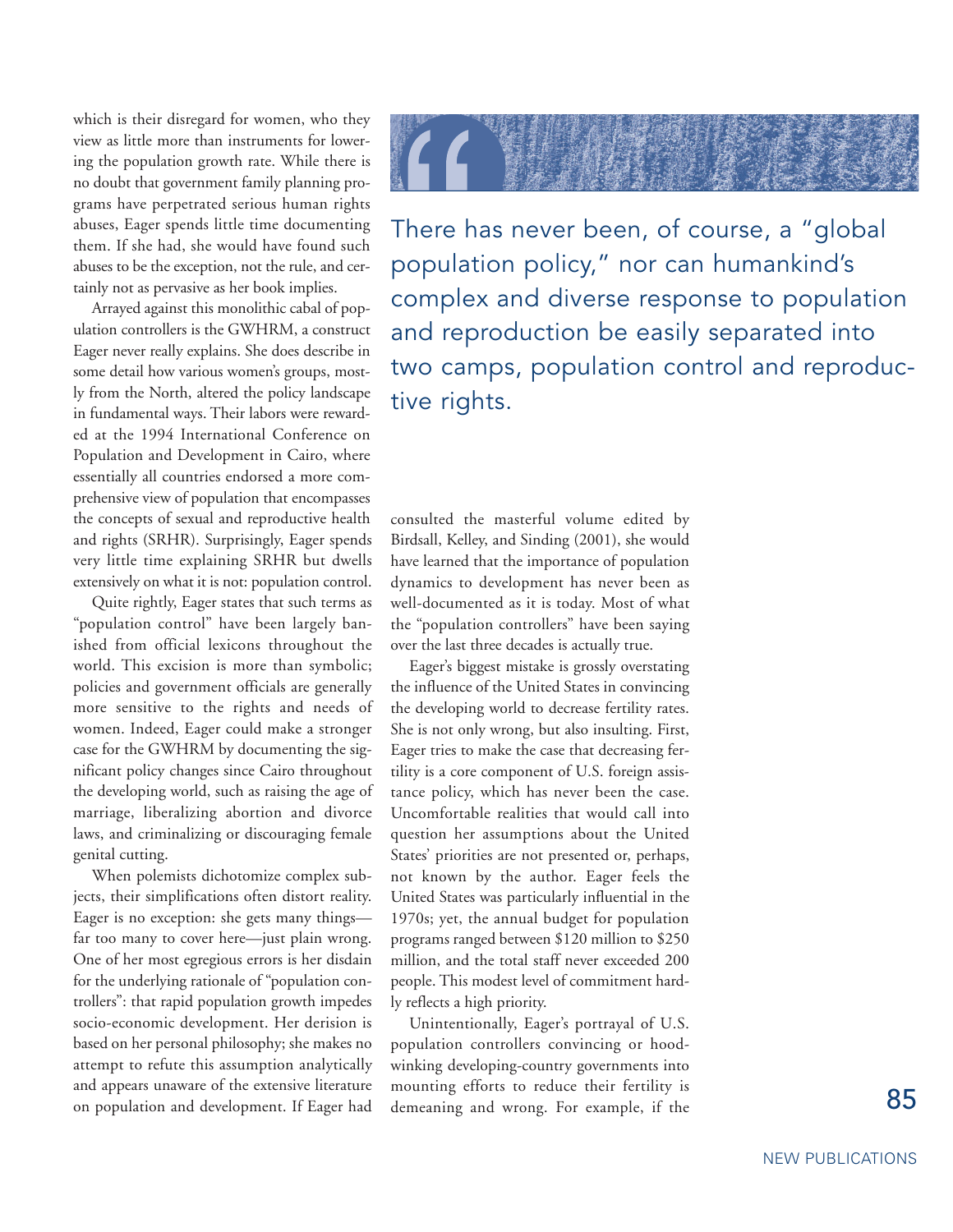author had even cursorily examined the literature she would have discovered that Asian countries incorporated fertility reduction in their development plans before the United States even had a population program. It never seemed to occur to her that these countries, and just about every developing country today, might institute such policies and programs because they meet the needs and desires of their citizens when carried out in ways that respect those needs and desires.

#### References

- Birdsall, Nancy, Allen C. Kelley, & Steven W. Sinding (Eds.). (2001). *Population matters: Demographic change, economic growth, and poverty in the developing world*. Oxford: Oxford University Press.
- Jain, Anrudh (Ed.). (1998). *Do population policies matter? Fertility and politics in Egypt, India, and Mexico.* New York: The Population Council.
- Mason, Andrew (Ed.). (2001) *Population change and economic development in East Asia: Challenges met, opportunities seized*. Stanford: Stanford University Press.



## Governing Water: Contentious Transnational Politics and Global Institution Building

*Ken Conca Cambridge, MA: MIT Press, 2005. 457 pages.* 

#### Reviewed by ANTHONY R. TURTON

Anthony R. Turton holds the Gibb-SERA Chair in Integrated Water Resource Management at the Council for Scientific and Industrial Research and the University of Pretoria, South Africa. E-mail: aturton@csir.co.za

Integrated Water Resource Management (IWRM) suffers from a paucity of new knowledge, particularly in theoretical approaches. Very little of the last decade's avalanche of IWRM literature is groundbreaking or deeply insightful. The new angle on an age-old problem outlined in Ken Conca's *Governing Water: Contentious Transnational Politics and Global Institution Building* is therefore a breath of fresh air.

*Governing Water* is a hefty piece of work— 457 pages—but its sheer size does not overwhelm the exquisite intellectual thread Conca expertly weaves. This sincere attempt to open the "black box" obscuring the governance of transboundary rivers describes efforts to con-

quer water resources through "violent" acts, such as dam building and aggressive engineering, and the counter-offensives against these acts.

#### A Funny Thing Happened

Conca introduces the *problematique* of IWRM governance with an elegant analysis of the opening ceremony of the Second World Water Forum at The Hague in 2000. The slick and glitzy event was cleverly hijacked by a naked woman and a number of athletic young men, who abseiled from the rafters above the keynote speaker's head, unfurling banners protesting the construction of a large dam in Spain. This cunningly planned protest action is deeply symbolic of the underlying tensions in the global quest to manage water. "A funny thing happened on the way to the World Water Forum," Conca observes wittily:

The official report on the forum and ministerial conference made no mention of the disruptive incident or any other expres-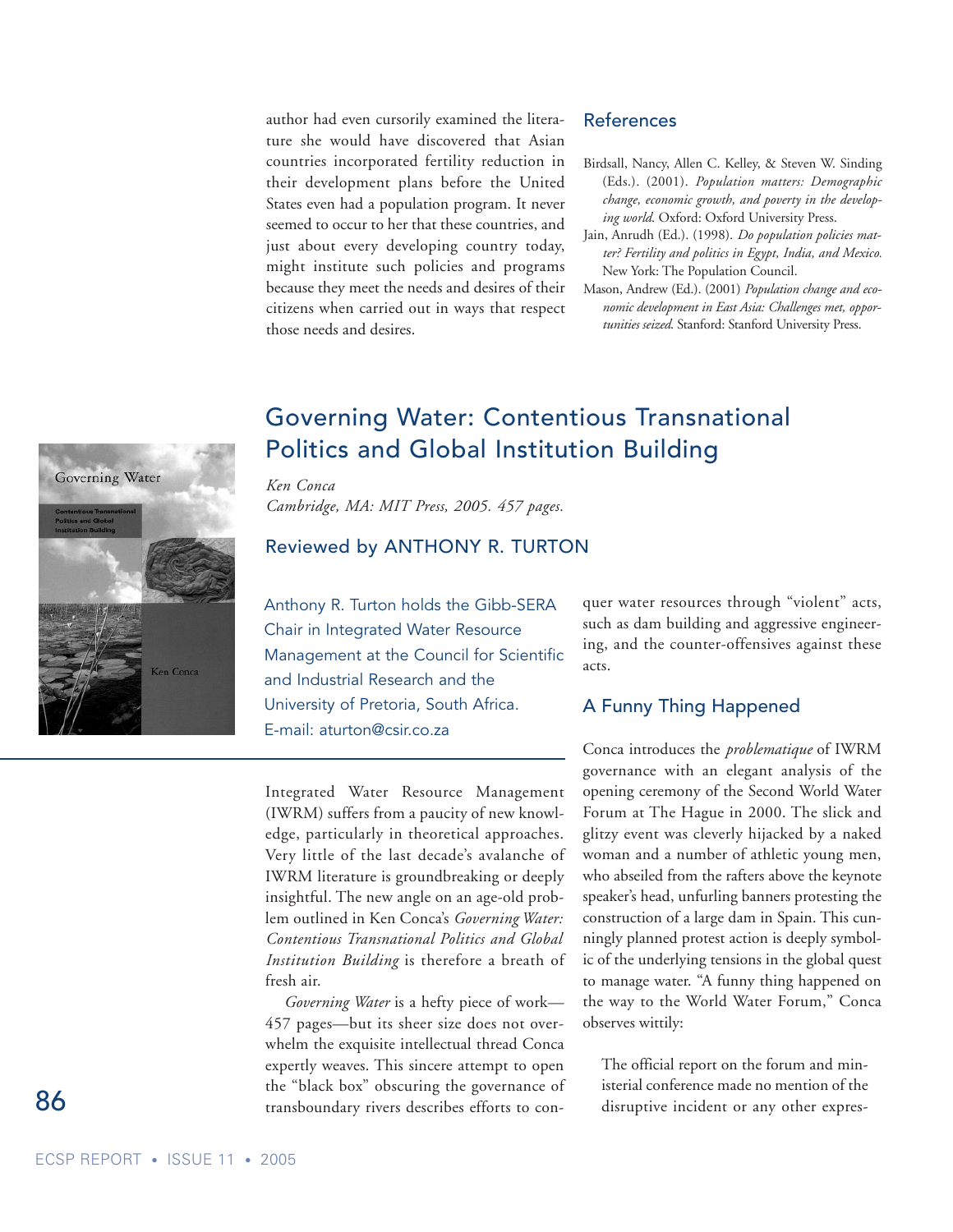sions of dissent throughout the meeting.…One motive for writing this book is to examine the stark disconnect between the forum's blueprint for forging a global water regime and the contentious politics surrounding water all around the world. (page 2)

Conca lists a series of vexing questions. Whose water is it? Who should have the legitimate power to decide? What does it mean to describe governments as sovereign and legitimate while also calling for private sector investment? What are the relationships among authority in the watershed, boardroom, and nation-state? Is there hope for a cooperative and broadly legitimate approach to water governance?

#### Shifting Focus

Having laid the foundation, Conca focuses on the politics of global institution building around local ecosystems, which he claims play three fundamental roles:

- They transcend elements of scale;
- They sustain local livelihoods and engender vibrant cultures that become unique identifying labels in a globalized world; and
- Increasingly, they are subjects of the global economic market, either as basic natural resources or ecotourism goods and services.<sup>1</sup>

Conca seeks to understand the inadequacy of negotiated international agreements or "regimes," which too often die on the negotiating table or prove ineffective. In light of this inadequacy, he shifts the focus from the regime paradigm in two new directions:

- Away from the environmental problems that neatly fit the regime solution towards the hidden, creeping, and cumulative impacts of the "assault on the global environment"; and
- Away from the substantive content of global environmental cooperation towards the procedural elements of environmental conflict.

Together, these new foci enable the reader to critically examine the way we establish rules that "channel deeply divisive, contentious debates when a broad consensus on substance may be unattainable" (page 6).

#### Pushing Rivers Around

*Governing Water*'s first seven chapters each address an element of water governance, followed by two country case studies (Brazil and South Africa). Chapter 2 questions mainstream international relations (IR) scholarship, which does not seem to challenge the inherent flaws in choosing regimes to regulate interstate intercourse. Although regimes are assumed to be produced by bargaining, Conca argues that they actually take the form desired by the dominant coalition.2

Chapter 3, "Pushing Rivers Around," describes the impact of a century of dam building on southern Africa's culture and ecosystems. Rivers mean different things to different actors or stakeholders; they are spatial and temporal links that cross a range of issues and scales from the local to the international. Recognizing this, Conca provides critical but sensitive insights into the complexity of river basin management. He plumbs society's "hydraulic mission," identifying an emerging transnational network of technical experts who construct dams and related hydraulic infrastructure for multinational firms and global financial institutions. Conca makes a forceful case for shifting the focus of our scholarly attention to the cumulative impact of these individual acts of ecosystem modification.

#### Hydropolitical Theory

Chapter 4 provides excellent empirical insights into the emergence of a global regime on water resource management, starting with three startling new facts, discovered largely by Aaron Wolf's Transboundary Freshwater Dispute Database (TFDD) team at Oregon State University:<sup>3</sup>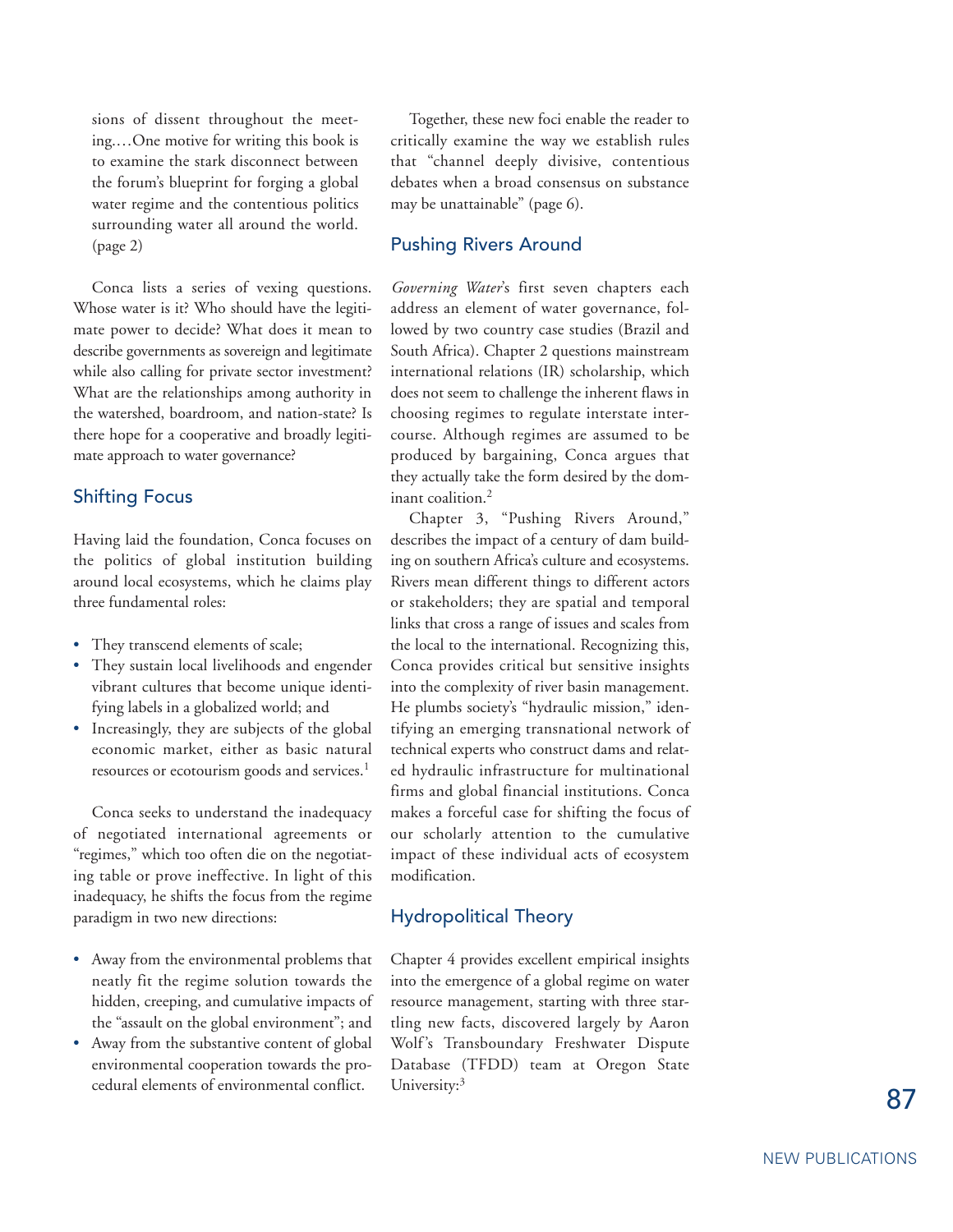- The number of international rivers has increased as more rivers are "internationalized" by changes in political geography after the Cold War;
- International river basins cover almost half of the planet's land area; and
- A part of almost all sovereign states is located in an international river basin.

This is compelling stuff, because the lack of a theory of hydropolitics is IR's black hole—a hole that *Governing Water* may begin to plug. While many intuitively believe that water is a driver of conflict, as asserted by the now largely discredited "water wars" literature (e.g., Irani, 1991; Starr, 1991; Bulloch & Darwish, 1993; Gleick, 1994; de Villiers, 1999), Jesse Hamner and Aaron Wolf (1997) have shown that water resource management is more likely to catalyze cooperation than conflict between nationstates. According to their work, 145 international treaties on shared river basins have been generated since 1814 (Wolf et al., 2003). This is likely a gross underestimate, further strengthening Conca's argument (see, e.g., Turton et al., 2004, pages 387-389; Ashton et al.*,* 2005).4

Significantly, Conca finds that the content of basin-level accords has escaped serious notice, noting that "even if most of the world's shared basins remain uncovered by international accords, those for which accords are in place could be converging on a set of norms for shared governance" (page 106). Empirical evidence tentatively shows convergence around some core concepts—mostly procedural issues, such as sharing data and building confidence but these are still framed in the polarizing language of sovereignty. Consequently, there is little evidence of a common normative structure.

#### Water Is a Social and an Economic Resource

Chapter 5 analyzes the emergence of a global community under the banner of IWRM. Caught in the tension between planning and marketization, this global network is ambivalent toward the most fundamentally contested issues in the water sector—the basic questions Conca poses (noted above)—leading to the near-hegemony of the core logic of IWRM. However, challenges to this hegemony include the nascent WISER ("Water Is a Social and an Economic Resource") discourse that seeks to elevate the social values of water (see Allan, 2000, page 27).

Another challenge starting to raise its head (but not listed in *Governing Water)* disputes the assumption that the river basin is the natural unit of management. The four most economically developed countries in southern Africa— South Africa, Botswana, Namibia, and Zimbabwe—are all reaching the limits of their readily available water and thus may face constraints on their economic growth. However, this constraint is being effectively managed by a combined policy that uses interbasin transfers and moves water out of agriculture to the industrial and services sectors, a softer approach heavily dependent on the existence of effective governance structures.

#### The Real Water Wars

Chapter 6 unpacks the complex dynamics of the anti-dam lobby and the democratization of watershed management. Conca builds a case for the real water wars—not between sovereign states, but between sub-national groups. An array of state entities and other beneficiaries of large engineering projects are pitted against opponents from the affected communities, aligned with sympathetic environmental and human rights NGOs. These disputes often fly under the radar of international river diplomacy, rendering the international regime a "blunt and limited instrument for responding to this type of complex, multilayered struggle, for all the reasons discussed in Chapter 2" (page 169).

Defining a bounded, finite, fixed "sovereign" territory is problematic when dealing with rivers that are fluid, dynamic, and complex. Conca usefully notes that one way out of this core hydropolitical conundrum is to draw distinctions among transnational advocacy groups (grounded in information-based framing poli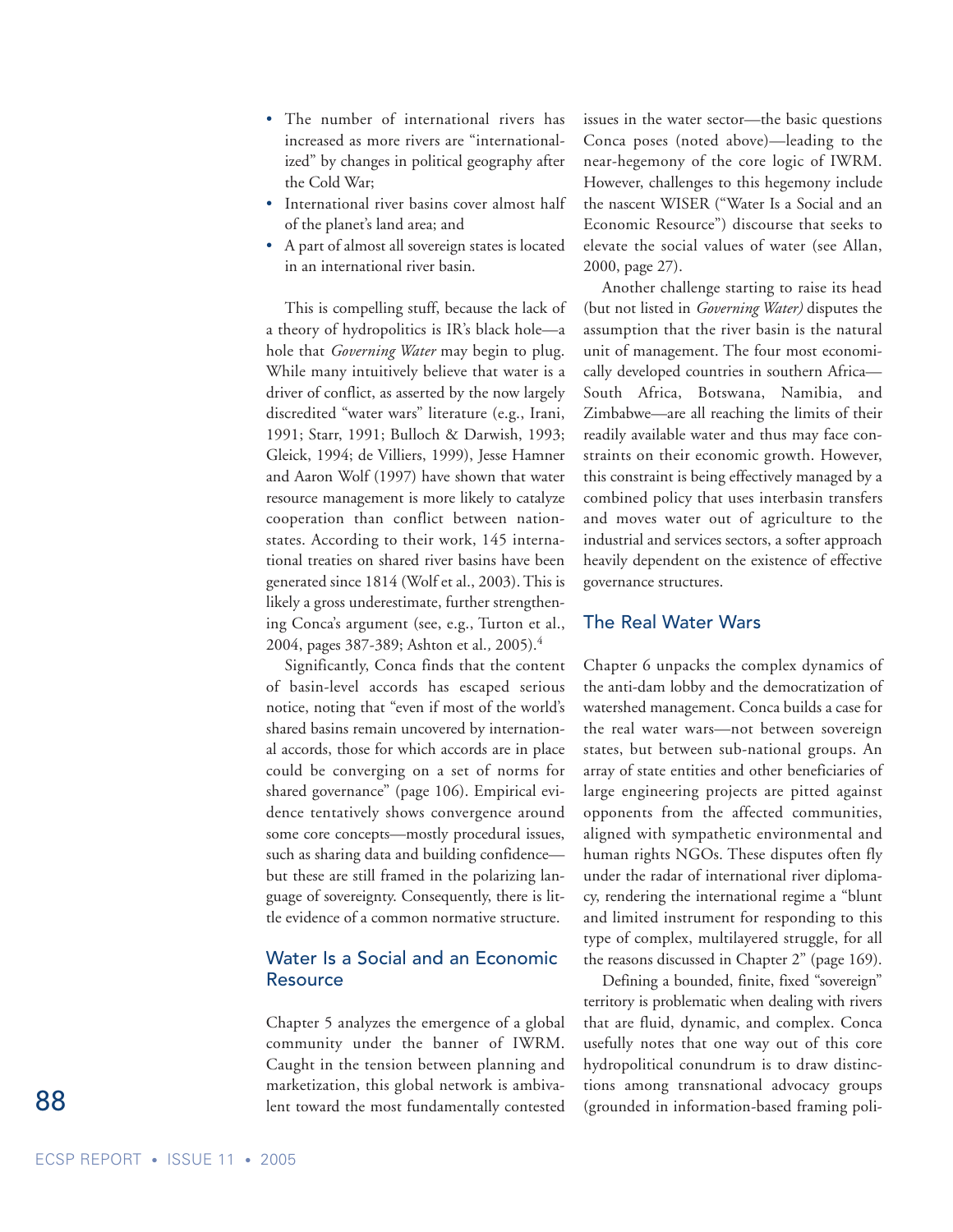tics), transnational coalitions (grounded in coordinated campaigns), and transnational social movements (grounded in joint mobilization), thus shifting the focus to assess norms evolving around notions of watershed democracy.

At the Second World Water Forum, Ismail Serageldin (then vice president of the World Bank) asserted that two controversies stood in the way of global progress towards a more sustainable water future: the debate over large dams, and a complex set of economic issues relating to property rights, privatization, water exports, water pricing, and foreign investment and ownership in the water sector. While unraveling this set of issues in Chapter 7, Conca discusses the implications for the subnational water sector of the General Agreement on Trade in Services (GATS), which seeks to liberalize trade in services and ferret out regulations that restrain it. GATS thus opens up water and sanitation services as possible targets, and consequently potential entry points, for foreign actors in a traditionally national sphere. This whole new arena for hydropolitical interaction is mostly unknown to water resource managers and professionals, particularly in the developing world.

#### Brazil and South Africa: Case **Studies**

Brazil and South Africa are central players in the global debate surrounding water and rivers; both countries have important transboundary river basins and strong social movements protesting large dams and the privatization of water. Much of the water in Brazil, which is a signatory to 15 international water agreements, is the subject of active and violent dispute. Yet, despite these enduring conflicts, governance of water and aquatic ecosystems in Brazil is increasingly institutionalized around a shared understanding of roles and rules.

The complex case of South Africa is seldom fully understood by foreign writers. Conca does an exceptionally good job, however, of tracing the golden thread of water and political contestation in the country. Post-apartheid South



Four important forces—international law, neoliberal structural adjustment, elite networking among water resource professionals, and transnational activism for the rights of local communities—are pushing and pulling waterrelated policies, laws, and practices in different directions.

African water law, policy, and practice is more technocratic and less participatory than Brazil's. In addition, South Africa's desire to be a good riparian neighbor has shaped water governance. Water marketization and associated issues are more controversial in South Africa, but Brazil has witnessed greater resistance to water infrastructure projects. These conclusions demonstrate the great value that serious empirical studies can offer to the discipline of hydropolitics and IR theory.

#### **Conclusion**

Four important forces—international law, neoliberal structural adjustment, elite networking among water resource professionals, and transnational activism for the rights of local communities—are pushing and pulling waterrelated policies, laws, and practices in different directions. Each force is thoroughly transnational and sufficiently embedded in international intercourse to govern and influence global practice, but none has yet generated a dominant framework for governing watershed practices at the local level. Therefore, if watershed governance is being normalized across national boundaries, it is taking place at the intersection of these various forces. Consequently, we should not assume that international environ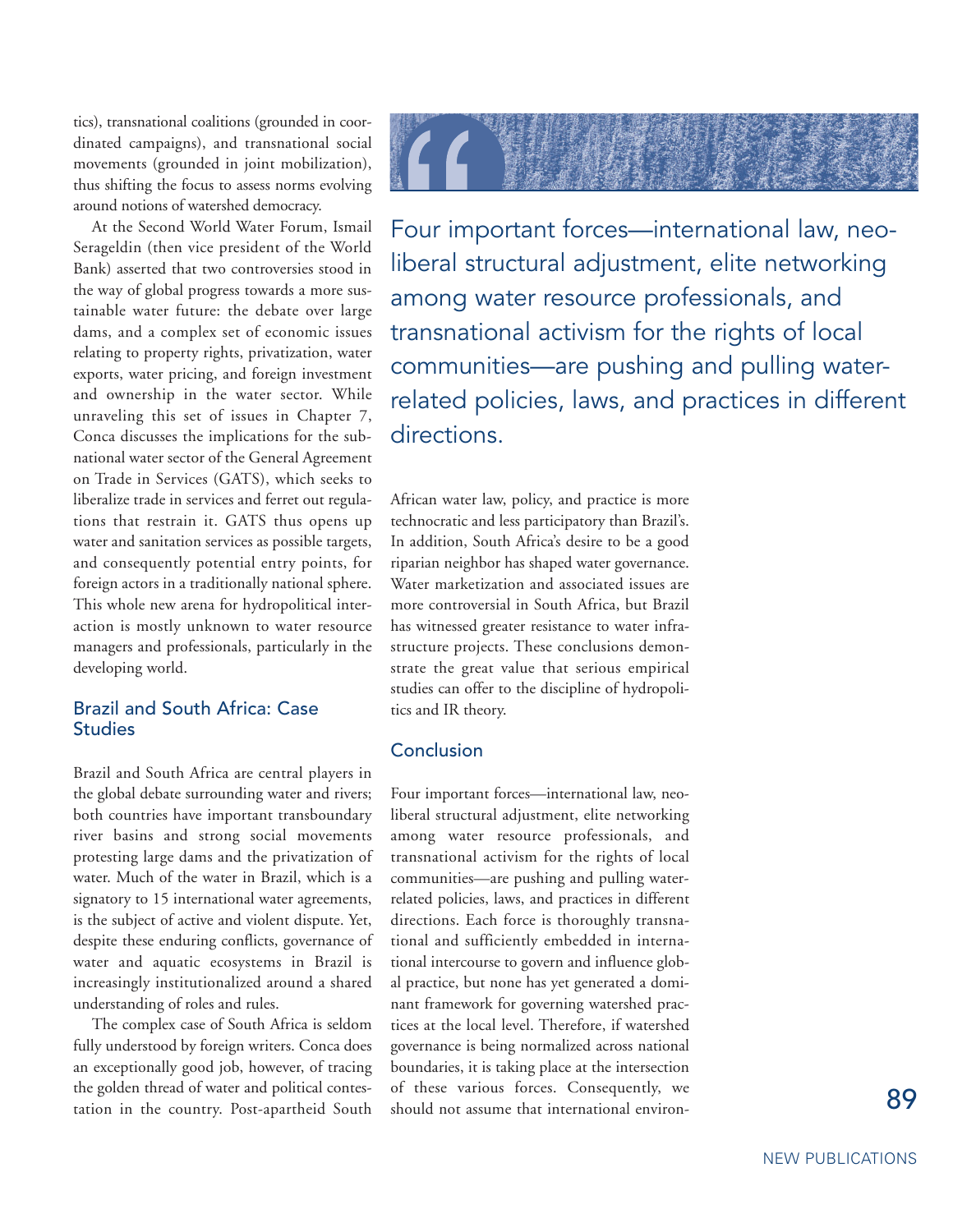mental agreements are the best—or indeed the only—ways to govern rivers and aquatic ecosystems that cross international political borders.

In conclusion, Conca's well-written and thought-provoking *Governing Water: Contentious Transnational Politics and Global Institution Building* is a serious book. It fills major gaps in IR theory, IWRM literature, and the discipline of environmental security, and it informs water resource managers of the implications of GATS. It demonstrates the real value of empirical research, taking its place alongside the paradigm-busting work led by Aaron Wolf at Oregon State University, Peter Ashton at the Council for Scientific and Industrial Research (CSIR) in South Africa, Tony Allan at the Water Issues Group in London, and Nils Petter Gleditsch at the International Peace Research Institute in Oslo. Conca's work should be read by university students, water sector professionals, and IR scholars alike, and I sincerely believe that it will play a substantial role in placing the discipline of hydropolitics firmly on the IR research agenda.

#### **Notes**

1. These three roles resonate with a current initiative by the Universities Partnership for Transboundary Waters (UPTW) to understand governance of water and aquatic ecosystems as the manifestation of a "trialogue," which is a specialized form of dialogue among government, science, and society. In conjunction with Group on Development Issues (EGDI) at the Swedish Ministry of Foreign Affairs, the Swedish Water House, and UNESCO, UPTW hosted a special session at the Stockholm World Water Week 2005. Following a second workshop in October 2005, the trialogue governance model will be published in a textbook and a special edited volume of *Water Policy,* the scientific journal of the World Water Council.

2. This echoes research by Tony Allan and his team of graduate students at the School of Oriental and African Studies and Kings College London into what

they are calling "hydro-hegemony."

3. For more information, see http://www.transboundarywaters.orst.edu/

4. Table 9.1 in Turton et al. (2004) identifies 30 international water agreements to which South Africa is a signatory, 20 of which are not listed in the *Atlas of International Freshwater Agreements* (United Nations Environment Programme, 2002). Ashton et al. (2005) has identified 59, but not all of these are limited to river basin management.

#### References

- Allan, J.A. (2000). *The Middle East water question: Hydropolitics and the global economy*. London: I.B. Tauris.
- Ashton, P.J., Anton Earle, D. Malzbender, B. Moloi, M.J. Patrick, & Anthony R. Turton. (2005). *Compilation of all the international freshwater agreements entered into by South Africa with other states (*Final Water Research Commission Report for Project No. K5/1515). Pretoria, South Africa: Water Research Commission (WRC).
- Bulloch, John, & Adel Darwish. (Eds.). (1993). *Water wars: Coming conflicts in the Middle East*. London: Victor Gollancz.
- de Villiers, Marq. (1999). *Water wars: Is the world's water running out?* London: Weidenfeld & Nicolson.
- Gleick, Peter. (1994). "Water wars and peace in the Middle East." *Policy Analysis 36* (4).

Hamner, Jesse, & Wolf, Aaron T. (1997). "Patterns in international water resource treaties: The Transboundary Freshwater Dispute Database." *Colorado Journal of International Environmental Law and Policy* (1997 Yearbook).

- Irani, Rustom. (1991). "Water wars." *New Statesman & Society 4*(149), 24-25.
- Starr, Joyce R. (1991). "Water wars." *Foreign Policy 82*, 17-36.
- Turton, Anthony R., R. Meissner, P.M. Mampane, & O. Seremo. (2004). *A hydropolitical history of South Africa's international river basins (*Report No. 1220/1/04). Pretoria, South Africa: WRC.
- United Nations Environment Programme (with Oregon State University & the Food and Agriculture Organization). (2002). *Atlas of international freshwater agreements*. Nairobi: United Nations Environment Program.
- Wolf, Aaron T., Shira B. Yoffe, & Marc Giordano. (2003). "International waters: Identifying basins at risk." *Water Policy 5*(1), 29-60.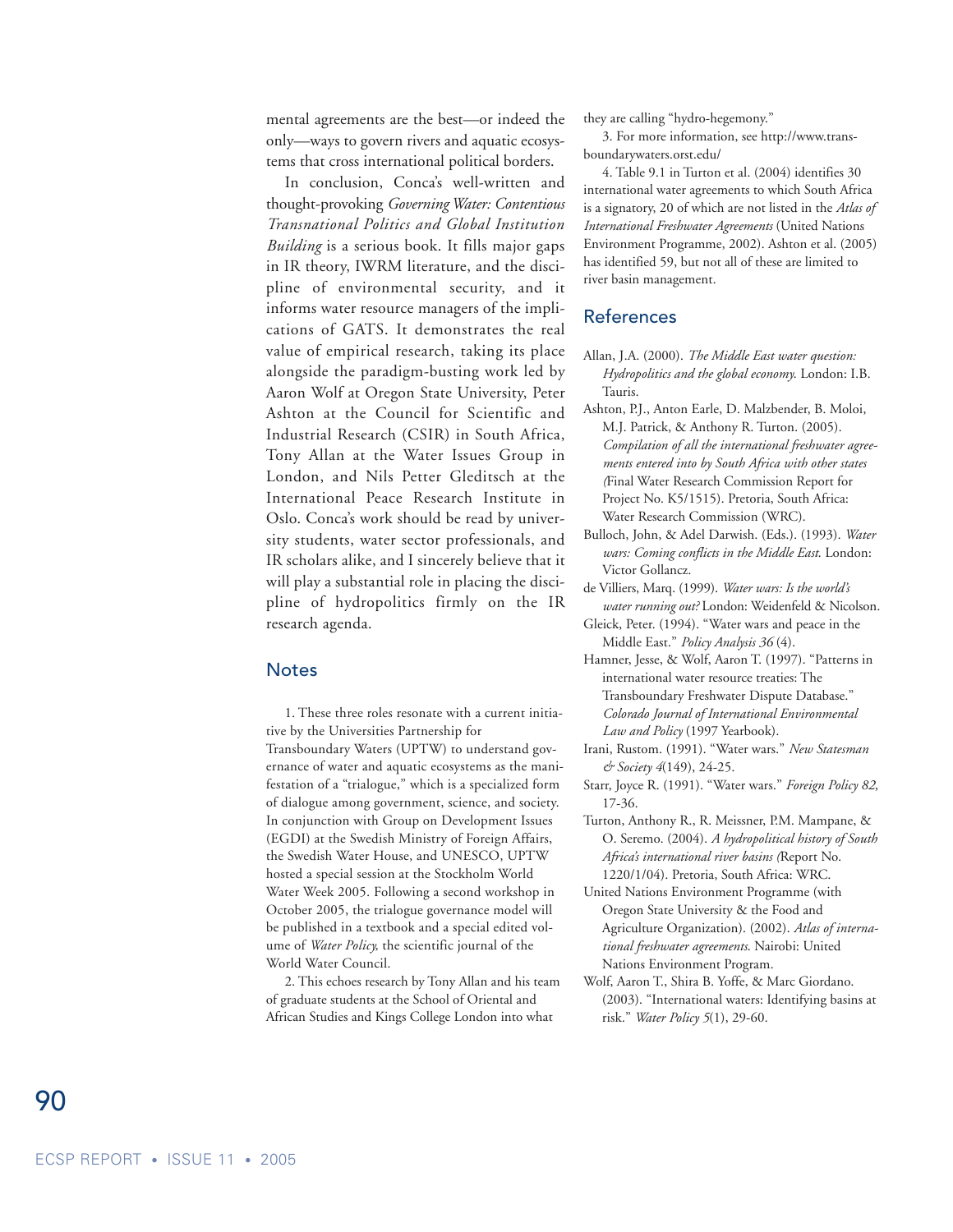### HIV and National Security: Where Are the Links?

*Laurie Garrett New York: Council on Foreign Relations, 2005. 67 pages.*

#### Reviewed by JENNIFER WISNEWSKI KACZOR

Since 2000, the international policymaking community has discussed HIV/AIDS in the context of national and international security. *HIV and National Security: Where Are the Links?* by Laurie Garrett of the Council on Foreign Relations summarizes the state of the argument and examines the research linking HIV/AIDS to security.<sup>1</sup>

Garrett treads familiar ground, detailing the risks posed by high HIV prevalence in militaries, infection rates among UN peacekeepers, the impact of AIDS orphans, demographic trends such as "youth bulges" and urbanization, and the connections to economic security. Despite the lack of groundbreaking information, Garrett is careful to outline the real challenges facing assessments of AIDS' threat to national and international security. One interesting chapter calls for more funding to improve tracking of virus types and mutations, outlining the real benefits to the international community. Policy reports rarely delve into the science of the disease, and Garrett's argument for improved tracking is convincing.

Interestingly, Garrett chooses to begin the body of the report by comparing HIV/AIDS to another great killer, the Black Plague, which ravaged Europe in the 13th, 14th, and 15th centuries, wiping out two-thirds of the population and bringing sweeping social, political, and economic changes in its wake. Though the case of the Black Plague illustrates the way a disease can engender widespread social change, it is unclear exactly what policymakers should take away from this lesson. Most historians would argue that the long-term impacts of the Black Plague led to the end of feudalism and the eventual rise of democracy in Europe. Garrett could have betJennifer Wisnewski Kaczor is a program associate for the Environmental Change and Security Program.

ter spent the space by citing specific examples of successful initiatives or projects—international, national, and local—that could mitigate the impacts of the HIV/AIDS epidemic.

Despite this one problem, Garrett ends strongly with six key recommendations for policymakers, including:

- Develop strategies for preventing the emergence of drug-resistant HIV strains;
- Develop HIV-prevention programs aimed specifically at uniformed personnel;
- Use viral genetic fingerprinting to track the spread of HIV;
- Fund long-term longitudinal studies on population cohorts to study the social, political, and economic impact of the AIDS epidemic;
- Develop an HIV vaccine; and
- Develop strategies to provide HIV treatment for all sufferers, not only the elite.

*HIV and National Security* is most useful for those interested in a review of the current literature linking AIDS to security issues. It is a concise, well-written, and useful addition to the literature on this important connection.

#### **Notes**

1. A pdf copy of the report can be downloaded from the Council on Foreign Relations website, at http://www.cfr.org/content/publications/attachments/HIV\_National\_Security.pdf

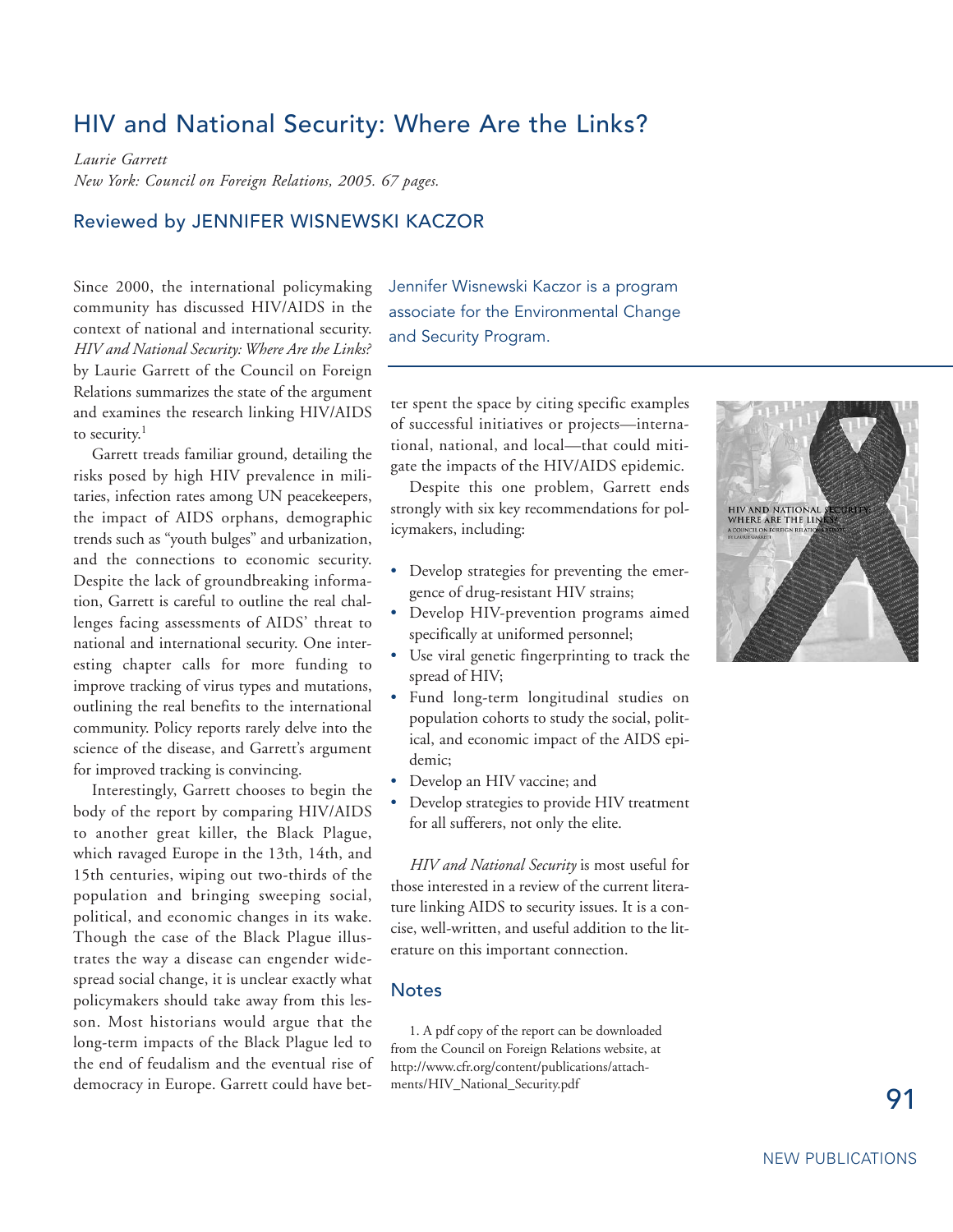# Dams and Development: Transnational Struggles for Water and Power

*By Sanjeev Khagram Ithaca: Cornell University Press, 2004. 270 pages.*

# Identity, Conflict and Cooperation in International River Systems

*By Jack Kalpakian Aldershot, UK: Ashgate, 2004. 213 pages.*

#### Reviewed by ANTON EARLE



Anton Earle is the deputy head of the African Water Issues Research Unit, based at the University of Pretoria, South Africa. He conducts applied research into southern African water management issues, with a specific focus on transboundary water management. As a member of the Regional Technical Committee of the Global Water Partnership-Southern Africa, he facilitates research and capacity-building initiatives on transboundary water management issues in the Okavango, Limpopo, Orange-Senqu, and Incomati river basins.

Fresh water—its availability, distribution, and control—has been woven into the fabric of human settlement and development at least since the Neolithic Revolution. Not only necessary for daily survival, water is an essential part of our economy, society, and ecology. But this much-needed resource is distributed across space and time in a highly dispersed and variable pattern. Not only do large parts of the globe contend with general water scarcity, they also suffer fluctuations in supply.

In reaction to this natural climatic variability, people have tried to secure their water supplies

in dry times, storing water in reservoirs or transferring it from water-rich areas. The path toward hydro-security invariably crosses the tracks of power—be it political, economic, or military. Powerful countries can appropriate a greater share of water resources, while powerful groups within countries can mobilize resources in their favor. Large-scale infrastructure development can provide many benefits, but the costs affect different groups in unequal measures. On an international scale, these power inequalities have sparked debate about the likelihood of "water wars." Especially in the world's arid zones, such as the Middle East and southern Africa, some predict that the wars of the future will be fought to secure scarce water resources for growing populations—although none have to date (Wolf et al., 2003). On a local level increased water demand, especially due to urbanization and industrialization, pits rural communities dependent on agriculture against the supporters of large dam-building projects.

#### Dams and Development

In *Dams and Development: Transnational Struggles for Water and Power*, Sanjeev Khagram describes the rising opposition to large-scale dam-building projects in the developing world. According to Khagram, the traditional model of development seeks mainly to enlarge GDP through large-scale, top-down technocratic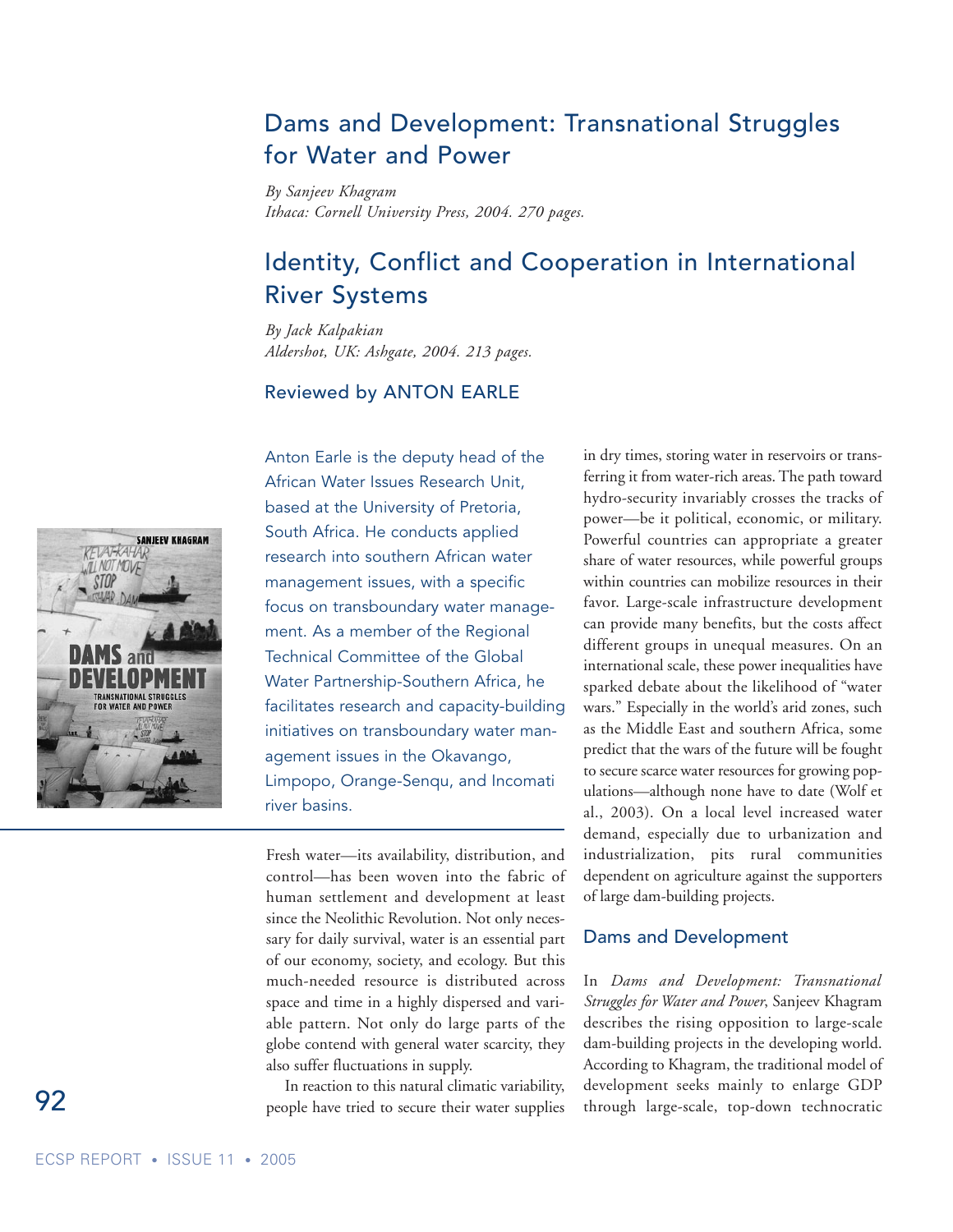methods of exploiting natural resources. The alternative vision of development is based on "bottom-up participatory processes directed towards socially just and ecologically sustainable outcomes," which is gaining more international acceptance (page 4). He contends that the conflicts associated with competition between these two modes of development have been most vividly displayed in the transnational opposition to large-dam projects.

Khagram identifies three important prerequisites for ensuring effective opposition to large-dam projects:

- Global norms and principles regarding human rights, indigenous peoples, and the environment, among others, must converge in international anti-dam pressure groups;
- Local opposition to large-dam projects must link up with international pressure groups to be effective; and
- The political environment must be open and democratic, upholding civil liberties such as freedom of the press, equality before the law, and freedom of association.

Khagram investigates case studies from six developing countries with different degrees of local opposition to large dams—India, Brazil, Indonesia, South Africa, Lesotho, and China but half the book is devoted to India's Narmada River project. Initial local resistance efforts in the 1950s were unsuccessful; only after local groups began working with international groups did they stop the largest components of the project. By making international donors, such as the World Bank, aware of the project's negative social and environmental impacts, the opposition swung opinion their way. Intuitively, one would expect this nonviolent approach to be more successful in the land of Mahatma Gandhi than in Indonesia or China.

Surprisingly, social resistance to large dams managed to flourish in Brazil, even during the military rule of 1964–1985. The World Commission on Dams (WCD), of which Khagram was a member, ranks Brazil as one of the top 10 big-dam builders in the world



The cases show that countries' actions are more likely to be informed by national identity issues than by hydrologic realities. Thus, Sudan chooses to side with Egypt in the management of the Nile River, even though it could gain more by siding with other riparians. The common culture and religion shared by the countries' ruling elites exert greater influence than hydrology.

(WCD, 2000). Since the 1950s, successive governments developed plans for large-scale water storage, water transfer, and hydropower schemes. By the mid-1980s, anti-dam groups had managed to mobilize around issues such as native rights, displacement processes, compensation packages, and environmental concerns, in conjunction with international movements. Most of the projects were abandoned as costs spiraled, driven by the social and environmental provisions required for construction and operation. Brazil's debt crisis in the 1980s reduced public funding for big-dam projects, but the efforts of social opposition movements prevented the country from borrowing money from the World Bank and other donors to fill the gap.

A rapidly industrializing arid country, South Africa is also ranked among the top 10 largedam builders by the WCD. Khagram hypothesizes that the Lesotho Highlands Water Project, which sought to transfer water from South Africa's neighbor, moved ahead in 1986 and completed its first phase in 2002 due to a lack of domestic social resistance to the project. Khagram does not tell us, however, whether

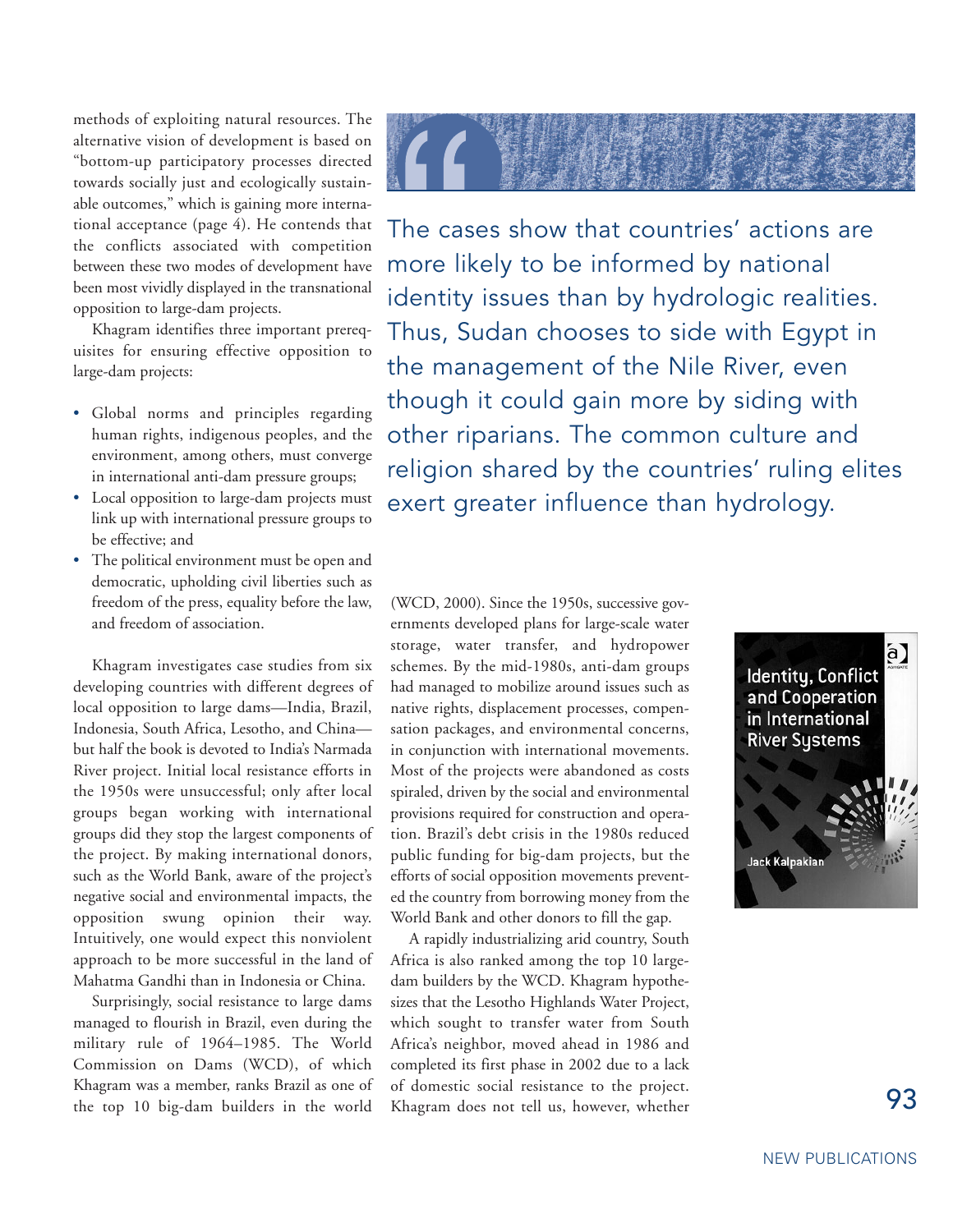people in the region supported the project or whether resistance faded in the face of political turbulence in the early 1990s. Certainly, the rate of big-dam building in South Africa has dropped markedly over the past decade, but is this due to social mobilization against dams or because all the prime sites are in use? This question could also be posed about Brazil and India.

While *Dams and Development* provides a wealth of detailed information on international opposition to big-dam building in the developing world, it focuses too much on India's Narmada Valley. The reader is caught up in the minutiae of protest marches, meetings, and court cases. Coupled with the large number of acronyms and mixture of metric and imperial measurement units (e.g., acre-feet coexist with cubic meters), the book is cumbersome to read. However, these problems should not detract from its solid contribution to the scientific literature—they just require the reader's perseverance.

#### Identity, Conflict and Cooperation in International River Systems

In *Identity, Conflict and Cooperation in International River Systems*, Jack Kalpakian sets out to correct the emphasis on water conflict in international relations literature. For a book that grew out of a Ph.D. dissertation, it reads surprisingly well, reviewing literature on international river management and using three case studies to illustrate the de-coupling of water as a direct driver of conflict. The author disproves the hypothesis that water disputes lead to serious conflicts between states, but he fails to convince us when he refers to this as "a completely unforeseen result" (page 2).

Kalpakian's literature review focuses on the Realist and post-Realist schools of international relations, with an emphasis on writers such as Thomas Homer-Dixon (1995a, 1995b), Thomas Naff (1993), and Nurit Kliot (1994), all broadly in the "water wars" camp. Although he notes that water disputes do not cause interstate conflicts—instead, he says they are "secondary fora for conflicts rooted in national identity questions" (page 7)—he does not mention the research conducted by Aaron Wolf (1998; Wolf et al., 2003), Anthony Allan (1998a, 1998b, 1999, 2000, 2002), and Anthony Turton (2003; Turton & Earle, 2005), which promotes this alternative school of thought. In other words, issues of national identity and views of co-riparian states are more likely sources of conflict than water. The omission of the work by Wolf, Allan, and Turton on this view detracts from the book and is a surprising oversight.

The strength of *Identity, Conflict and Cooperation* lies in its comprehensively researched case studies of the Nile, Tigris-Euphrates, and Indus rivers, which include a wealth of data on hydrology, water use, and socio-economic conditions in the basin states. In all three cases, data are contested—the basin states do not agree on even basic facts such as the extent and size of catchments. The cases show that countries' actions are more likely to be informed by national identity issues than by hydrologic realities. Thus, Sudan chooses to side with Egypt in the management of the Nile River, even though it could gain more by siding with other riparians. The common culture and religion shared by the countries' ruling elites exert greater influence than hydrology. Consequently, the state "is becoming less and less of an independent actor in International Relations" (page 84).

Disputes over the allocation of water from the Tigris-Euphrates will only end once the underlying identity clash is resolved, which dates to World War I and the animosity between Turkey and its Arab neighbors arising from the demise of the Ottoman Empire. Syria's intermittent support of Kurdish separatist movements in Turkey also destabilizes the relationship. "Identity tends to be both the organizing criteria and cause of conflict. It is rooted in the language of exclusion and inclusion of groups into or out of the respective national governing communities of the states involved" (page 140).

The 1960 agreement between Indian Prime Minister Jawaharlal Nehru and Pakistani President Field Marshall Ayub Khan resolved issues of water allocation, financing, and adju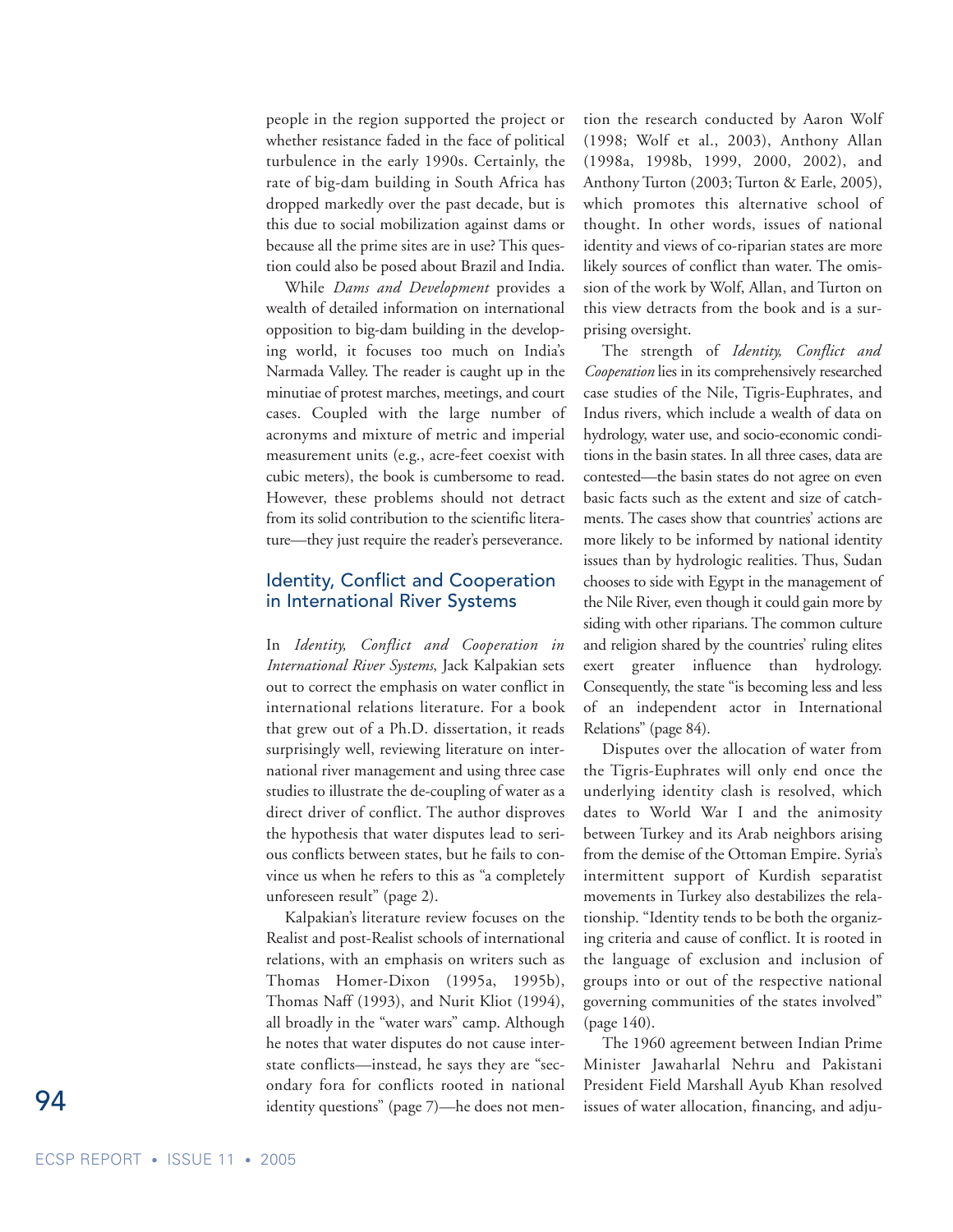dication on the Indus River. Unfortunately, this functional cooperation—even at a political level—has not spilled over into general relations between the two countries. Three wars (1947, 1965, and 1971) have been fought between the states, the first two over Kashmir and the last on the partitioning of Bangladesh. Much of the rest of the basin (e.g., Afghanistan and Nepal) also lacks peace and stability. Thus the hydrologic interdependence between India and Pakistan, although leading to cooperation over water resources, has not led to peace in the region. The reader is left to wonder if a greater degree of water stress would contribute to the hostility between the states—a significant omission from an otherwise illuminating case study.

*Dams and Development* and *Identity, Conflict and Cooperation* are solid contributions to our understanding of the nexus of water, power, and conflict, at the interstate as well as domestic level. Both books have their limitations—such as a lack of maps illustrating the case studies and could have used a good editor to improve the readability of the first and correct the second's many spelling and grammatical errors. But these problems do not detract from the books' overall usefulness to the study of water conflict and cooperation.

#### References

- Allan, J.A. (1998a). "'Virtual water': An essential element in stabilizing the political economies of the Middle East." *Yale University Forestry & Environmental Studies Bulletin 103*, 141-149.
- Allan, J.A. (1998b). "Virtual water: A strategic resource: Global solutions to regional deficits." *Ground Water 36*(4), 545-546.
- Allan, J.A. (1999). "Avoiding war over natural resources." In S. Fleming (Ed*.*), *War and water*. Geneva: ICRC Publication Division.

Allan, J.A. (2000). *The Middle East water question:*

*Hydropolitics and the global economy.* London: IB Tauris.

- Allan, J.A. (2002). "Water resources in semi-arid regions: Real deficits and economically invisible and politically silent solutions." In Anthony R. Turton & Roland Henwood (Eds.), *Hydropolitics in the developing world: A Southern African perspective* (pages 23-36). Pretoria, South Africa: African Water Issues Research Unit (AWIRU).
- Homer-Dixon, Thomas. (1995a). "Environmental scarcities and violent conflict." In Sean Lynn-Jones & Steven E. Miller (Eds.), *Global dangers* (pages 144-182). Cambridge, MA: MIT Press.
- Homer-Dixon, Thomas. (1995b). "On the threshold." In Sean Lynn-Jones & Steven E. Miller (Eds.), *Global dangers* (pages 43-83). Cambridge, MA: MIT Press.
- Kliot, Nurit. (1994). *Water resources and conflict in the Middle East*. New York: Routledge.
- Naff, Thomas. (1993). "Conflict and water use in the Middle East." In Peter Rogers & Peter Lydon (Eds.), *Water in the Arab world: Perspectives and prognosis*. Cambridge, MA: Harvard University Press.
- Turton, Anthony R. (2003). "The hydropolitical dynamics of cooperation in Southern Africa: A strategic perspective on institutional development in international river basins." In Anthony R. Turton, Peter Ashton, & T.E. Cloete (Eds.), *Transboundary rivers, sovereignty, and development: Hydropolitical drivers in the Okavango River Basin* (pages 83-103). Pretoria & Geneva: AWIRU & Green Cross International.
- Turton, Anthony R., & Anton Earle. (2005). "Postapartheid institutional development in selected Southern African international river basins." In C. Gopalakrishnan, C. Tortajada, & A.K. Biswas (Eds.), *Water resources management - Structure, evolution and performance of water institutions* (pages 154-168)*.* Heidelberg: Springer.
- World Commission on Dams (WCD). (2000). *Dams and development: A new framework for decisionmaking*. London: Earthscan.
- Wolf, Aaron T. (1998). "Conflict and cooperation along international waterways." *Water Policy 1*(2), 51–65.
- Wolf, Aaron T., Shira B. Yoffe, & Marc Giordano. (2003). "International waters: Identifying basins at risk." *Water Policy 5*, 29–60.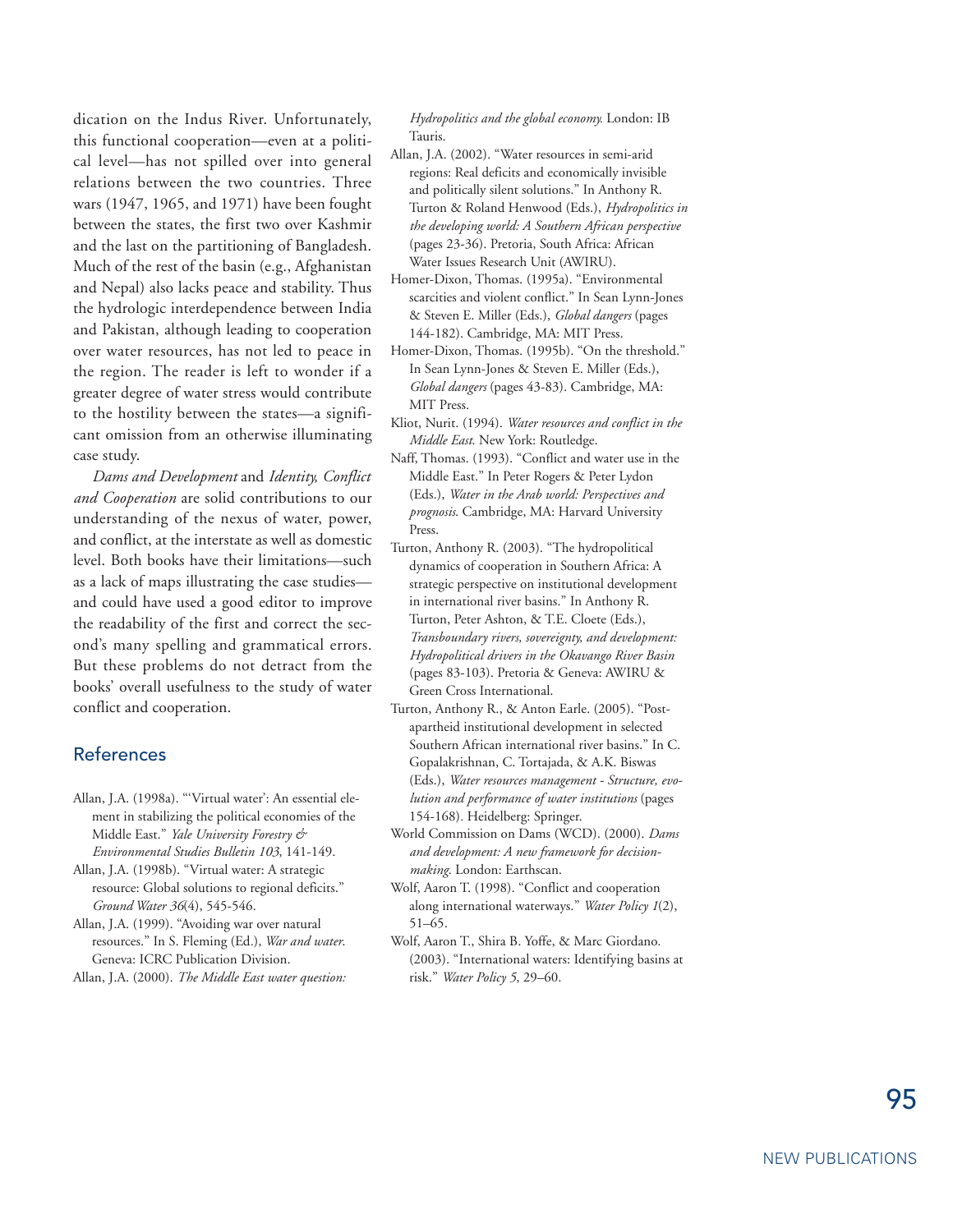# Journal of Peace Research: Special Issue on the Demography of Conflict and Violence

*Henrik Urdal and Helge Brunborg (Eds.) Volume 42, No. 4, July 2005.* 

#### Reviewed by CHRISTIAN LEUPRECHT



Christian Leuprecht is assistant professor of political science at the Royal Military College of Canada. He is cross-appointed to the Department of Political Studies at Queen's University, a research associate at the Institute of Intergovernmental Relations in the School of Policy Studies at Queen's University, and a fellow of the Queen's Centre for International Relations.

The *Journal of Peace Research (JPR)* can always be relied upon to deliver an interesting, relevant, high-quality product. This special issue, tackling the relationship between demography and conflict, lives up to *JPR's* reputation.<sup>1</sup>

In recent years, the prominence of conflict and demography has grown. In the aftermath of the Cold War, international wars have almost disappeared. Domestic strife has also waned. All forms of civil war—e.g., ideological, revolutionary—have declined, save one: ethnopolitical conflict. The vast majority of civil conflicts now involve issues of language, culture, and especially religion. Since 3,000 of the world's estimated 5,000 ethnic groups are located in Asia and another 1,800 in Africa, it is no surprise that these two continents have emerged as the world's main internecine flashpoints.

These two continents are also of particular interest to demographers. On no continent is the population expected to burgeon in the 21st century as in Africa. AIDS notwithstanding (70 percent of those infected with the virus live in Africa), the continent's population is projected

to grow 50 percent by 2050. Similarly, many Asian states, especially the arc of Muslim countries stretching from Egypt through Indonesia, will continue to be subject to considerable albeit differentiated—pressures owing to their growing populations.

Demographic composition and demographic change are never a cause of conflict or violence, per se. Researchers tends to ask questions about contingency instead: what impact, if any, might a population's composition have on political stability? To what extent does relative deprivation factor into the relationship between demographic change and conflict? Is the competition for scarce natural resources, such as water, a growing problem? And how does migration affect population dynamics within and between population groups?

Two of the *JPR* articles address relative deprivation. Marie Besançon examines the relationship between economic inequality and political conflict. Using aggregate regression-type statistical analysis with data from the State Failure Task Force,<sup>2</sup> she arrives at the counterintuitive (and thus all the more important) conclusion that economic inequality is not a predictor of genocide. Her analysis also finds ethnic conflict to be more likely when groups are economically equal; improving a group's economic stature without also addressing political and social grievances actually increases the propensity for conflict. Unfortunately, Besançon's investigation does not tell us whether political and social grievances are occasioned by improved economic conditions, nor whether the potential for conflict can be mitigated if political and social grievances are addressed without improving the equality of condition.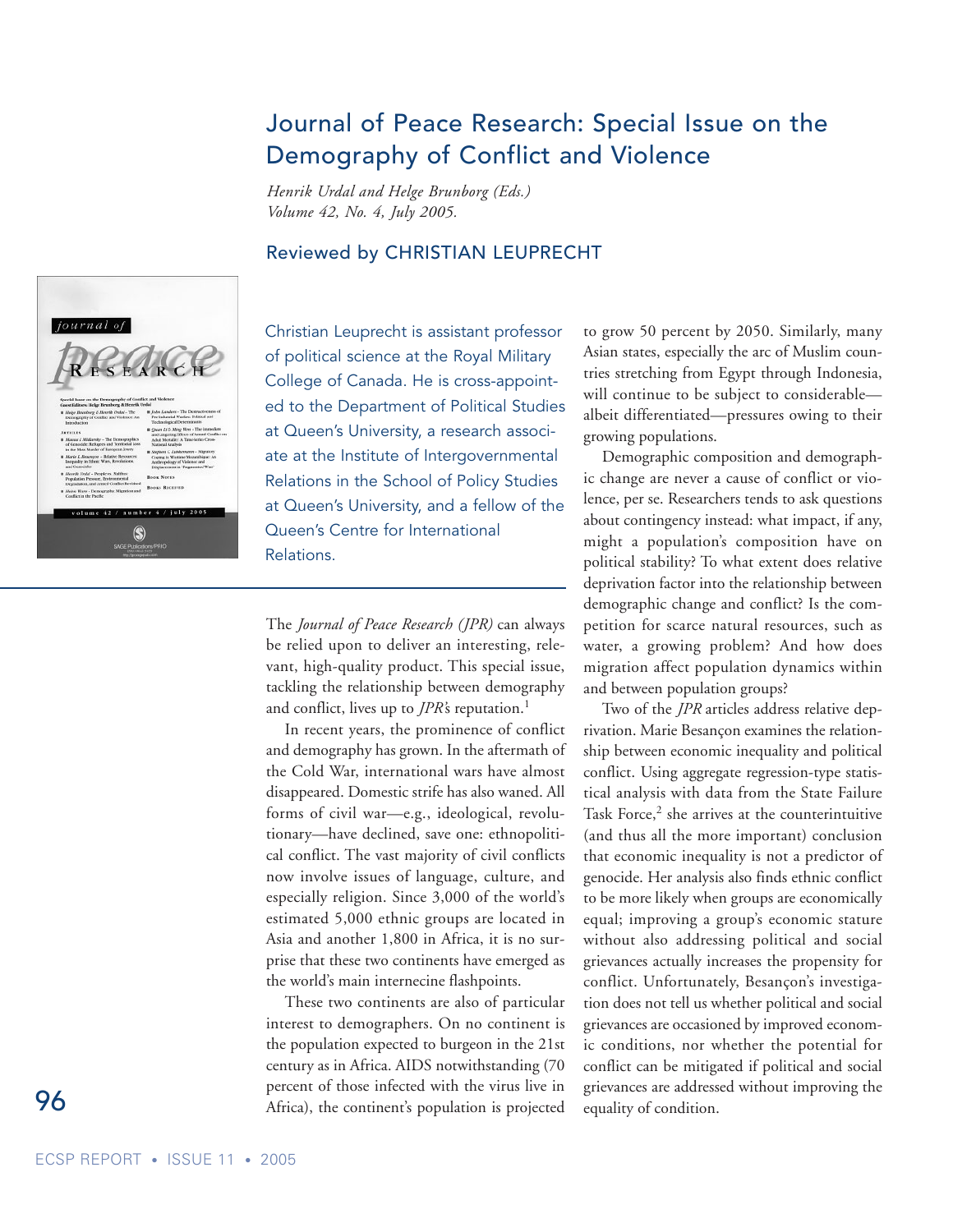Helen Ware compares the determinants of conflict in Polynesia, Micronesia, and Melanesia. The article is worth reading for the wealth of experience she brings as a long-time Australian diplomat. In her conclusion, she negates the neo-Malthusian claim that population pressures on land and natural resources precipitate conflict. The second part of the conclusion, however, unfortunately posits, as an alternative explanation, the popular myth that "idle hands make work for the devil." Of course, there are many peaceful places in the world with a plethora of unemployed young men. Therefore, what other variables intervene in the particular case of Oceania? Had the author's research addressed this question, the article's contribution to the literature would have been considerably more germane.

Henrik Urdal—who co-edited this special issue with statistician Helge Brunborg—also questions the neo-Malthusian proposition. His statistical contribution finds that population pressure on natural resources is not a determinant of a state's security or its political stability. Countries with rapidly growing populations, high rates of urbanization, or large refugee populations do not face a disproportionate risk of civil war.

Urdal's finding, however, contrasts to some degree with Manus Midlarsky's analysis of genocide. Comparing pogroms committed against European Jews, Midlarsky infers that genocide is more likely when loss of territory is compounded by an influx of refugees. Still, Urdal's and Midlarsky's findings are commensurate insofar as they suggest that the environmental pressures and competition that might ensue from less land and more people are not to blame for any conflict that might arise.

Also on the topic of refugees, Stephen Lubkemann's ethnographic research in Mozambique leads him to caution against generalizing about the cause of forced migration in a given conflict. His research confirms other findings (e.g., Sambanis, 2001) that show that the same macro-conflict may have different logics of violence at the local level. It follows that addressing the problem of displaced persons during a conflict necessitates a multipronged, micro-approach to conflict resolution.

John Landers asks whether the advent of firearms had a measurable demographic impact on warfare in Europe. From his comparative historical analysis, he concludes that the demographic impact was a function of the strategies adopted by rulers rather than of the growing scale and cost of warfare. His careful research contrasts starkly with the banality of Quan Li and Ming Wen's behavioralist pretensions. Under the positivist guise of substituting sophisticated mathematical techniques for substantive depth, they arrive at the perfectly intuitive conclusion that more severe conflicts lead to greater loss of life. Their article's redeeming qualities, such as its focus on the gender differences in mortality rates in the immediate and long-term aftermath of violent conflict, are compromised by its blind faith in weak mathematical relationships. Had Li and Wen struck a better balance between pedestrian use of statistical methods and understanding the literature, they would have realized that the relationship between degree of conflict and loss of life has already been amply documented and is thus hardly novel.

In the grand scheme of things, however, the research in this special issue makes several germane contributions to the literature on the demography of conflict and violence. First, it complements a body of research that challenges neo-Malthusians to advance more nuanced claims. Second, violent causes and consequences of migration warrant our attention if we are to resolve or avert future conflict. Third, the mass destruction of human life is due less to advanced weaponry than light arms under the control of instrumentalist elites. Fourth, we should pay more attention to political and social grievances and put less emphasis on improving socio-economic well-being. Thus, environmental sustainability and relative-deprivation policies are more likely to reduce the risk of conflict and violence if they are linked to socio-political improvement.

The seven articles in this edition of *JPR* provide a good overview of many of the key



Environmental sustainability and relative-deprivation policies are more likely to reduce the risk of conflict and violence if they are linked to socio-political improvement.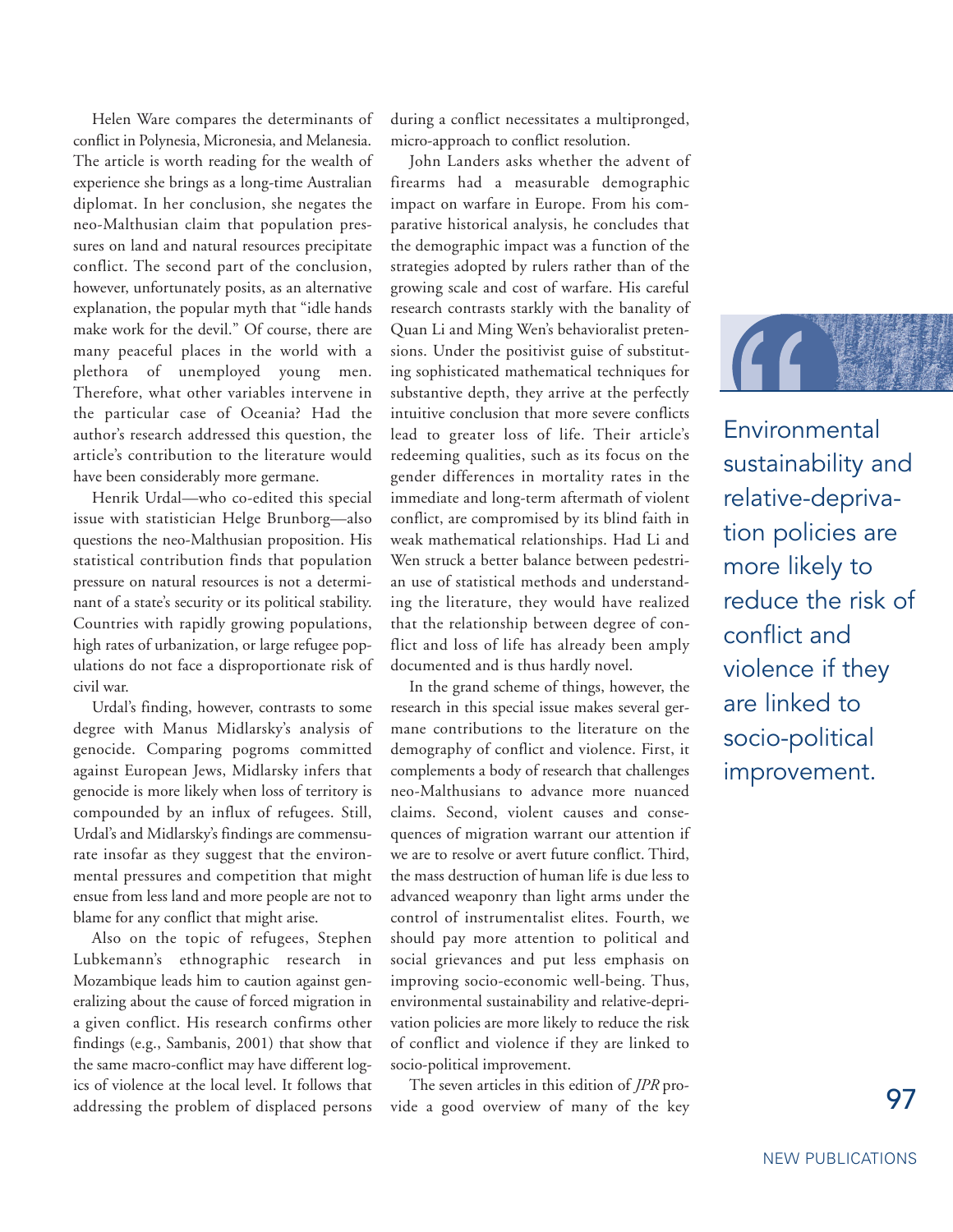debates on the relationship between demography and conflict. The edition is refreshingly interdisciplinary, spanning political science, history, anthropology, statistics, international relations, and foreign policy. The methodological pluralism is notable: quantitative and statistical work is balanced by qualitative and comparative approaches, as well as an impressive ethnographic case study. Senior scholars are joined by some very talented young scholars. The heavily gendered field of conflict studies notwithstanding, three of the seven articles are authored by women. The authors come from four continents and the research and data cover just about every corner of the globe. They hone in on different eras and investigate diverse types of conflict and violence. In other words, this evenhanded volume unequivocally does justice to the topic in every conceivable way. And finally, the journal tops it all off with an excellent critical review of the most recent literature on the relationship between demography and conflict.

#### **Notes**

1. The special issue emerged from a conference on the demography of conflict and violence sponsored by the International Union for Scientific Study of Population and the Peace Research Institute of Oslo, held in Norway in 2003. The *European Journal of Population* (2005, Volume 21, Issues 2-3) has published a set of additional articles emerging from the conference that will be of greater interest to strict demographers.

2. Now known as the Political Instability Task Force; see http://globalpolicy.gmu.edu/pitf/

#### References

Sambanis, Nicholas. (2001, June). "Do ethnic and non-ethnic civil wars have the same causes? A theoretical and empirical inquiry (Part 1)." *Journal of Conflict Resolution 45*(3), 259-82.

### The Party's Over: Oil, War and the Fate of Industrial Societies

#### *Richard Heinberg*

*Gabriola Island, British Columbia: New Society Publishers, 2003. 274 pages.*

#### Reviewed by Michael Renner

Michael Renner is a senior researcher at the Worldwatch Institute, where he directs the Global Security Project. His main research interest concerns the intersection between resources, environment, and peace and conflict issues.

As oil prices rise, turmoil in Iraq continues, and the United States, China, and others jockey for access to oil and gas resources, energy issues are once more climbing to the top of the global agenda. But if journalist and educator Richard Heinberg is correct, these concerns are only a foretaste of far more fundamental upheavals to come.

According to Heinberg's latest book, *The Party's Over: Oil, War and the Fate of Industrial Societies,* industrial civilization as we know it predicated on the consumption of cheap, but finite, reserves of fossil fuels—is drawing to a close, as oil production will soon peak and then begin a slow but inexorable decline. As it declines, competition for remaining energy resources will grow, prices will rise, countries will undergo wrenching economic and political changes, and the global human carrying capacity will plummet.

Mainstream energy analysts project the world's demand for oil will grow endlessly—

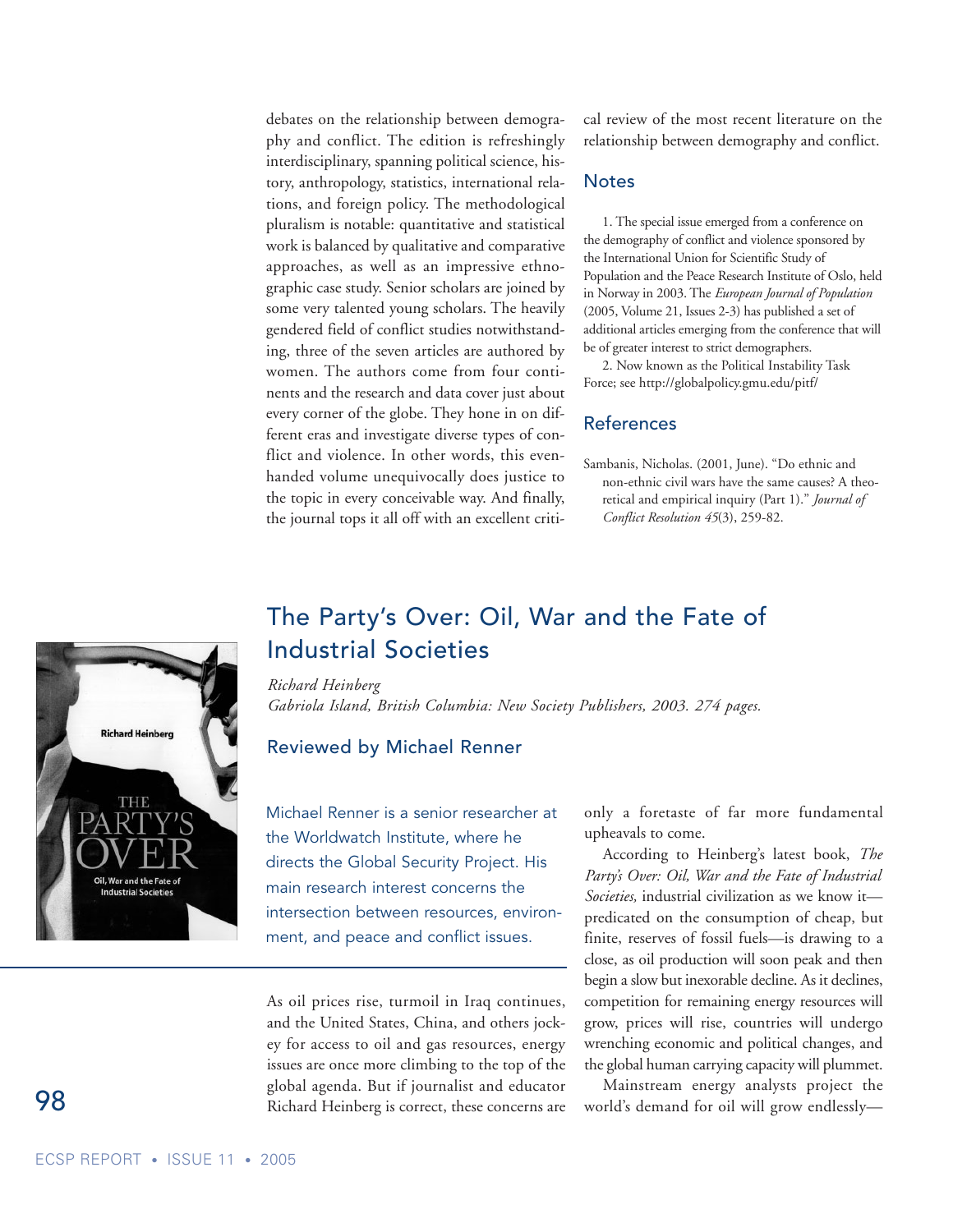the typical scenario foresees a 50 percent expansion in the next 20 years—but how will that rising demand be satisfied? Heinberg points out that the rate of global oil discoveries peaked in the 1960s and that consumption far outpaces today's new discoveries. Moreover, the amount of energy required to find additional deposits keeps increasing, as the easily-extracted deposits are drained, thus squeezing the amount of "net energy" available to society. In the United States, for instance, the amount of energy extracted relative to the energy expended to find and extract oil fell from 28:1 in 1916 to 2:1 in 1985, and continues to drop.

Pioneered by petroleum geologist M. King Hubbert (1969), the concept of "peak oil" was long derided or ignored. According to Hubbert, any given oil field will reach its production peak when roughly half of the total oil in the reservoir has been extracted, followed by a steady decline in output. In the 1950s, Hubbert correctly predicted that U.S. oil production would peak between 1966 and 1972; the actual peak occurred in 1970.

While U.S. reserves have been largely depleted, conventional wisdom suggests that supplies from other regions of the world will remain abundant. But even in oil-rich Saudi Arabia key fields may be past their prime, limiting the country's ability to satisfy rising demand. The Saudis angrily deny such assertions, but have never refuted them with concrete evidence to the contrary.

The literature on this previously near-taboo subject is growing fast, but not surprisingly, there is no consensus on when oil production might peak globally. The U.S. Department of Energy (1998) expects the peak to occur near the middle of this century; Heinberg contends that it will occur much earlier—some time between 2006 and 2015.

But pinpointing when the peak will happen is less important than understanding its likely consequences and preparing for the post-peak period—and, ultimately, life after oil. Acknowledging that forecasts are necessarily speculative, Heinberg offers a range of equally pessimistic and unpalatable predictions for the post-petroleum age—in his own words, a "century of impending famine, disease, economic collapse, despotism, and resource wars" (page 199).

The end of cheap and plentiful energy will cause the world economy to sputter, producing fewer goods and services, fewer jobs, and a financial crisis. Fewer cars will be built, and only the wealthy will be able to afford them. Road building will grind to a halt and existing roads will gradually disintegrate. Air travel will become prohibitively expensive. Without abundant transportation fuels, businesses will return to local production for local consumption—globalization in reverse. And agriculture will support far smaller populations: "The agricultural miracle of the 20th century may become the agricultural apocalypse of the 21st" (page 177).

Of equal importance are the likely social and political impacts, greatly exacerbating even today's grotesque inequalities and triggering more intense struggles between empowered and disempowered groups, as well as intergenerational conflict. Coming decades will likely see more frequent and deadly conflicts over fading energy supplies. Heinberg predicts that these scarcities and pressures "will likely place ever greater stress on the already battered democratic ideals of industrial societies" (page 188). He is skeptical that large nation-states as we know them will hold together under such conditions, and he foresees the emergence of regional enclaves—which could be either democratic or authoritarian—in their place.

The era of cheap oil may have been a promised land for those—mostly the inhabitants of Western countries—who benefited from the flow of "black gold." But for many others, particularly the inhabitants of poor oil-producing countries, oil is more aptly described as the "devil's tears." A growing literature has focused on the downside of oil development. For example, in *Oil: Politics, Poverty, and the Planet*, *Financial Times* journalist Toby Shelley (2005) summarizes the social and economic distortions that have afflicted so many oil-producing countries, including growing poverty and inequality, the inability to develop a vibrant economy out-



**Environmental** sustainability and relative-deprivation policies are more likely to reduce the risk of conflict and violence if they are linked to socio-political improvement.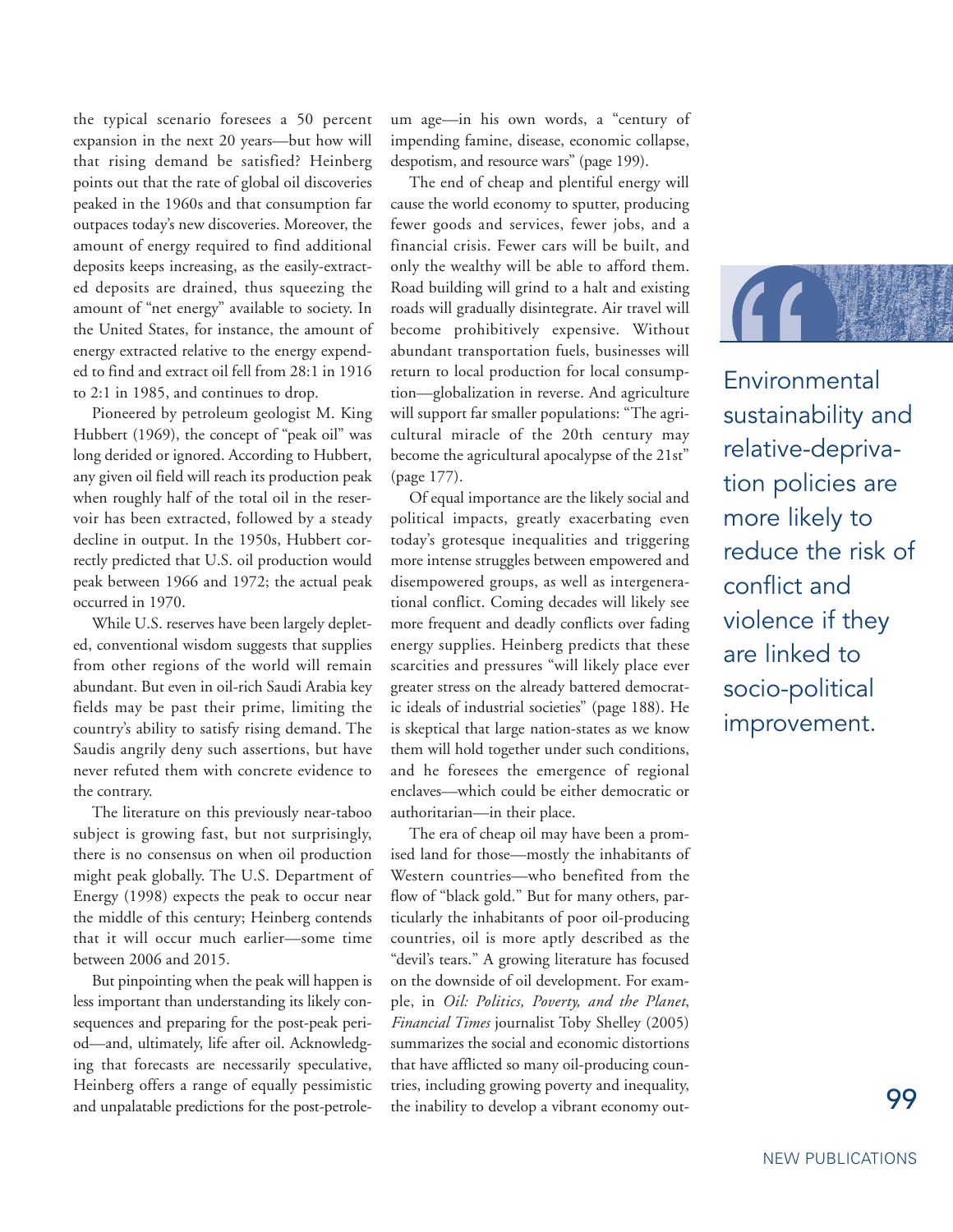side the oil sector, massive corruption and patronage, and civil conflict.

The oil-related wars of the past and present have been essentially fought to divide the spoils. In the future, conflicts are more likely to arise to secure dwindling supplies, particularly as rising economic powers such as China and India join Europe, North America, and Japan in their voracious appetite for energy.

What about alternatives to oil? Oil is a particularly valuable commodity because it is easily transported, energy-dense, and suitable for many types of uses—and thus difficult to replace. Natural gas, coal, and nuclear energy are no saviors in Heinberg's judgment. Each comes with its own set of problems, including pollution, vexing—and perhaps irresolvable—waste disposal problems, dangers to human health, and declining net energy yield. These are valid observations, yet societies may pursue these options anyway, because industries are addicted to endless growth, irrespective of the costs.

Heinberg also throws cold water on environmentalists' sometimes cozy assumptions. Though he is in favor of pursuing wind and solar power, he cautions that it will take decades to fully develop them. Even then, electricity cannot easily provide the fuel needs of transportation and agriculture. "A Golden Age of plentiful energy from renewable sources is simply not in the cards," he says (page 4).

Could fuel cells and a hydrogen economy come to the rescue? Heinberg agrees there are reasons to be hopeful, but he scorns boosters that "occasionally exhibit a techno-utopianism of almost messianic intensity" (page 147). He warns that the transition to a hydrogen energy infrastructure would require huge amounts of time and money, and that hydrogen production always uses more energy than the resulting hydrogen will yield. And dwindling natural gas supplies will soon force decision-makers to decide whether the transition to a hydrogen economy or heating people's homes should receive priority.

Heinberg is careful to note that he is not arguing that we abandon the development of such alternatives—quite the contrary. But he emphasizes that the transition to a new energy system will entail an almost complete redesign of industrial societies and wrenching adjustments toward a "less mobile, more localized, and more materially modest society." He warns that "it is misleading to think that we can achieve that result easily or painlessly" (page 165).

The choice is not whether, but how to reduce energy use, and how to deliberately, systematically simplify society's structures: "gracefully and peacefully… or petulantly and violently" (page 230). Heinberg refers to this as a "managed collapse," as opposed to a sudden and chaotic disintegration. He does not offer (or claim to offer) novel solutions. But his provocative book is a wake-up call rousing us from our abundance-induced complacency. One does not have to share all of the author's pessimistic prognostications to agree that we urgently need fundamental changes in policy.

The political obstacles are enormous, and Heinberg acknowledges that "the vast majority of people will continue to prefer happy illusions to the stark truth," voting for candidates and parties that promise a rosy future (page 200). He laments lost opportunities for launching a transition during the past three decades. While it is now too late for a completely painless transition, Heinberg argues that it is never too late to improve the future. In an otherwise pessimistic analysis, he is cautiously hopeful that these radical shifts can occur if an informed citizenry dramatically increases its involvement. The solution, then, lies not so much in alternative technologies, but in a revitalized political process.

#### References

- Hubbert, M. King. (1969). *Resources and man*. Washington, DC: National Academy of Sciences and National Research Council.
- Shelley, Toby. (2005). *Oil: Politics, poverty, and the planet.* London: Zed Books.
- U.S. Department of Energy. (1998). *Annual energy outlook*. Washington, DC: Energy Information Administration.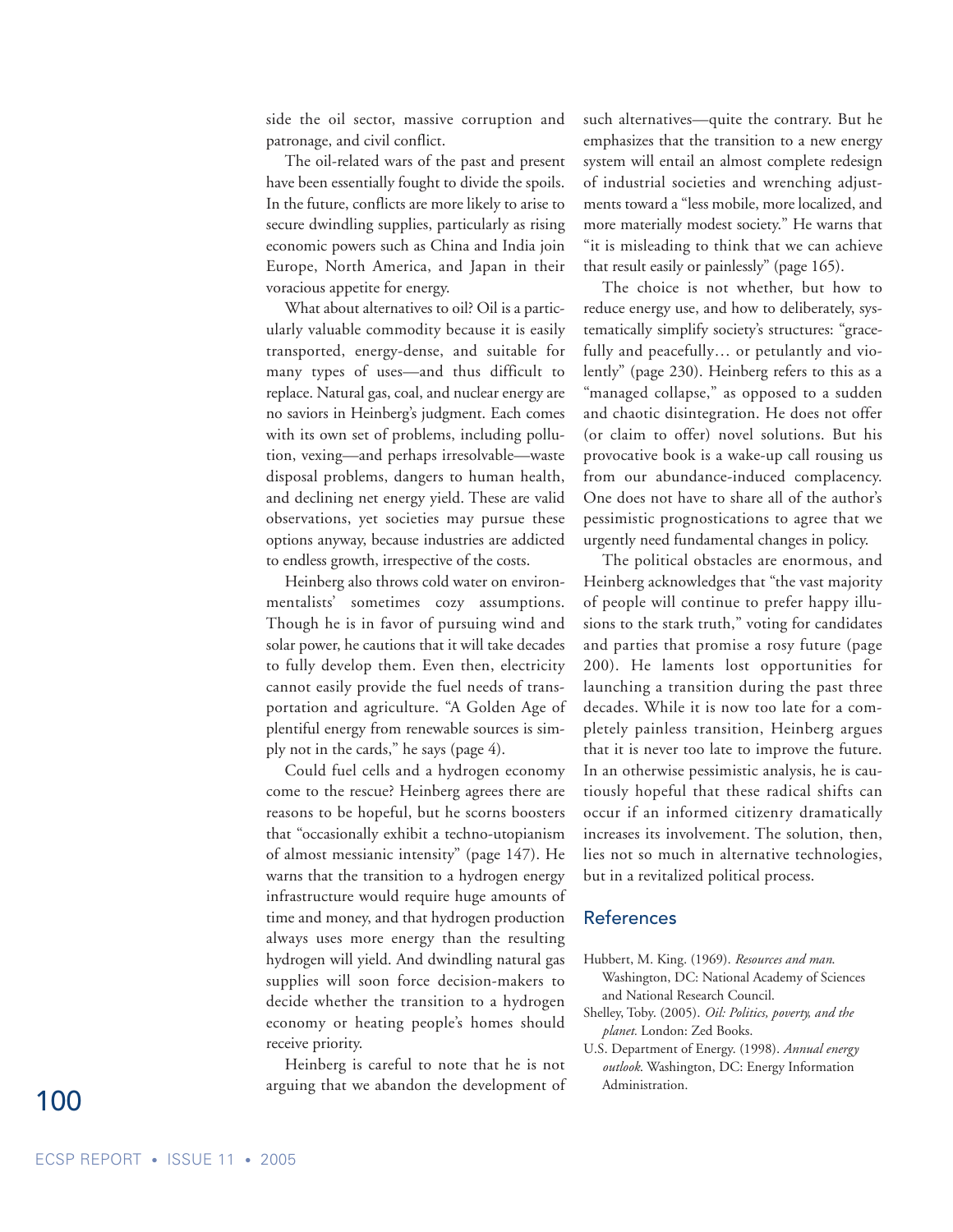# The Return of Malthus: Environmentalism and Postwar Population-Resource Crises

*Björn-Ola Linnér Isle of Harris, UK: White Horse Press, 2003. 303 pages.*

#### Reviewed by TED GAULIN

In the 1970s the ecologist Garrett Hardin observed that although long dead, Thomas Malthus continues to haunt each new generation of scholars (Daly, 1977, page 43). In his excellent new book, *The Return of Malthus: Environmentalism and Post-war Population-Resource Crises*, Björn-Ola Linnér explains in detail why Malthusian concerns have been raised intermittently over the past 50 years.

Malthus, one will recall, was an 18th century British economist and clergyman who suggested that humanity was likely to outstrip the food supply. This prediction arose from his observation that population growth increased exponentially while agricultural production increased arithmetically (Malthus, 1798). Left unchecked, human reproduction would lead to famine, instability, and war. Since the end of World War II, according to Linnér, similar Malthusian fears have risen and fallen in three waves.

The first wave emerged immediately after World War II, as hunger reigned in much of Europe and Asia. Years of war had despoiled farmland and depleted livestock; dilapidated transportation systems hindered food distribution. Parts of Europe experienced actual starvation. However, massive provisions of American food and reconstruction aid averted the worst outcomes. Within a few years agricultural production—at least in Western Europe—began to recover.

Paradoxically, even after this crisis had been averted, the fears continued. Linnér argues that political and economic factors account for the persistence of Malthusian concerns. In particular, he points to the transformation of the global economy and the geopolitical interests of the United States. The new world economy that the

Ted Gaulin is a doctoral candidate in political science at the University of California, Irvine. His work has appeared in the *Canadian Journal of Political Science, Global Environmental Politics, The Peace Review,* and *Issues in Science and Technology.*

United States sought to construct after the war depended on a steady flow of raw materials. Political and social unrest in countries providing these materials—many of which happened to be resource-scarce—would be detrimental to this new interlinked economy.

In addition, American policymakers worried that resource scarcity in poor countries might engender political unrest and leave them ripe for a communist takeover. Thus, the issue of natural resources became vital to U.S. national security policy (page 33). Indeed, the resourcesecurity nexus underlay Truman's Point Four Program, which specifically sought to aid underdeveloped areas. Years later, U.S. efforts to prevent famine in India was arguably another manifestation of these concerns (page 153).

After a brief interregnum of optimism in the 1950s, neo-Malthusianism returned with a vengeance in the 1960s. This second wave of Malthusian anxiety arose in part from historical circumstance: catastrophic famines in Asia and Africa killed millions, lending credence to the warnings of an impending population-resource crisis. Global food trading patterns also shifted; until World War II, many developing countries were net exporters of food. By the 1960s, they imported 13 million tons annually—consistent with the image of a looming crisis.



The Return of Malthus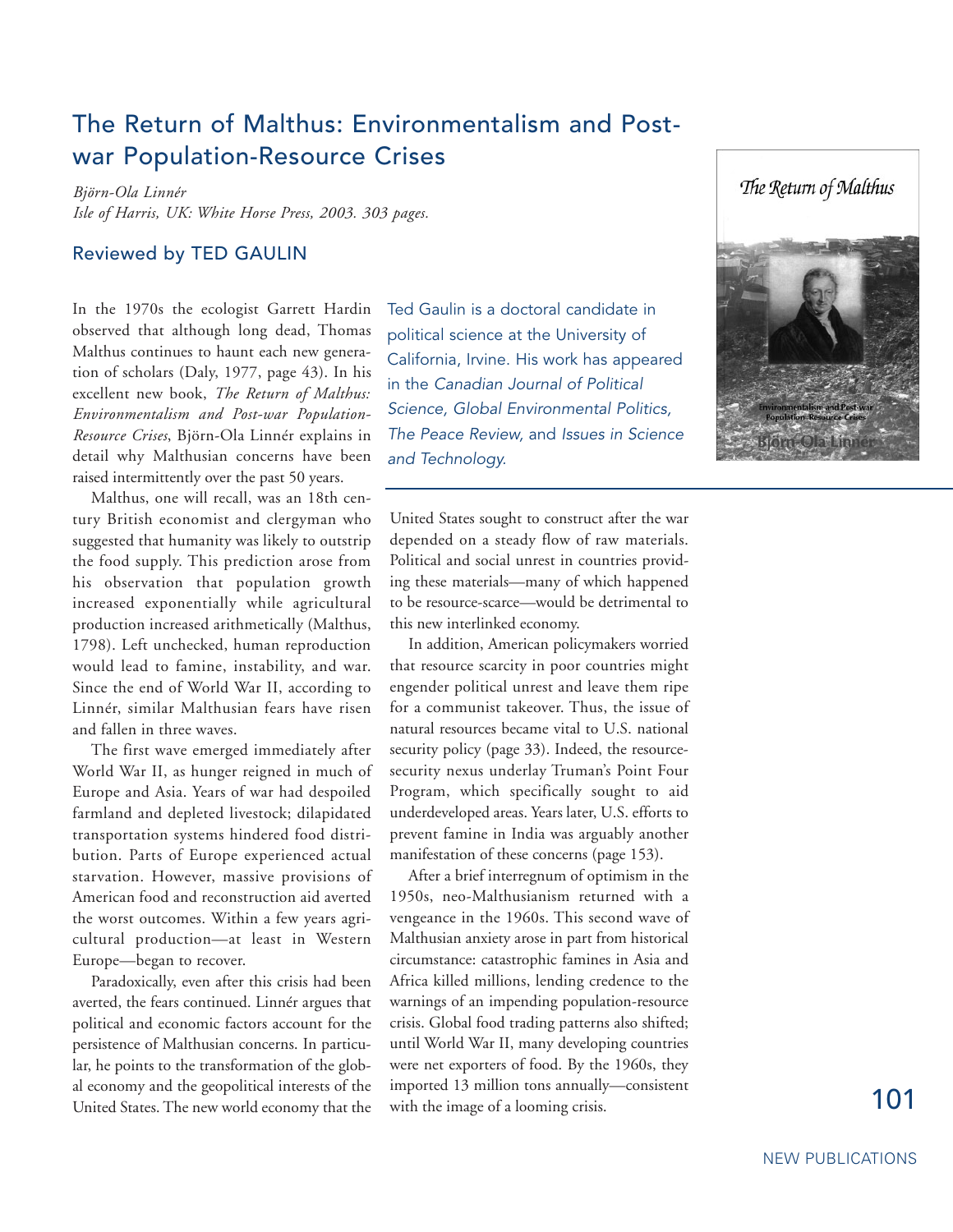

Linnér shows how the bulk of biotechnology research has been, and continues to be, directed towards crops for Western markets. Yet, for the last decade the biotech industry's primary arguments center on feeding the world's poor.

> This wave of concern was also influenced by the growing scientific recognition that human behavior was transforming the environment. This was a new twist in the Malthusian logic: not only were the differential rates of population growth and agricultural production on a crash course, human beings were actually undermining the productive capacity of the Earth through pollution and despoliation. We were burning the environmental candle at both ends, so to speak. These developments led to an explosion of neo-Malthusian scholarship by thinkers like William Vogt, Fairfield Osborn, Julian Huxley, Garrett Hardin, and Paul Ehrlich—whose provocatively titled *The Population Bomb* (1968) became a national bestseller.

> Throughout his narrative, Linnér returns to one particular neo-Malthusian thinker, the Swedish biologist Georg Borgström. Borgström is most well-known for his 1965 book *The Hungry Planet*, but he began writing passionately about population-resource issues in the early 1950s. Linnér shows Borgström to be a particularly prescient scholar whose work should be better appreciated. For example, his concept of "ghost acreage"—the amount of additional arable land a country would require in order to be able to feed itself—anticipated by 30 years the term "ecological footprint." His efforts to track food and energy flows on a global scale anticipated the full-cost accounting approach that environmental economists use today. His calls for "nutritional equalization" would be perfectly in sync with the appeals of today's environmental

justice movement. In addition, his 1960s estimates of future population levels have proved in hindsight—to be particularly accurate.

Linnér does not simply wish to raise Borgström's historical profile; he is interested in Borgström as a "conveyer of ideas" on environmental issues. A conveyer serves as a mediator between the scientific community, policymakers, and society at large. In tracing Borgström's career Linnér demonstrates how conveyers can become controversial, inciting both praise and resentment from the general public and within the scholarly community. More generally, Linnér is trying to show how Borgström's ideas—and the ideas of other neo-Malthusians—were vital to the development of a coherent environmental ideology.

A third wave of Malthusian warnings emerged in the late 1990s. Linnér describes this most recent cycle as the product of discursive arguments employed by large plant-breeding corporations to promote their genetically modified (GM) crops. In the author's view, biotechnology companies like Monsanto, Pioneer, and Novartis have revived Malthusian rhetoric in the hope of gaining public support for GM crops. For example, Monsanto's public relations literature ominously warns: "World population is soaring, yet the amount of arable land available for food production is diminishing. New agricultural technology has never been more urgently needed" (page 203). This is an interesting argument, and Linnér should be credited for pointing out the duplicity of this rhetoric. He shows how the bulk of biotechnology research has been, and continues to be, directed towards crops for Western markets. Yet, for the last decade the biotech industry's primary arguments center on feeding the world's poor.

Linnér's focus on the discourse of the biotech industry causes him to overlook a larger, more significant source of neo-Malthusianism in the 1990s; namely, the extensive research conducted throughout that decade on the issue of environmental scarcity and conflict. Research by Thomas Homer-Dixon's (1991, 1994, 1995) project at the University of Toronto, Günther Baechler's (1998) project at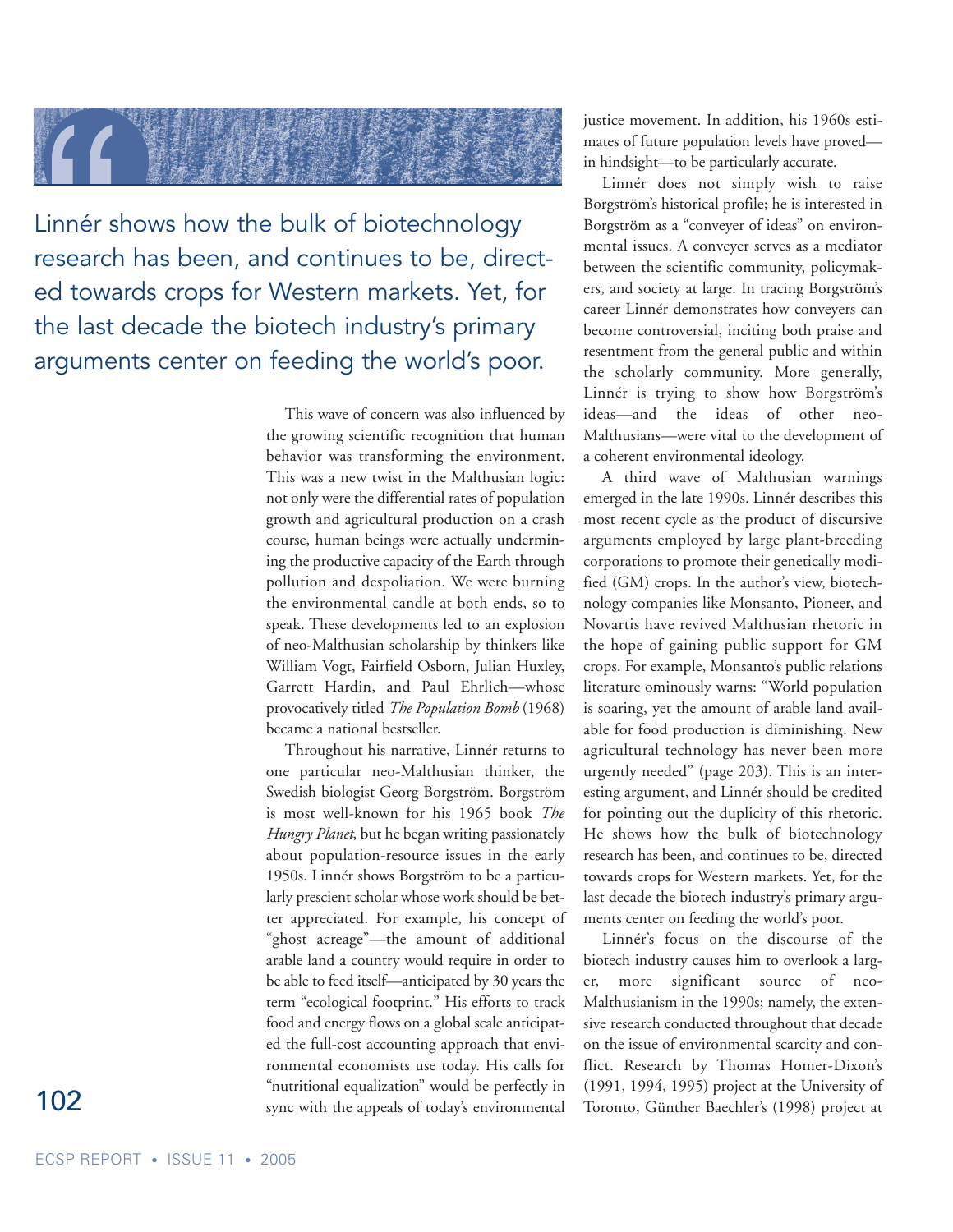the Swiss Peace Institute, and a number other organizations on the potentially violent consequences of the depletion of renewable natural resources reintroduced neo-Malthusianism into the political discourse in the 1990s.<sup>1</sup> This research, communicated to policymakers through a few highly influential articles, put neo-Malthusianism on the post-Cold War map.2 This research set the stage for the biotech industry to use a Malthusian discourse.

This point highlights the one shortcoming of *The Return of Malthus*: its failure to engage with the large and pertinent literature on the security implications of environmental change. In fact, the readers of this journal will be surprised to learn that Linnér never refers to Homer-Dixon or Baechler. Nor does the book reference those who criticize some environmental security texts as overly Malthusian. This is a strange omission, since Linnér had already made the scarcity-security connection in his discussion of the immediate post-World War II era. Why not explore whether those same dynamics were at work immediately after the Cold War, when the environmental security research agenda took shape? One wonders if Linnér, who has carefully analyzed Malthusianism from a historian's perspective, would classify key thinkers like Homer-Dixon as neo-Malthusian.

This shortcoming, however, hardly dilutes the power of *The Return of Malthus*. The book is a strong work of scholarship that demonstrates that population-resource debates date back much further than those taking place within the environmental security community today. And it demonstrates that Malthusian thought—right or wrong—has had a powerful effect on the development of the environmental movement.

#### **Notes**

1. To be sure, many of the scholars associated with these projects would renounce the Malthusian label. But the connection these researchers make among growing populations, dwindling resources, and frequently bleak outcomes gives much of this work an undeniable Malthusian cast. On the Malthusian nature of Homer-Dixon's work, for example, see Peluso and Watts (2001).

2. For a detailed analysis of how the environmental security paradigm took shape see Richard Matthew (2002).

#### References

- Baechler, Günther. (1998). "Why environmental transformation causes violence: A synthesis." *Environmental Change and Security Report 4*, 24-44.
- Borgström, Georg. (1965). *The hungry planet: The modern world at the edge of famine*. New York: Macmillan.
- Daly, Herman. (1977). *Steady state economics: The economics of biophysical equilibrium and moral growth*. San Francisco: W.H. Freeman.
- Ehrlich, Paul. (1968). *The population bomb*. New York: Balantine.
- Homer-Dixon, Thomas. (1991). "On the threshold: Environmental changes as causes of acute conflict." *International Security 16*, 76-116.
- Homer-Dixon, Thomas. (1994). "Environmental scarcities and violent conflict: Evidence from cases." *International Security 19*, 5-40.
- Homer-Dixon, Thomas. (1995). "The ingenuity gap: Can poor countries adapt to resource scarcity?" *Population and Development Review 21*, 587-612.
- Malthus, Thomas. (1798). *An essay on the principle of population.* London: J. Johnson.
- Matthew, Richard. (2002). "In defense of environment and security research." *Environmental Change and Security Project Report 8*, 109-124.
- Peluso, Nancy Lee, & Michael Watts (Eds). (2001). *Violent environments*. Ithaca: Cornell University Press.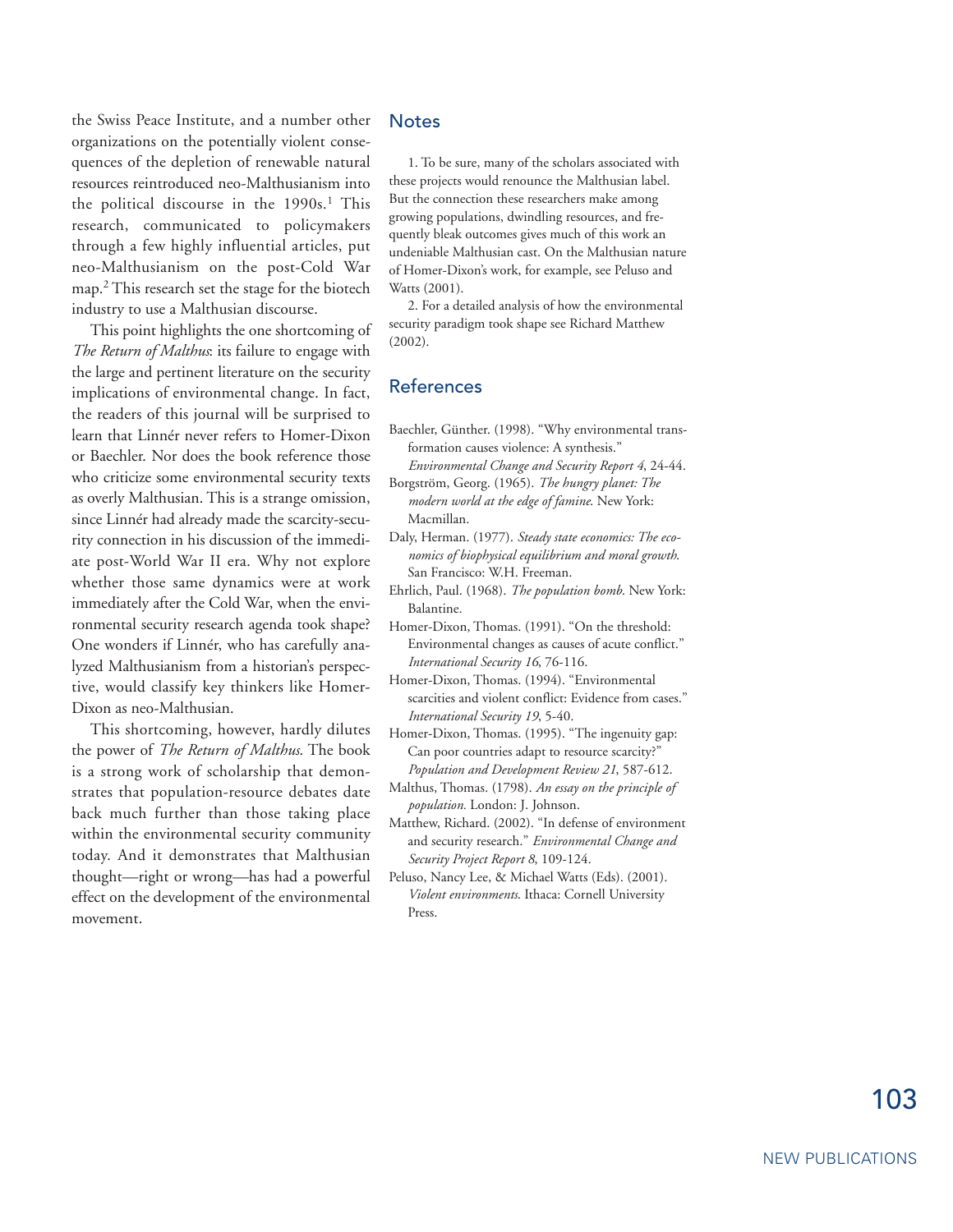# Scarcity and Surfeit: The Ecology of Africa's **Conflicts**

*Jeremy Lind and Kathryn Sturman (Eds). Pretoria, South Africa: Institute for Security Studies, South Africa, 2002. 388 pages.*

#### Reviewed by BIDISHA BISWAS

Bidisha Biswas is a doctoral candidate in government and politics at the University of Maryland, College Park. Her dissertation examines international intervention in ethnopolitical conflicts. She has published in *Nationalism and Ethnic Politics* and the *Journal of Conflict Resolution,* and has also written for the Center for Strategic and International Studies' *South Asia Monitor.* 

In the past decade, the links between natural resources and violent conflict—particularly in the resource-rich but conflict-ravaged countries of Africa—have garnered increased attention. Controversial research, led by Paul Collier and his associates at the World Bank (see, for example, Collier et al., 2003), argues that conflicts are more likely to be caused by economic opportunities—greed—rather than grievances. This argument contrasts with earlier studies, such as those by the Ted Robert Gurr (1968; 2000), which argue that social, political, and economic deprivation, inequities, and grievances are the main causes of political violence. The August 2005 issue of *Journal of Conflict Resolution* contains a series of articles exploring and critiquing aspects of the resource-based explanations of violent conflict (e.g., Ron, 2005), illustrating the importance of understanding such links.

Jeremy Lind and Kathryn Sturman, editors of *Scarcity and Surfeit: The Ecology of Africa's Conflicts*, have compiled six case studies in two volatile regions of Africa, the Greater Horn

(Somalia, Ethiopia, and Sudan) and the Great Lakes (Burundi, Rwanda, and the Democratic Republic of the Congo). The contributors challenge the distinction between greed and grievance, naming structural inequalities, resource mismanagement, and predatory states as among the principal causes of conflict. While the quality of the case studies is uneven, the authors all agree that resource-based factors play an important role in sustaining conflicts in Africa. At the same time, they carefully emphasize that ecological issues are rarely the main causes of civil discord.

The chapters on Rwanda, Burundi, and Somalia persuasively examine how economic issues, particularly land distribution, play significant roles in conflicts traditionally viewed as driven by ethnicity. Jean Bigagaza, Carolyne Abong, and Cecile Mukarubuga argue that Rwanda's political violence was greatly influenced by competition to control scarce land. Unfortunately, peace-building attempts in the region (e.g., the Arusha peace process) placed undue emphasis on the ethnic dimensions of the conflict. As a result, the remedies focused on institutional solutions such as sharing power, holding elections, and adjusting the ethnic composition of the armed forces. These efforts lacked concerted attempts to tackle unequal land distribution, the decreasing international value of agricultural commodities, and deepening rural poverty.

The Burundi case study makes a similar argument. Like Rwanda, Burundi must cope with the problem of land scarcity, which is accentuated by the country's dependence on its main natural resource, coffee. The Burundi state is predatory and rent-seeking; controlling the state means controlling coffee production and export. In Somalia, too, the interplay between local and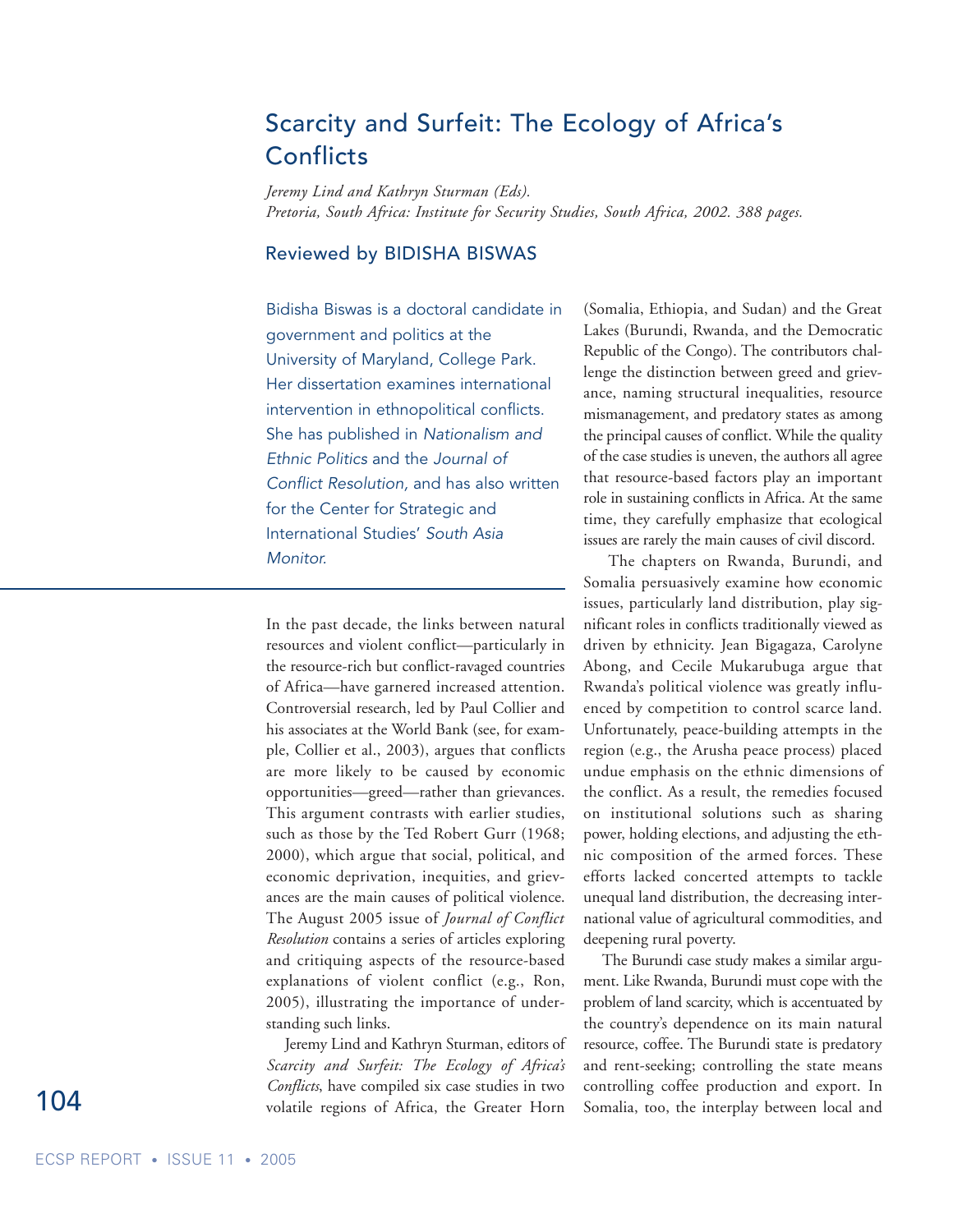national competition for land influences politics. To help build peace, all three countries need greater consideration of land usage patterns and policies that emphasize sustainable natural resource use and management.

The war-ravaged Democratic Republic of the Congo (DRC) illustrates the tragedy of the "resource curse." Though the country is richly endowed with high-value natural resources, 70 percent of its population lives in absolute poverty. Celine Moyroud and John Katunga investigate the deleterious effects of coltan extraction, which is concentrated in the eastern part of the country.1 While coltan extraction is not the sole—or even primary—cause of conflict, it is an aggravating factor, as it contributes to environmental degradation and tensions over land ownership and utilization—and generates revenues for rebel groups. The authors provide some interesting insights into the politics of natural resource extraction in DRC; for example, trade in coltan is controlled almost entirely by Rwandan brokers. Policymakers might benefit from heeding the chapter's suggestions. For example, the authors favor an international code of conduct to monitor the extraction and purchase of coltan, but they also argue that this issue must be addressed within the wider context of the conflict.

Writing on Sudan, Paul Goldsmith, Lydia A. Abura, and Jason Switzer counter identitybased interpretations of conflict by arguing that resource mismanagement, exploitation, repression, and the absence of community participation in decision-making have all sharpened divisions in the country—to the point that conflicts would have occurred even if the country's people shared one religion. While the authors challenge ethnicity-based explanations of civil war, a clearer discussion of the role of environmental factors, such as the availability of water or oil and the specific links between their exploitation and conflict, would have strengthened the chapter.

Fiona Flintan and Imeru Tamrat examine the role of water scarcity in exacerbating conflicts in Ethiopia, underlining the importance of local capacity in resolving or mitigating resource-based conflicts. Community elders and religious leaders manage access to and distribution of resources. According to traditional norms, clan resources are often shared in times of resource scarcity or stress. Clan leaders also help adjudicate conflicts and appeal to the government in the event of larger conflicts. Traditional peace-building institutions have worked with the government to hold peace conferences in the Afar region. In addition, women often act as mediators between competing clans and play important roles in conflict prevention and resolution. While the authors provide some fascinating insights, the article needs a tighter focus on the impact of water issues on the situation, and an analysis of the strengths and limitations of localized conflict management efforts, particularly in disputes between Ethiopia and Eritrea.

The case studies compiled in this volume persuasively argue that structural inequalities, particularly land distribution, are key determinants of conflict in Africa. Rather than blaming violence solely on opportunistic criminals, these studies examine how state power can become an arena of conflict over material resources. Many of the authors suggest that building local capacity to effectively utilize resources would be a useful way to challenge predatory states. A close examination of local or national initiatives that have contributed towards peacemaking and peace building would help these efforts.

The causal process of conflict is complex, and, as these case studies make clear, environmental factors are only one dimension of political violence. By examining how resource issues can harden ethnic divides (or vice versa), we can enhance our understanding of the interplay of conflict's economic, social, and political determinants. However, we need more systematic empirical research to understand the precise role of resource-based issues. In the concluding chapter, Richard Cornwall calls for more critical and innovative research on the subject. Indeed, attempts to prevent, manage, and resolve conflicts can greatly benefit from efforts by the research and policy communities to understand, as clearly as possible, the role of ecology in conflicts in Africa and elsewhere.



The contributors challenge the distinction between greed and grievance, naming structural inequalities, resource mismanagement, and predatory states as among the principal causes of conflict.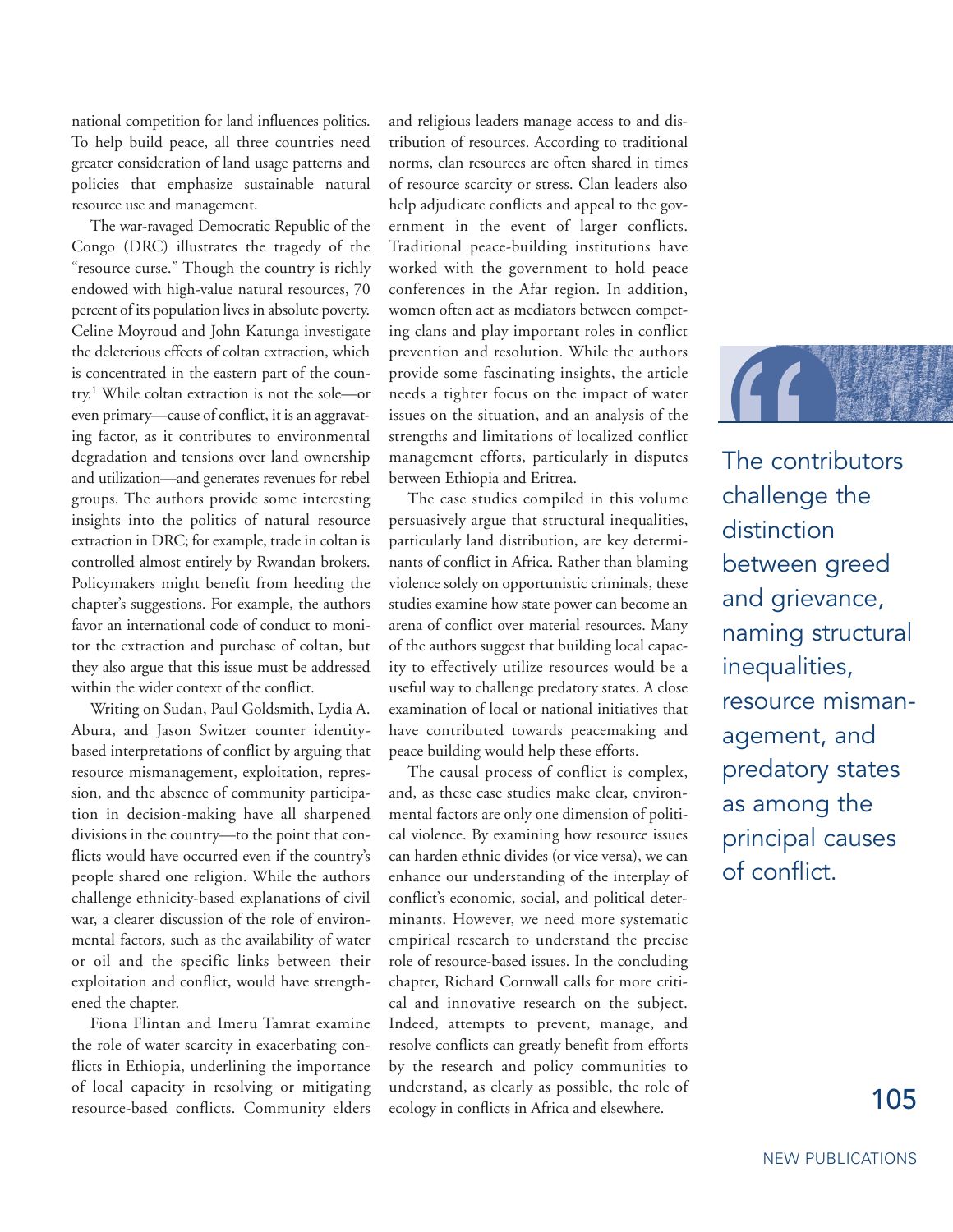#### **Notes**

1. Coltan (short for columbite-tantalite) is a key ingredient in capacitors for cellular phones. The technology boom caused the price of coltan to soar, but it settled down after 2002. However, other resources have since become new targets (see Balint-Kurti, 2005).

#### References

- Balint-Kurti, Daniel. (2005, July 3). "Tin trade fuels Congo war." *News24.* Available online at http://www.news24.com/
- Collier, Paul, V. L. Elliott, Håvard Hegre, Anke Hoeffler, Marta Reynal-Querol, & Nicholas Sambanis. (2003). *Breaking the conflict trap: Civil war and development policy*. Washington, DC: World Bank.
- Gurr, Ted Robert. (1968). *Why men rebel.* Princeton: Princeton University Press.
- Gurr, Ted Robert. (2000). *People versus states: Minorities at risk in the new century.* Washington, DC: United States Institute of Peace Press.
- Ron, James. (2005). "Paradigm in distress? Primary commodities and civil war." *Journal of Conflict Resolution 49*(4), 443-450.

## Twenty-First Century India: Population, Economy, Human Development, and the Environment

*Tim Dyson, Robert Cassen, and Leela Visaria (Eds.) Oxford: Oxford University Press, 2004. 414 pages.*

#### Reviewed by TOUFIQ A. SIDDIQI

Toufiq Siddiqi is president of Global Environment and Energy in the 21st Century, a nonprofit organization based in Hawaii. He is also an adjunct senior fellow at the East-West Center and affiliate graduate faculty at the University of Hawaii. Dr. Siddiqi has published widely in the fields of energy, environment, and global climate change, and coordinated a recent study on water and security in South Asia. He is a graduate of Cambridge University, and received a doctorate in nuclear physics from the Johann Wolfgang Goethe University, Frankfurt, Germany. He was a regional adviser on energy for the United Nations, and a consultant for the World Bank, Asian Development Bank, and the UN Development Programme.

The comprehensive and excellent book *Twenty-First Century India: Population, Economy, Human Development, and the Environment* is the outcome of a research project "designed to examine the nature and consequences of the future growth of India's population" (page vii). The book's editors—Tim Dyson and Robert Cassen of the London School of Economics, and Leela Visaria of Delhi's Institute of Economic Growth—have achieved this ambitious goal.

The volume's 16 chapters can be grouped into 3 sections. The first describes past, present, and future trends in India's population growth, while the middle section examines the implications of this growth for education, employment, poverty, and the economy. The last third of the volume outlines major challenges that India faces in meeting its requirements for food, water, and energy, as well as the implications for the environment. The final chapter discusses the lessons learned, and suggests policies to address these challenges. The 14 authors, most of them based in the United Kingdom (the rest

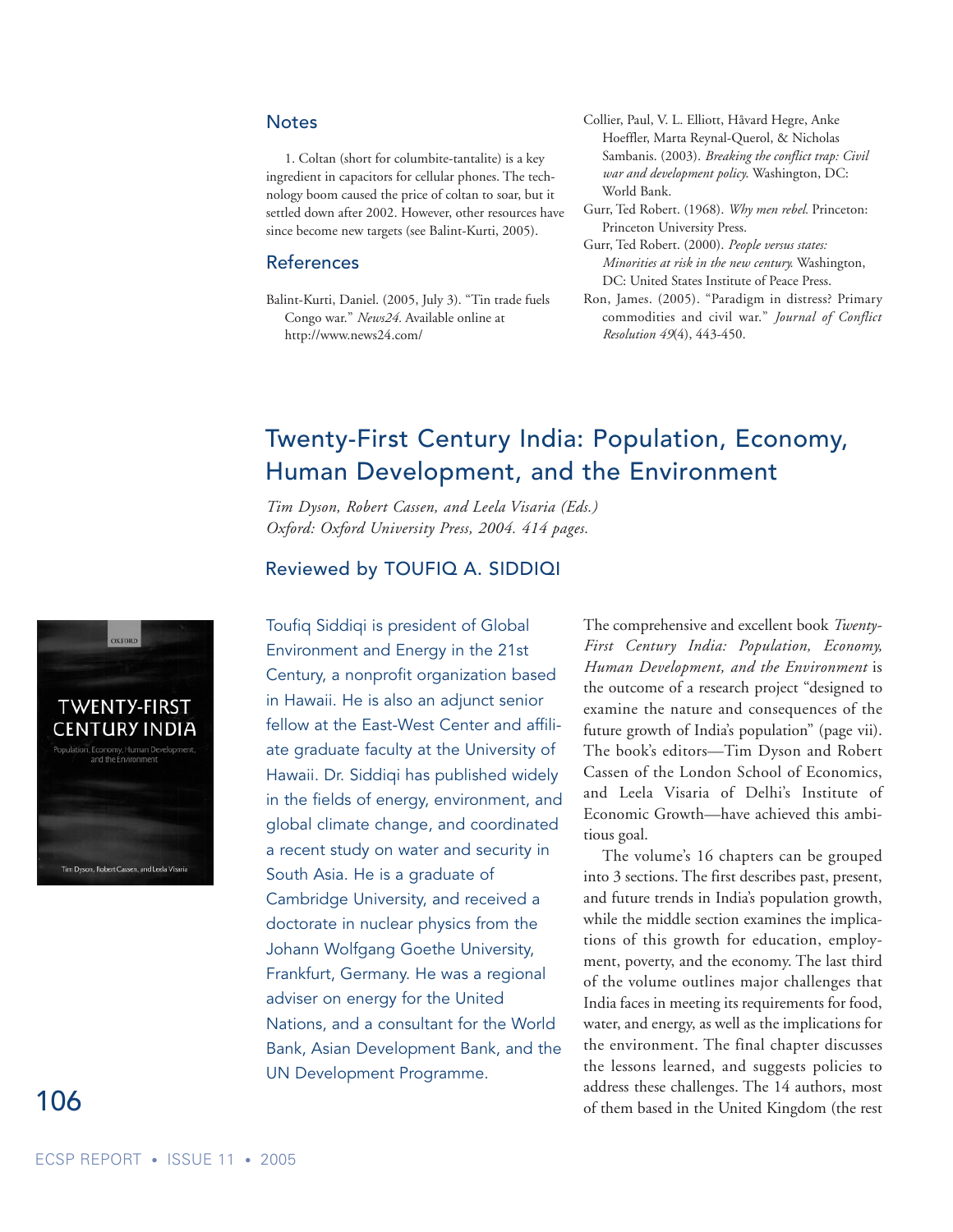mainly in India), bring a variety of disciplinary backgrounds to bear on the topics, resulting in a rich diversity of approaches.

#### Past, Present, and Future Trends in India's Population Growth

With a current population of more than 1 billion, it is hard to imagine that India had only 251 million people in 1921. Due to high mortality from infectious and parasitic diseases, epidemics, and famines, preceding centuries witnessed only a small growth rate (Visaria & Visaria, 1982). Improved health care led to a rapid decline in mortality after 1921, and attention turned to the country's high birth rate. Consequently, in 1952 India became the first country to officially adopt a family planning program, but it was not until the 1990s that the birth rate began to fall significantly faster than the death rate.

The chapter "Mortality Trends and the Health Transition" provides tables detailing not only the overall death rates during the last part of the 20th century, but also the impact of specific communicable diseases, such as tuberculosis (TB) and typhoid. The resurgence of malaria, the spread of drug-resistant TB, and the rapid rise in HIV/AIDS indicate that despite considerable progress communicable diseases are still major contributors to mortality.

Many of the book's tables provide state-level data rather than country-level aggregates—a particularly useful feature in a country as vast as India, where regions differ considerably. Policies must be designed to take social, cultural, and economic differences into account. In his chapter on India's future population, Dyson projects a total population of about 1.4 billion by 2026 and more than 1.5 billion by 2051. Uttar Pradesh and Bihar (in their former borders) will continue to have the largest populations during the next 50 years.

#### Education, Employment, Poverty, and the Economy

The much-discussed "outsourcing" of software and other services to India by the United States is one indicator of India's enormous progress in providing quality education to ever-larger numbers. The overall literacy rate has climbed to 65 percent, but a third of the population is still illiterate. As in many other developing countries, poorer children and girls have access only to lower-quality schooling. *Twenty-First Century India* provides a wealth of information on education-related topics, such as school attendance and literacy rates, in various states and age groups.

Although the Indian economy grew fairly rapidly during the 1990s, unemployment has also increased, due to privatizations of state enterprises and the introduction of modern technologies, among other factors. Kirsty McNay, Jeemol Unni, and Cassen, in their chapter on employment, estimate that eight million people will join the work force every year for the next 20 years. Even if the Indian economy grew by eight percent a year during that period, unemployment is still likely to increase—a serious and growing problem that policymakers should address.

Poverty is defined these days not only as lack of income, but also as lack of education, health care, and other important components of the quality of life. The analysis undertaken in the education chapter confirms the prevalent view that inequalities in many fields are large and growing, both within and between states. In their chapter on education and literacy, Geeta Gandhi Kingdon, Cassen, McNay, and Visaria conclude that five large states—Bihar, Madhya Pradesh, Orissa, Rajasthan, and Uttar Pradesh—suffer more than their fair share of poverty, inadequate health care, and malnutrition. They also find large gaps between religious groups, and between the mainstream population and cultural minorities.

During the 1990s, India's economy increased about six percent per year; the states of Gujarat and Maharashtra grew the fastest, with Rajasthan not far behind. In the chapter "The Economy, the Past, and the Future," Shankar Acharya, Cassen, and McNay ascribe this growth to the states' reform of infrastructure, industrial policy, and investment incen-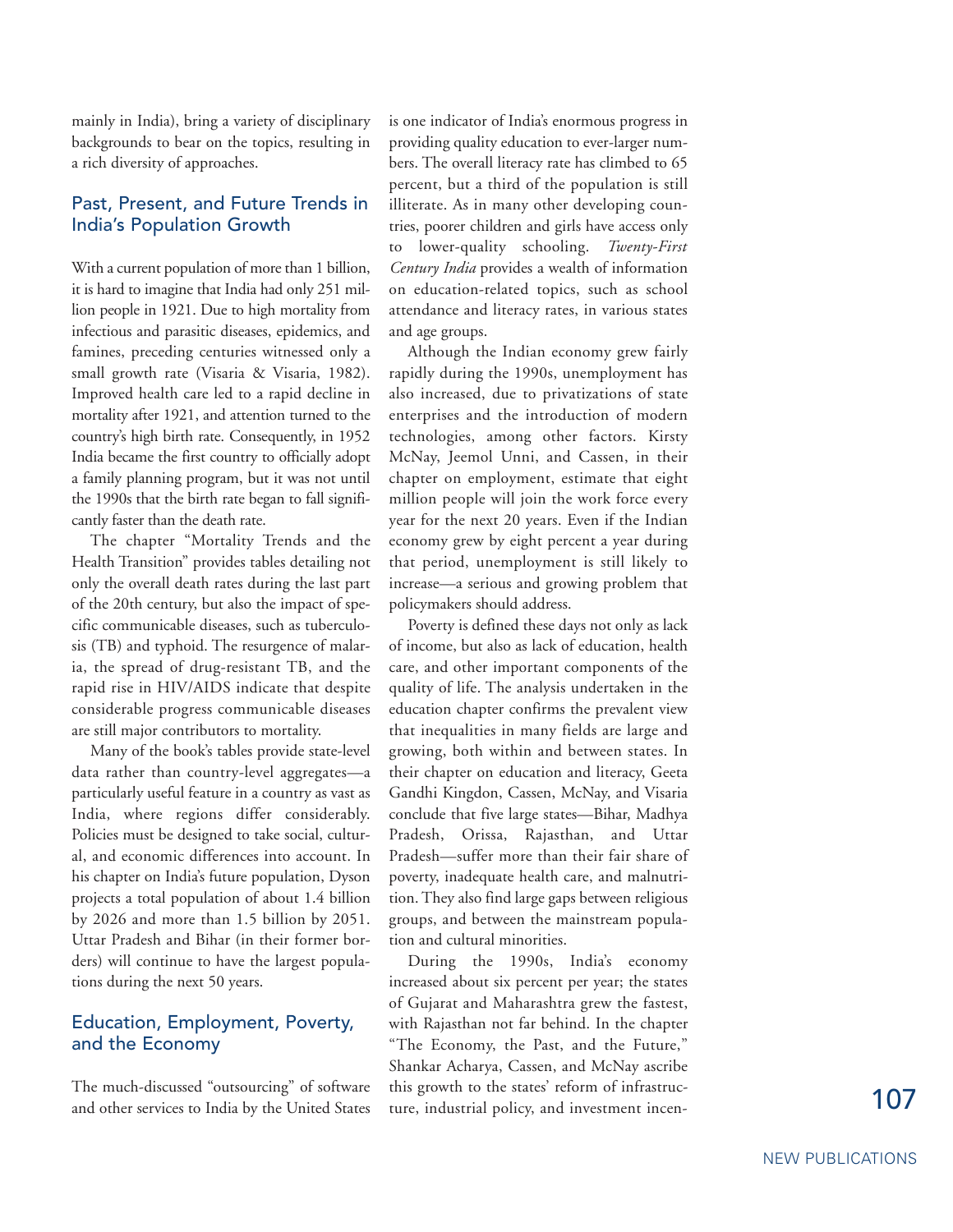

As in other developing countries, implementing policies in India that create some hardships will take time, education, and a social safety net.

tives, which echoes the conclusions of other analysts (e.g., Bajpai & Sachs, 1999). They also address a question seldom explicitly discussed: how might environmental degradation affect economic growth? The authors estimate that India's annual losses due to environmental damage range from 2-9 percent, depending on different estimates of the impacts on human health and the value assigned to human life.

#### Major Challenges

*Twenty-First Century India* also addresses the opposite and more traditional concern: the impact of economic growth on the environment. Based on the results of a model that links real GDP to emissions from energy production and use, Dennis Anderson makes five propositions:

- Addressing environmental problems will improve, not reduce, India's economic prospects;
- If environmental policies were in place, the "population effect" would be relatively small;
- The worst environmental problems affect the lowest income groups the most, and environmental policies will therefore help them the most;
- Technical progress, and policies that induce it, are the most important factors in promoting growth along with improving the environment; and
- Environmental problems should be addressed sooner rather than later.

Anderson provides case studies to support these propositions, and uses computer simulation models to predict emissions of pollutants under various scenarios. His findings are generally in agreement with those of several other studies (e.g., Grubler, 1998; Pachauri & Sridharan, 1998). He recommends eliminating subsidies for rural electrification and for coalfired and nuclear power, which would not only provide economic benefits, but also help reduce the pressure on groundwater resources.

As in other rapidly growing developing countries, India's environment has deteriorated—particularly in the urban areas—due mostly to the use of fossil fuels for transportation, power generation, industrial activities, and domestic needs. Many of India's largest cities rank among the most polluted in the world. The chapter "India's Urban Environment, Current Knowledge, and Future Possibilities" predicts that these negative trends—as well as the problems of municipal solid waste, sewage, and shortage of safe drinking water—will continue, and that environmental quality in urban areas will become increasingly problematic for India.

Water, agriculture, and food are closely related. While short, the chapter on water by Bhaskar Vira, Ramaswamy Iyer, and Cassen addresses several important issues, including the possible effects of climate change. Climate modeling is still not precise enough to predict the magnitude and direction of changes in rainfall and temperature at the state level, but such changes will likely occur by the middle of this century. Thus, policymakers should begin contingency planning soon. Many parts of India already suffer water shortages, especially during the dry months, which have led to conflicts between states and between end-users. The authors summarize the demand for water through 2050, concluding that India can avoid a water crisis if appropriate supply- and demand-side measures are adopted in time.

The chapter points out that some states' policy of providing free water and electricity has led to overuse of surface and ground water. Political parties have been unwilling to incur farmers' wrath by eliminating or reducing this costly subsidy. Since water comes under the jurisdiction of the state rather than the central government, the latter can only intervene in the cases of rivers that flow across state borders.<sup>1</sup>

Cereal production in India has increased faster than the population during the past 50 years. In "Prospects for Food Demand and Supply," Amresh Hanchate and Dyson assert that this trend may continue for the next few decades, if some policy changes, such as increasing the price of water and electricity, can be implemented. While this may be true for the